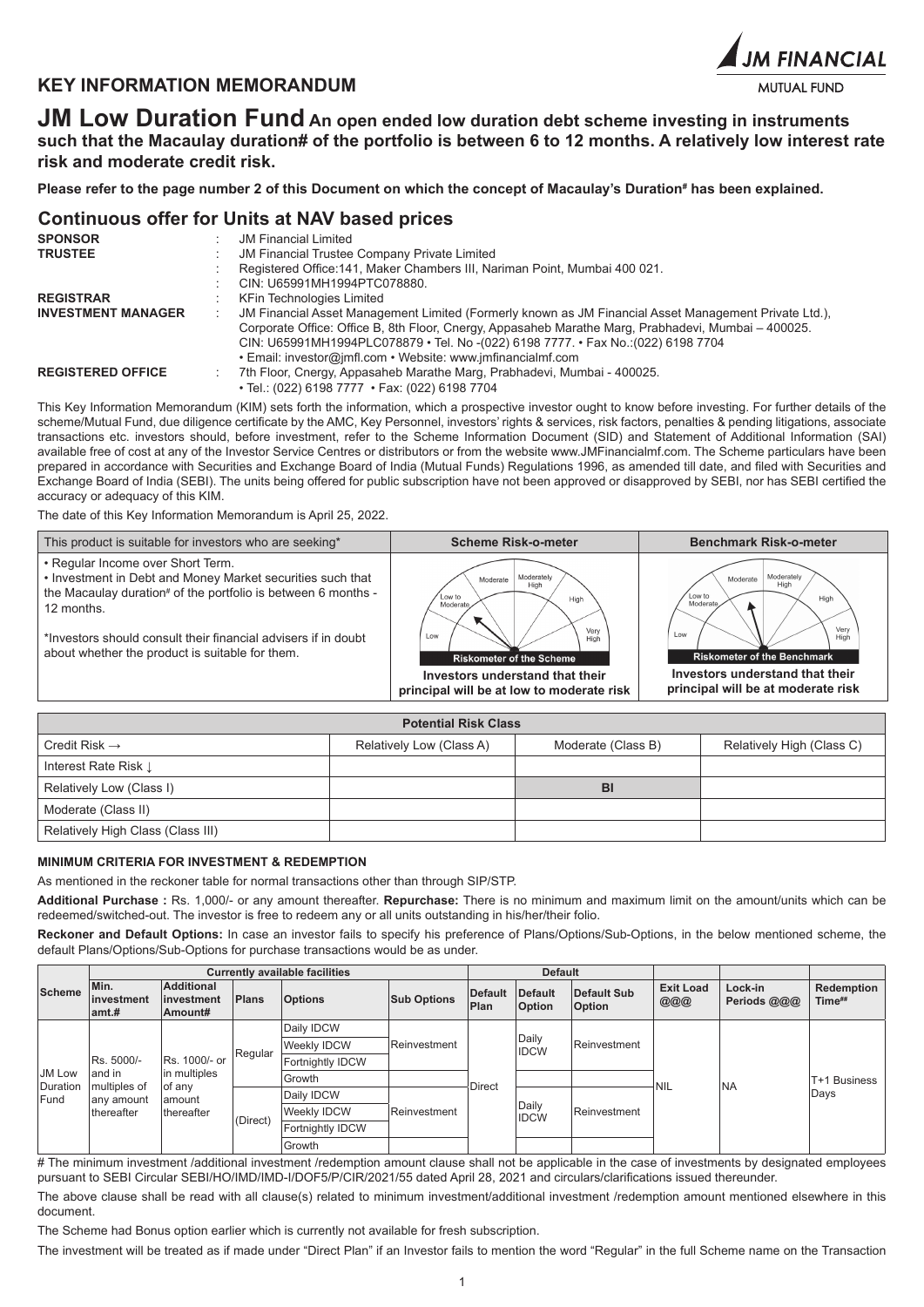Slip and also does not mention the ARN Code of the Distributor & Employee Unique Identification Number (EUIN) of the employee/ relationship manager/ sales person of the distributor interacting with the investor clearly thereon. Similarly, the investment will be treated to have been made under "Direct" Plan if the word "Direct" is used in the Scheme name or elsewhere on the Transaction Slip indicating the intention of the Investor for investment under Direct Plan irrespective of the ARN Code of the Distributor or EUIN mentioned thereon.

The Trustees to JM Financial Mutual Fund reserves the right to change/modify the above provisions at a later date.

It is clarified that the minimum investment is applicable at the respective Options/ Sub-options level i.e. Growth, Income Distribution cum Capital Withdrawal and will be considered after taking into account permissible DD charges, stamp duty.

@@@ The exit load shown in the above table are applicable for allotment of units for investment made through fresh purchases/switch-in/shift-in or through respective SIP/STP/SWP Installments out of the fresh registration effected during the period when above exit load rates are applicable. The exit load are subject to change at any time. Hence, all Investors are advised to check the current exit load from the nearest Investor Service Centers before investment. In case, the investor does not mention the name of the Plan/ Option/ Sub-option/or wherever there is an ambiguity in choice of Plan/ Option/ Sub-option opted for purchase/ switch application(s), the AMC/ Registrar may allot the units as per default Plans/ Options/ Sub-options, if no clarification letter is provided by the investor on the transaction date. However, in case of fresh purchase application, the AMC/ Registrar at its discretion may allot the units based on the Plan/ Option/ Sub-option appearing on the respective payment instrument. In case, there is complete ambiguity regarding the Scheme/Plans/Options/Suboptions, the application will be treated as invalid and will be summarily rejected. In case of purchase transactions, where there is a mismatch in the amounts on the Transaction Slip / Application Form and the payment instrument / credit received, the AMC may at its discretion allot the units for the lesser of the two amounts and refund / utilize the excess, if any, for any other transaction submitted by the same investor, subject to the fulfillment of other regulatory requirements for the fresh transaction.

## AMC would adhere to the aforesaid service standards for redemption payments on best efforts basis under normal circumstances subject to the overall 10 business days as stipulated by SEBI. The redemption payout may be deferred in line with the settlement cycle/s of the stock market and/or money market in case of intervening Bank holiday/s in Mumbai.

Note: Income Distribution cum Capital Withdrawal shall be declared at the discretion of the Trustee subject to the availability of distributable surplus as compiled in accordance with SEBI (Mutual Funds) Regulations, 1996.

| Name of the Scheme                               |                          | <b>JM Low Duration Fund</b> |                                                                                                                                                    |                                                                                                                                                                                                                                                                                                                                                                                                                                                                                                                                                                                                                            |                               |  |  |  |
|--------------------------------------------------|--------------------------|-----------------------------|----------------------------------------------------------------------------------------------------------------------------------------------------|----------------------------------------------------------------------------------------------------------------------------------------------------------------------------------------------------------------------------------------------------------------------------------------------------------------------------------------------------------------------------------------------------------------------------------------------------------------------------------------------------------------------------------------------------------------------------------------------------------------------------|-------------------------------|--|--|--|
| <b>Scheme Code</b><br><b>Allocated by NSDL</b>   | JMFI/O/D/LOW/06/08/0008  |                             |                                                                                                                                                    |                                                                                                                                                                                                                                                                                                                                                                                                                                                                                                                                                                                                                            |                               |  |  |  |
| <b>Type of Scheme</b>                            |                          |                             |                                                                                                                                                    | An open ended low duration debt scheme investing in instruments such that the Macaulay duration# of the portfolio is                                                                                                                                                                                                                                                                                                                                                                                                                                                                                                       |                               |  |  |  |
|                                                  |                          |                             | between 6 to 12 months. A relatively low interest rate risk and moderate credit risk                                                               | Please refer to the page number 2 of this Document on which the concept of Macaulay's Duration# has been explained.                                                                                                                                                                                                                                                                                                                                                                                                                                                                                                        |                               |  |  |  |
| <b>Category of the Scheme</b>                    | <b>Low Duration Fund</b> |                             |                                                                                                                                                    |                                                                                                                                                                                                                                                                                                                                                                                                                                                                                                                                                                                                                            |                               |  |  |  |
| <b>Investment Objective</b>                      |                          |                             |                                                                                                                                                    | To generate stable long term returns with low risk strategy and capital appreciation/accretion besides preservation of                                                                                                                                                                                                                                                                                                                                                                                                                                                                                                     |                               |  |  |  |
|                                                  |                          |                             | realized. The scheme does not quarantee/ indicate any returns.                                                                                     | capital through investments in Debt & Money Market instruments such that the Macaulay duration <sup>#</sup> of the portfolio is<br>between 6 months - 12 months. Investors are required to read all the scheme related information set out in the offer<br>documents carefully and also note that there can be no assurance that the investment objectives of the scheme will be                                                                                                                                                                                                                                           |                               |  |  |  |
| <b>Investment Strategy</b>                       |                          |                             |                                                                                                                                                    | JM Financial Mutual Fund adopts a scientific approach to investments. Securities are selected for various funds by the<br>fund managers based on a continuous study of trends in industries and companies, including management capabilities,<br>global competitiveness, earning power, growth/payout features and other relevant investment criteria, which would,<br>inter alia, include evaluation of the outlook of the economy, exposure to various industries and geographical regions,<br>evaluation of the intrinsic worth of specific opportunities such as primary market transactions, private placements, etc. |                               |  |  |  |
| <b>Asset Allocation Pattern of</b><br>the Scheme | <b>Equity</b>            | Debt                        | Money market and short term debt<br>Inst. maturing within one year.                                                                                | Debt, Money market and short term debt<br>Inst. with residual maturity above one year.                                                                                                                                                                                                                                                                                                                                                                                                                                                                                                                                     | <b>Risk</b><br><b>Profile</b> |  |  |  |
|                                                  | <b>NIL</b>               |                             |                                                                                                                                                    | 0-100%                                                                                                                                                                                                                                                                                                                                                                                                                                                                                                                                                                                                                     | Low                           |  |  |  |
|                                                  |                          |                             | Exposure in securitized debt 0%-50% of net assets of this scheme with low risk profile.                                                            |                                                                                                                                                                                                                                                                                                                                                                                                                                                                                                                                                                                                                            |                               |  |  |  |
|                                                  | months - 12 months.      |                             |                                                                                                                                                    | Investment in Debt & Money Market instruments will be such that the Macaulay duration <sup>#</sup> of the portfolio is between 6                                                                                                                                                                                                                                                                                                                                                                                                                                                                                           |                               |  |  |  |
|                                                  |                          |                             | The above limits shall be in line with the investment objective of the Scheme.                                                                     |                                                                                                                                                                                                                                                                                                                                                                                                                                                                                                                                                                                                                            |                               |  |  |  |
|                                                  |                          |                             | IMD/CIR No.7/129592/08 dated June 23,2008.                                                                                                         | The AMC may, from time to time, pending deployment of funds of the Scheme in securities in terms of the investment<br>objective of the Scheme, invest the funds of the Scheme in short-term deposits of scheduled commercial banks subject to<br>compliance with SEBI Circular SEBI/ IMD/CIR No.1/91171/07 dated April 16,2007 as amended by SEBI Circular SEBI/                                                                                                                                                                                                                                                           |                               |  |  |  |
|                                                  |                          |                             |                                                                                                                                                    | The AMC may from time to time, pending investment in terms of investment objective of the Scheme, for a short term<br>period on defensive consideration invest upto 100% of the funds available in overnight interbank call/notice money and/<br>or repos and/ or TREPS, the primary motive being to protect the Net Asset Value of the Scheme and protect unitholders<br>interest so also to earn reasonable returns on liquid funds maintained for redemption/ repurchase of units.                                                                                                                                      |                               |  |  |  |
|                                                  |                          |                             |                                                                                                                                                    | # Concept of Macaulay Duration: The Macaulay duration (named after Frederick Macaulay, an economist who<br>developed the concept in 1938) is a measure of a bond's sensitivity to interest rate changes. Duration tells investors the<br>length of time, in years, that it will take a bond's cash flows to repay the investor the price he or she has paid for the bond.                                                                                                                                                                                                                                                  |                               |  |  |  |
|                                                  |                          |                             |                                                                                                                                                    | Fixed income securities with higher duration have higher interest rate sensitivity i.e. the changes in price of higher<br>duration bonds are higher as compared to lower duration ones. A zero coupon bond is one which does not pay any<br>interest and all payments are received at maturity. For a zero coupon bond, the duration is same as residual maturity                                                                                                                                                                                                                                                          |                               |  |  |  |
|                                                  |                          |                             |                                                                                                                                                    | Formula: There is more than one way to calculate duration, but the Macaulay duration is the most common. The formula                                                                                                                                                                                                                                                                                                                                                                                                                                                                                                       |                               |  |  |  |
|                                                  | is:                      |                             |                                                                                                                                                    |                                                                                                                                                                                                                                                                                                                                                                                                                                                                                                                                                                                                                            |                               |  |  |  |
|                                                  |                          |                             | $\label{eq:1} \textit{Macaulay Duration} = \underbrace{\displaystyle\sum\nolimits_{t=1}^{n}\Bigl(\frac{tC}{(1+y)^{t}}+\frac{nM}{(1+y)^{n}}\Bigr)}$ |                                                                                                                                                                                                                                                                                                                                                                                                                                                                                                                                                                                                                            |                               |  |  |  |
|                                                  |                          |                             |                                                                                                                                                    | where: $t =$ period in which the coupon is received, $C =$ periodic (usually semiannual) coupon payment, $y =$ the periodic<br>yield to maturity or required yield, n = number periods, M = maturity value (in ₹), P = market price of bond                                                                                                                                                                                                                                                                                                                                                                                |                               |  |  |  |
|                                                  |                          |                             |                                                                                                                                                    | Notes: Duration is quoted in "years." If a bond has a semi-annual period, we convert duration to years before quoting it (a<br>duration of 8 semi-annual periods is 4 years). Duration is a measure of interest-rate risk. Or, stated differently, duration is<br>a measure of how sensitive the price of a fixed-income instrument is to interest-rate changes. When we say, "The duration<br>of the bond is 4 years," we mean: "If the interest rate on the bond goes up by 1%, the bond's price will decline by 4%."                                                                                                    |                               |  |  |  |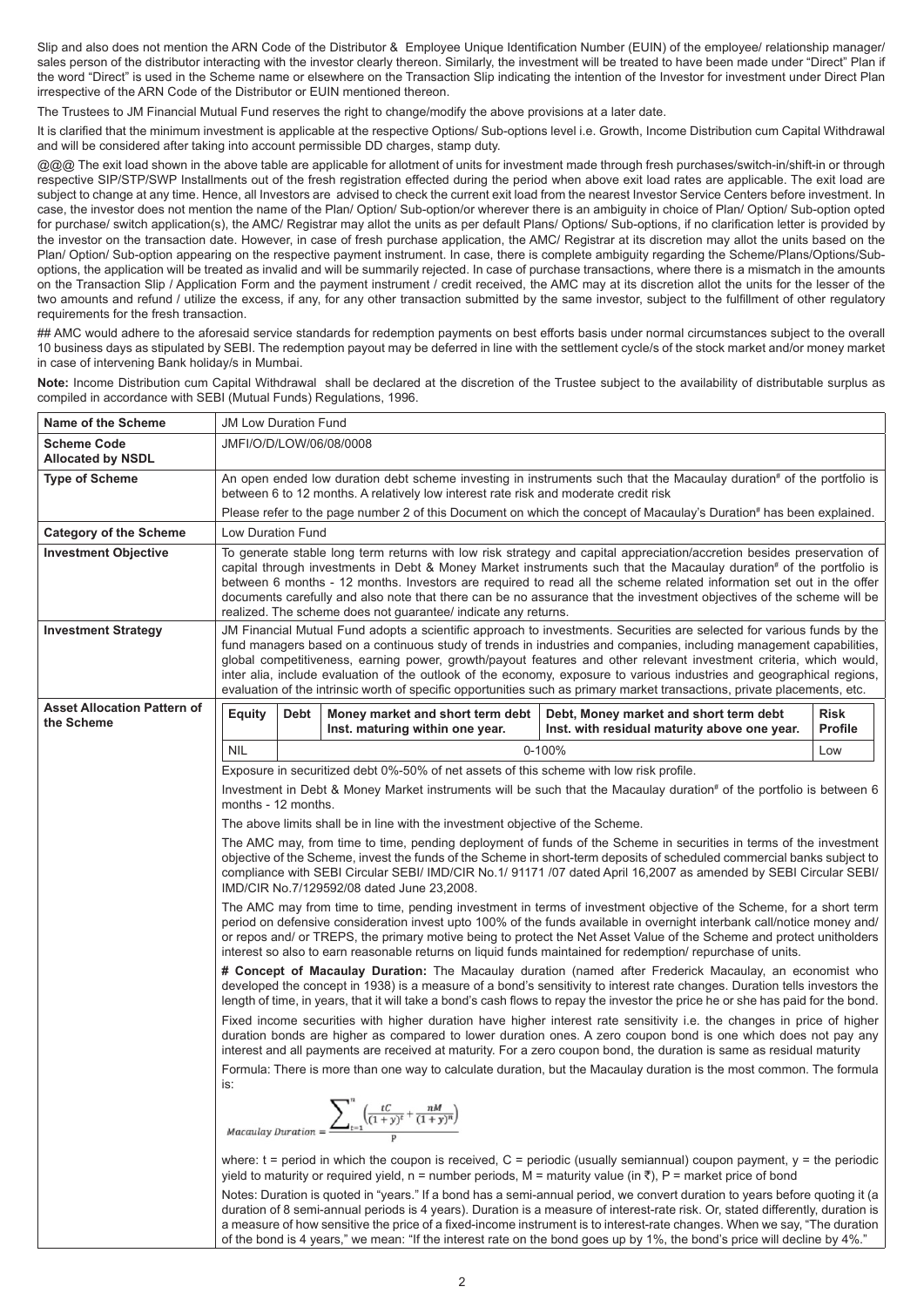| <b>Risk Profile of the Scheme</b>                                  |                                                                                                          | Mutual Fund Units involve investment risks including the possible loss of principal. Please read the SID carefully for<br>details on risk factors before investment.                                                                                                                                                                                         |                                   |                                                 |                        |                                                                                                                                                                                                                                           |      |       |       |                            |
|--------------------------------------------------------------------|----------------------------------------------------------------------------------------------------------|--------------------------------------------------------------------------------------------------------------------------------------------------------------------------------------------------------------------------------------------------------------------------------------------------------------------------------------------------------------|-----------------------------------|-------------------------------------------------|------------------------|-------------------------------------------------------------------------------------------------------------------------------------------------------------------------------------------------------------------------------------------|------|-------|-------|----------------------------|
| <b>Plans and Options</b>                                           |                                                                                                          | Regular Plan: Daily Income Distribution cum Capital Withdrawal (Reinvestment of Income Distribution cum Capital<br>Withdrawal Option), Weekly Income Distribution cum Capital Withdrawal (Reinvestment of Income Distribution cum<br>Capital Withdrawal Option), Fortnightly Income Distribution cum Capital Withdrawal (Reinvestment of Income Distribution |                                   |                                                 |                        |                                                                                                                                                                                                                                           |      |       |       |                            |
|                                                                    | cum Capital Withdrawal Option) Growth                                                                    |                                                                                                                                                                                                                                                                                                                                                              |                                   |                                                 |                        | Direct Plan: Daily Income Distribution cum Capital Withdrawal (Reinvestment of Income Distribution cum Capital                                                                                                                            |      |       |       |                            |
|                                                                    | cum Capital Withdrawal Option) Growth                                                                    |                                                                                                                                                                                                                                                                                                                                                              |                                   |                                                 |                        | Withdrawal Option), Weekly Income Distribution cum Capital Withdrawal (Reinvestment of Income Distribution cum<br>Capital Withdrawal Option), Fortnightly Income Distribution cum Capital Withdrawal (Reinvestment of Income Distribution |      |       |       |                            |
|                                                                    |                                                                                                          |                                                                                                                                                                                                                                                                                                                                                              |                                   |                                                 |                        | The Scheme had Bonus option earlier which is currently not available for fresh subscription.                                                                                                                                              |      |       |       |                            |
| <b>Applicable NAV</b>                                              | Details are set out in subsequent pages.                                                                 |                                                                                                                                                                                                                                                                                                                                                              |                                   |                                                 |                        |                                                                                                                                                                                                                                           |      |       |       |                            |
| <b>Minimum Application</b><br>Amount / No. of Units                |                                                                                                          |                                                                                                                                                                                                                                                                                                                                                              |                                   |                                                 |                        | Refer MINIMUM CRITERIA FOR INVESTMENT & REDEMPTION on page 1                                                                                                                                                                              |      |       |       |                            |
| Dispatch of Repurchase /<br><b>Redemption request</b>              | Details are set out in subsequent pages.                                                                 |                                                                                                                                                                                                                                                                                                                                                              |                                   |                                                 |                        |                                                                                                                                                                                                                                           |      |       |       |                            |
| <b>Benchmark Index</b>                                             | <b>CRISIL Low Duration Fund BI Index</b>                                                                 |                                                                                                                                                                                                                                                                                                                                                              |                                   |                                                 |                        | In accordance with SEBI Circular No. SEBI/HO/MD/DF3/CIR/P/2018/04 dated January 4, 2018, benchmarking of                                                                                                                                  |      |       |       |                            |
|                                                                    |                                                                                                          |                                                                                                                                                                                                                                                                                                                                                              |                                   |                                                 |                        | performance of the Scheme of the Fund will be on basis of Total Return Index ("TRI").                                                                                                                                                     |      |       |       |                            |
| <b>Income Distribution cum</b><br><b>Capital Withdrawal Policy</b> | Details are set out in subsequent pages.                                                                 |                                                                                                                                                                                                                                                                                                                                                              |                                   |                                                 |                        |                                                                                                                                                                                                                                           |      |       |       |                            |
| Name of the Fund Manager                                           | scheme since for more than 7 months)                                                                     |                                                                                                                                                                                                                                                                                                                                                              |                                   |                                                 |                        | Primary Fund Manager - Ms. Shalini Tibrewala - (Managing this Scheme since August 2021 and hence managing this                                                                                                                            |      |       |       |                            |
| <b>Performance of the Scheme</b>                                   |                                                                                                          |                                                                                                                                                                                                                                                                                                                                                              |                                   |                                                 |                        | Secondary Fund Manager - Mr. Gurvinder Singh wasan - (Managing this Scheme since April 05, 2022)<br>Compounded annualized returns (%) of Growth option as on March 31, 2022.                                                              |      |       |       |                            |
| <b>Compounded annualized</b><br>returns                            | <b>Regular Plan</b>                                                                                      | 1 yr                                                                                                                                                                                                                                                                                                                                                         | 3 yrs                             | 5 yrs                                           | Since<br>Allotment*    | <b>Direct Plan</b>                                                                                                                                                                                                                        | 1 yr | 3 yrs | 5 yrs | <b>Since</b><br>Allotment* |
|                                                                    | Growth                                                                                                   | 3.50                                                                                                                                                                                                                                                                                                                                                         | 4.39                              | 5.43                                            | 7.39                   | Growth                                                                                                                                                                                                                                    | 3.87 | 4.60  | 5.60  | 7.06                       |
|                                                                    | <b>CRISIL Low</b><br><b>Duration Fund</b><br><b>BI</b> Index                                             | 4.49                                                                                                                                                                                                                                                                                                                                                         | 6.33                              | 6.79                                            | 7.52                   | <b>CRISIL Low</b><br>Duration Fund<br>BI Index                                                                                                                                                                                            | 4.49 | 6.33  | 6.79  | 7.85                       |
|                                                                    | Additional<br><b>Benchmark</b><br>(CRISIL 1 Yr<br>T-Bill Index)                                          | 3.76                                                                                                                                                                                                                                                                                                                                                         | 5.28                              | 5.82                                            | 6.19                   | Additional<br><b>Benchmark</b><br>(CRISIL 1 Yr<br>T-Bill Index)                                                                                                                                                                           | 3.76 | 5.28  | 5.82  | 6.55                       |
|                                                                    | * Date of inception = Date of allotment i.e. 27.09.2006                                                  |                                                                                                                                                                                                                                                                                                                                                              |                                   |                                                 |                        | $*$ Date of allotment = 01.01.2013                                                                                                                                                                                                        |      |       |       |                            |
|                                                                    |                                                                                                          |                                                                                                                                                                                                                                                                                                                                                              |                                   |                                                 |                        | Note: Compounded Annualised Growth Returns (CAGR) for period 1 year or more, with reinvestment of Income                                                                                                                                  |      |       |       |                            |
|                                                                    | Distribution cum Capital Withdrawal (if any).<br>Past performance may or may not be sustained in future. |                                                                                                                                                                                                                                                                                                                                                              |                                   |                                                 |                        |                                                                                                                                                                                                                                           |      |       |       |                            |
|                                                                    | Absolute Returns for each financial year for the last 5 years                                            |                                                                                                                                                                                                                                                                                                                                                              |                                   |                                                 |                        |                                                                                                                                                                                                                                           |      |       |       |                            |
|                                                                    | 30.00                                                                                                    |                                                                                                                                                                                                                                                                                                                                                              |                                   |                                                 |                        |                                                                                                                                                                                                                                           |      |       |       |                            |
|                                                                    | 25.00<br>20.00                                                                                           |                                                                                                                                                                                                                                                                                                                                                              |                                   |                                                 |                        |                                                                                                                                                                                                                                           |      |       |       |                            |
|                                                                    | 15.00<br>10.00                                                                                           |                                                                                                                                                                                                                                                                                                                                                              |                                   |                                                 |                        |                                                                                                                                                                                                                                           |      |       |       |                            |
|                                                                    | 5.00                                                                                                     |                                                                                                                                                                                                                                                                                                                                                              |                                   |                                                 |                        |                                                                                                                                                                                                                                           |      |       |       |                            |
|                                                                    | 0.00<br>$-5.00$                                                                                          |                                                                                                                                                                                                                                                                                                                                                              |                                   |                                                 |                        |                                                                                                                                                                                                                                           |      |       |       |                            |
|                                                                    | $-10.00$<br>$-15.00$                                                                                     |                                                                                                                                                                                                                                                                                                                                                              |                                   |                                                 |                        |                                                                                                                                                                                                                                           |      |       |       |                            |
|                                                                    | 2021-2022                                                                                                | 2020-2021                                                                                                                                                                                                                                                                                                                                                    | 2019-2020                         |                                                 | 2018-2019<br>2017-2018 |                                                                                                                                                                                                                                           |      |       |       |                            |
|                                                                    |                                                                                                          | <b>JM</b> Low Duration Fund                                                                                                                                                                                                                                                                                                                                  | CRISIL Low Duration Fund BI Index |                                                 |                        |                                                                                                                                                                                                                                           |      |       |       |                            |
|                                                                    |                                                                                                          |                                                                                                                                                                                                                                                                                                                                                              |                                   | Additional Benchmark (CRISIL 1 Yr T-Bill Index) |                        |                                                                                                                                                                                                                                           |      |       |       |                            |
|                                                                    | Riskometer of Benchmark CRISIL Low Duration Fund BI Index                                                |                                                                                                                                                                                                                                                                                                                                                              |                                   |                                                 |                        |                                                                                                                                                                                                                                           |      |       |       |                            |
|                                                                    |                                                                                                          |                                                                                                                                                                                                                                                                                                                                                              |                                   |                                                 |                        |                                                                                                                                                                                                                                           |      |       |       |                            |
|                                                                    | Moderate                                                                                                 |                                                                                                                                                                                                                                                                                                                                                              | Moderately<br>High                |                                                 |                        |                                                                                                                                                                                                                                           |      |       |       |                            |
|                                                                    | Low to<br>Moderate                                                                                       |                                                                                                                                                                                                                                                                                                                                                              |                                   | High                                            |                        |                                                                                                                                                                                                                                           |      |       |       |                            |
|                                                                    |                                                                                                          |                                                                                                                                                                                                                                                                                                                                                              |                                   |                                                 |                        |                                                                                                                                                                                                                                           |      |       |       |                            |
|                                                                    | Low                                                                                                      |                                                                                                                                                                                                                                                                                                                                                              |                                   | Very<br>High                                    |                        |                                                                                                                                                                                                                                           |      |       |       |                            |
|                                                                    | <b>Riskometer of the Benchmark</b>                                                                       |                                                                                                                                                                                                                                                                                                                                                              |                                   |                                                 |                        |                                                                                                                                                                                                                                           |      |       |       |                            |
|                                                                    | Investors understand that their principal will be at moderate risk                                       |                                                                                                                                                                                                                                                                                                                                                              |                                   |                                                 |                        |                                                                                                                                                                                                                                           |      |       |       |                            |
| <b>Entry Load</b>                                                  | <b>NIL</b>                                                                                               |                                                                                                                                                                                                                                                                                                                                                              |                                   |                                                 |                        |                                                                                                                                                                                                                                           |      |       |       |                            |
| Exit Load <sup>^</sup>                                             | <b>NIL</b>                                                                                               |                                                                                                                                                                                                                                                                                                                                                              |                                   |                                                 |                        |                                                                                                                                                                                                                                           |      |       |       |                            |
| <b>Recurring expenses</b><br>[% of Net Assets]                     | Actual Expenses for the period 01st April 2021 to 31st March 2022.<br>Regular: 0.69%, Direct: 0.34%      |                                                                                                                                                                                                                                                                                                                                                              |                                   |                                                 |                        |                                                                                                                                                                                                                                           |      |       |       |                            |
| No. of Folios as on<br>31.03.2022                                  | 1391                                                                                                     |                                                                                                                                                                                                                                                                                                                                                              |                                   |                                                 |                        |                                                                                                                                                                                                                                           |      |       |       |                            |
| Quarterly Avg. AUM (Rs. In<br>Cr.) - Jan, 22 to Mar, 22            | 145.54                                                                                                   |                                                                                                                                                                                                                                                                                                                                                              |                                   |                                                 |                        |                                                                                                                                                                                                                                           |      |       |       |                            |
| <b>Portfolio Turnover Ratio</b>                                    | <b>NA</b>                                                                                                |                                                                                                                                                                                                                                                                                                                                                              |                                   |                                                 |                        |                                                                                                                                                                                                                                           |      |       |       |                            |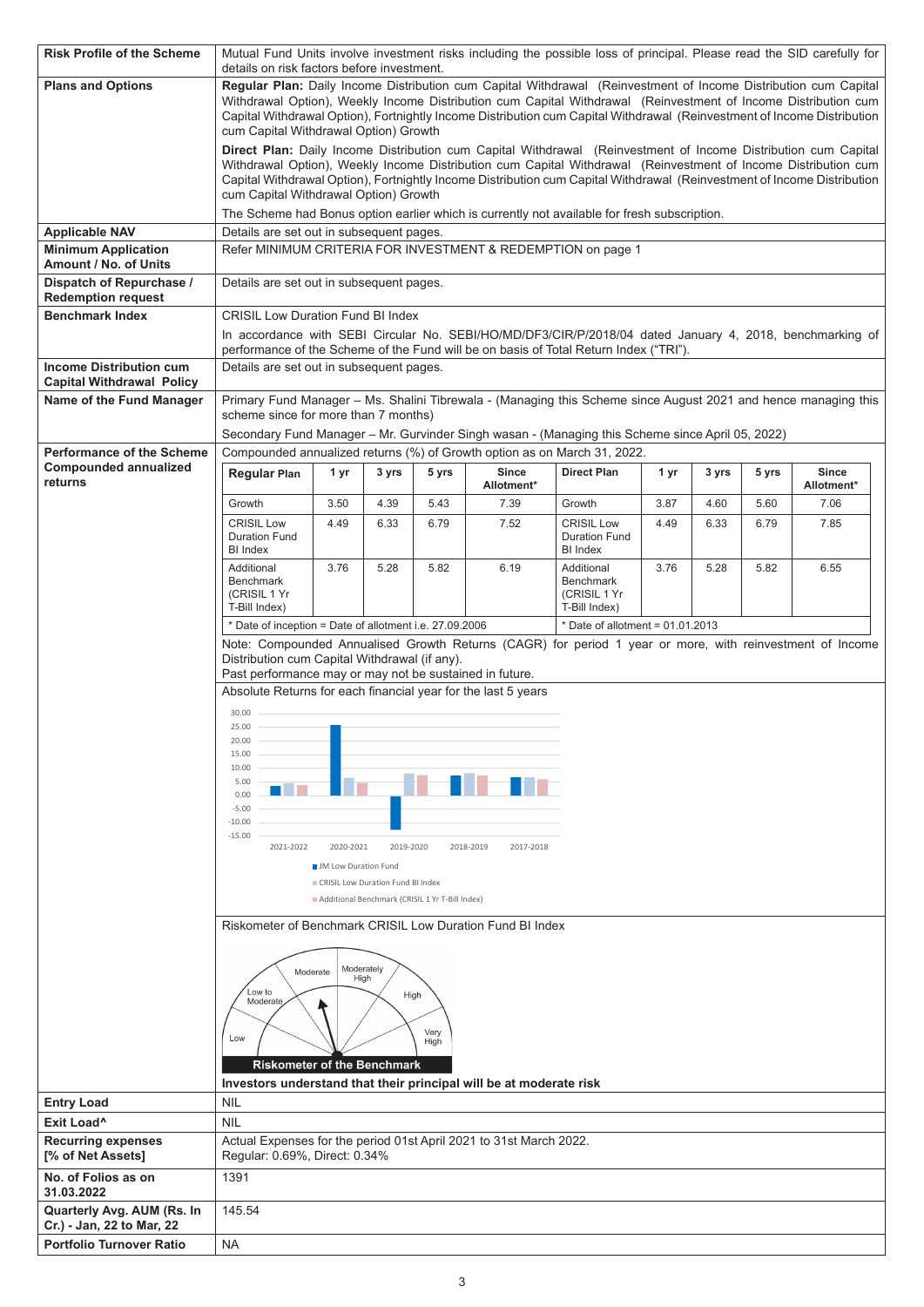### **Sector Allocation as on March 31, 2022:**

| <b>Sector</b>             | % to NAV |
|---------------------------|----------|
| <b>Financial Services</b> | 52.93    |
| Sovereign                 | 15.77    |
| <b>Metals</b>             | 13.54    |
| Construction              | 7.34     |
| OIL & GAS                 | 7.04     |
| Cash                      | 3.37     |
| <b>Total</b>              | 100.00   |

### **Scheme's Portfolio holdings as on March 31, 2022:**

| <b>JM Low Duration Fund</b>       | Weightage | Rating            | <b>INDUSTRY ALLOCATION</b>                                 |
|-----------------------------------|-----------|-------------------|------------------------------------------------------------|
|                                   | To Nav %  |                   |                                                            |
| 182 Days T-Bill                   | 9.26      | <b>GOI SOV</b>    |                                                            |
| Larsen & Toubro                   | 7.34      | <b>CRISIL AAA</b> | <b>Financial Services</b><br>52.93%<br>15.77%<br>Sovereign |
| Hindalco Industries               | 7.26      | CRISIL AA+        | 13.54%<br>Metals<br>Construction<br>7.34%                  |
| <b>HDB Financial Services</b>     | 7.24      | <b>CRISIL AAA</b> | OIL & GAS<br>7.04%                                         |
| <b>NABARD</b>                     | 7.11      | <b>IND AAA</b>    | Cash <b>1988</b> 3.37%                                     |
| <b>REC</b>                        | 7.07      | <b>CRISIL AAA</b> |                                                            |
| Reliance Industries               | 7.05      | <b>CRISIL AAA</b> |                                                            |
| 364 Days T-Bill                   | 6.50      | GOI SOV           |                                                            |
| Piramal Capital & Housing Finance | 6.39      | CRISIL A1+        |                                                            |
| <b>Tata Steel</b>                 | 6.28      | CARE AA+          |                                                            |

Investors can view the scheme's latest monthly portfolio holding on the website of the fund i.e. www.jmfinancialmf.com.

**Note:** The returns of the schemes are calculated on the basis of the NAVs declared as on the last business day.

Direct Plan shall have a lower expense ratio excluding distribution expenses, commission, etc and no commission for distribution of Units will be paid / charged under Direct Plan.

The applicable exit load, if any, will be charged for redemptions/ switch outs of the scheme (i.e. at portfolio level) before the completion of the stipulated load/ lock-in period. The stipulated load/ lock-in period will be reckoned from the date of allotment of units for a particular transaction in the scheme (i.e. at portfolio level) till the date of redemption / switch out from that scheme, irrespective of the number of intra-scheme switches by the investor between the aforementioned two dates (e.g. switches between plans/sub-plans/options/sub-options within the scheme having the same portfolio)

The extant provisions of applicability of load on redemptions/ switches from one Scheme to another will continue to be applicable.

In accordance with SEBI Circular No. CIR/IMD/DF/24/2012 dated November 19, 2012, SEBI Circular No. SEBI/HO/IMD/DF2/CIR/P/2016/35 dated February 15, 2016, SEBI Circular No. SEBI/HO/IMD/DF2/CIR/P/2016/68 dated August 10, 2016, & SEBI Circular No. SEBI/HO/IMD/DF2/CIR/P/2017/14 dated February 22, 2017, & SEBI Circular No. SEBI/HO/IMD/DF2/CIR /P/2019 /104 dated October 01, 2019, total exposure of debt schemes of mutual funds in a particular sector (excluding investments in Bank CDs, TREPS, G-Secs, TBills, short term deposits of scheduled commercial banks and AAA rated securities issued by Public Financial Institutions and Public Sector Banks) shall not exceed 20% of the net assets of the scheme;

Provided that an additional exposure to financial services sector (over and above the limit of 20%) not exceeding 10% of the net assets of the scheme shall be allowed only by way of increase in exposure to Housing Finance Companies (HFCs);.

Further, an additional exposure of 5% of the net assets of the scheme shall be allowed for investments in securitized debt instruments based on retail housing loan portfolio and/or affordable housing loan portfolio.

Provided further that the additional exposure to such securities issued by HFCs are rated AA and above and these HFCs are registered with National Housing Bank (NHB) and the total investment/ exposure in HFCs shall not exceed 20% of the net assets of the scheme.

## **Recurring Expenses:**

As per the Regulations, the maximum recurring expenses excluding issue or redemption expenses, whether initially borne by the Fund or by the AMC but including investment management and advisory fee that can be charged to the Scheme shall be subject to a percentage limit of daily net assets as in the table below:

| Name of the Scheme          | <b>TER Limits</b>                                                 |
|-----------------------------|-------------------------------------------------------------------|
| <b>JM Low Duration Fund</b> | 2.00% on the first Rs. 500 crores of the daily net assets.        |
|                             | 1.75% on the next Rs. 250 crores of the daily net assets.<br>ii.  |
|                             | iii. 1.50% on the next Rs. 1,250 crores of the daily net assets.  |
|                             | iv. 1.35% on the next Rs. 3,000 crores of the daily net assets.   |
|                             | v. 1.25% on the next Rs. 5,000 crores of the daily net assets.    |
|                             | vi. Total expense ratio reduction of 0.05% for every increase of  |
|                             | Rs. 5,000 crores of daily net assets or part thereof, on the next |
|                             | Rs. 40,000 crores of the daily net assets                         |
|                             | vii. 0.80% on balance of the assets.                              |

Subject to the overall ongoing fees and expenses which would be charged to the Scheme not exceeding the limit laid down under Regulation 52(6) [as reproduced above], the AMC will charge to the Scheme the Government levies in the form of any charges or applicable taxes including applicable surcharge either presently payable or which may be imposed in future. Wef 1st July 2017, the Government has imposed Goods and Service Tax of 18% on Management and Trustee Fees.

In addition to the limits as specified in Regulation 52(6) of SEBI Regulations, the following costs or expenses can be charged to the schemes of the Fund:

1. Additional TER of up to 30 basis points on daily net assets of the scheme as per regulation 52 of SEBI (Mutual Funds) Regulations, 1996 if the new inflows from beyond top 30 cities\* received by JMF are at least (a) 30% of gross new inflows in the scheme or (b) 15% of the average assets under management (year to date) of the scheme, whichever is higher.

In case the inflows from beyond top 30 cities is less than the higher of (a) or (b) above, then additional TER can be charged on pro rata basis. The additional TER on account of inflows from beyond top 30 cities so charged shall be clawed back in case the same is redeemed within a period of 1 year from the date of investment.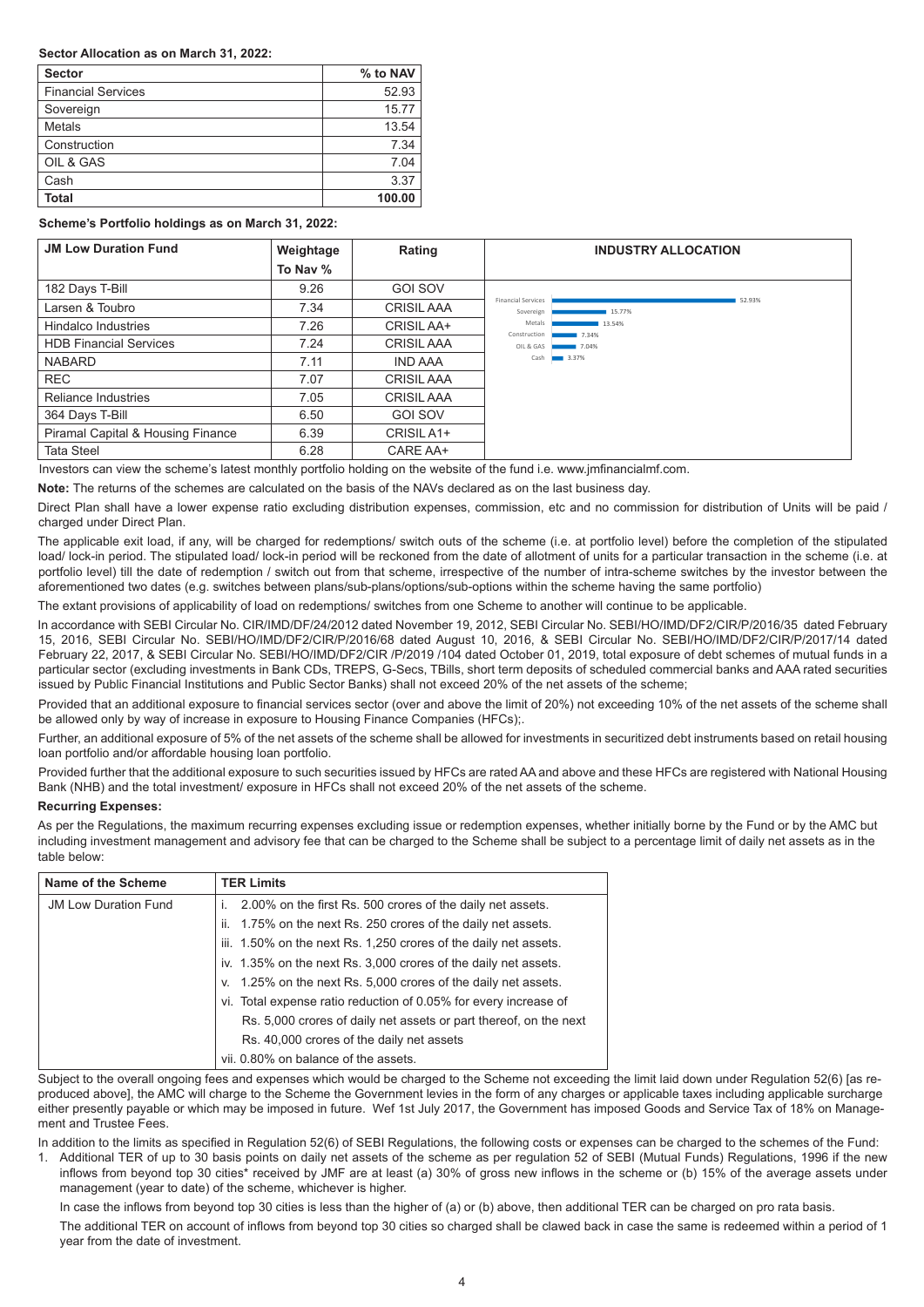The amount so charged shall be utilised for distribution expenses incurred for bringing inflows from such cities.

\* The top 30 cities shall mean top 30 cities based on Association of Mutual Funds in India (AMFI) data on 'AUM by Geography – Consolidated Data for Mutual Fund Industry' as at the end of the previous financial year.

2. Additional expenses, incurred towards different heads mentioned under sub-regulations (2) and (4) of Regulation 52, not exceeding 0.05 per cent of daily net assets of the scheme or as specified by SEBI.

Provided that such additional expenses shall not be charged to the schemes where the exit load is not levied or applicable.

The brokerage and transaction costs which are incurred for the purpose of execution of trade and is included in the cost of investment shall not exceed 0.12% in case of cash market transactions and 0.05% in case of derivative transactions.

Any payment towards brokerage and transaction cost, over and above the said 0.12% and 0.05% for cash market transactions and derivatives transactions respectively may be charged to the scheme within the maximum limit of Total Expense Ratio (TER) as prescribed under regulation 52 of the SEBI (Mutual Funds) Regulations, 1996.

Goods & Services Tax on exit load, if any, shall be paid out of the exit load proceeds and exit load net of Goods & Services Tax, if any, shall be credited back to the scheme.

The AMC shall annually set apart 2 basis points on daily net assets within the maximum limit of TER as per Regulation 52 of the Regulations, for investor education and awareness initiatives.

Direct Plan shall have a lower expense ratio excluding distribution expenses, commission, etc and no commission for distribution of Units will be paid / charged under Direct Plan.

Further, as and when permitted by SEBI, the AMC may charge a higher fee for that part of the assets which are invested overseas. However, revision in fee charged shall be within the SEBI Regulations at all times.

For the actual current expenses being charged, the investor should refer to the website of the fund.

The AMC would update the current expense ratios on the website of the fund at least three working days prior to the effective date of change.

Further, the Actual Expense ratio will also be disclosed by the AMC at Fund's website which can be accessed at link www. jmfinancialmf.com/Downloads/ Other Disclosures.

## **LEVY OF STAMP DUTY ON ALLOTMENT\***

Mutual fund units issued against Purchase transactions (whether through lump-sum investments or SIP or STP or switchins or reinvestment under IDCW Option) would be subject to levy of stamp duty  $@0.005\%$  of the amount invested. The rate and levy of stamp duty may vary as amended from time to time.

\* Pursuant to Notification No. S.O. 4419(E) dated December 10, 2019 issued by Department of Revenue, Ministry of Finance, Government of India, read with Part I of Chapter IV of Notification dated February 21, 2019 issued by Legislative Department, Ministry of Law and Justice, Government of India on the Finance Act, 2019, and subsequent Notification dated March 30, 2020 issued by Department of Revenue, Ministry of Finance, Government of India.

The stamp duty will be deducted from the net investment amount i.e. gross investment amount less any other deduction like transaction charge. Units will be created only for the balance amount i.e. net investment amount as reduced by the stamp duty. The stamp duty will be computed at the rate of 0.005% on an inclusive method basis as illustrated below:

For instance: If the investment amount is Rs. 100,100 and the transaction charge is Rs. 100, the stamp duty will be calculated as follows: ((Investment Amount - Transaction Charge) / 100.005) \*0.005 = Rs. 5. If the applicable Net Asset Value (NAV) is Rs. 10 per unit, then units allotted will be calculated as follows: (Investment Amount - Transaction Charge - Stamp Duty)/ Applicable NAV = 9,999.50 units.

## **CHECKLIST**

Please ensure that your Application Form is

Complete in all respects & signed by all applicants.

Name, Address and Contact Details are mentioned in full.

Bank Account Details are entered completely and correctly.

Permanent Account Number (PAN) of all Applicants is mentioned for all investments and verified copy of PAN Card is submitted.

Completely filled and signed FATCA/UBO form of all the applicants

Appropriate Option / Sub-option is selected. If the Income Distribution cum Capital Withdrawal Option is chosen, Payout of Income Distribution cum Capital Withdrawal or Re-investment of Income Distribution cum Capital Withdrawal is indicated.

If units are applied for jointly, Mode of Operation of account is indicated.

KYC Acknowledgement issued by the KRA/ C KYC acknowledgement is submitted irrespective of the amount of investment.

Please mention KIN No if C KYC compliant

Please mention the LEI number ( for corporate investors)

Investment Cheque/Demand Draft is drawn in favour of respective scheme you wish to apply for, dated and signed.

Application Number is mentioned on the reverse of the Cheque/Demand Draft.

Documents, as applicable, are submitted along with the Application Form.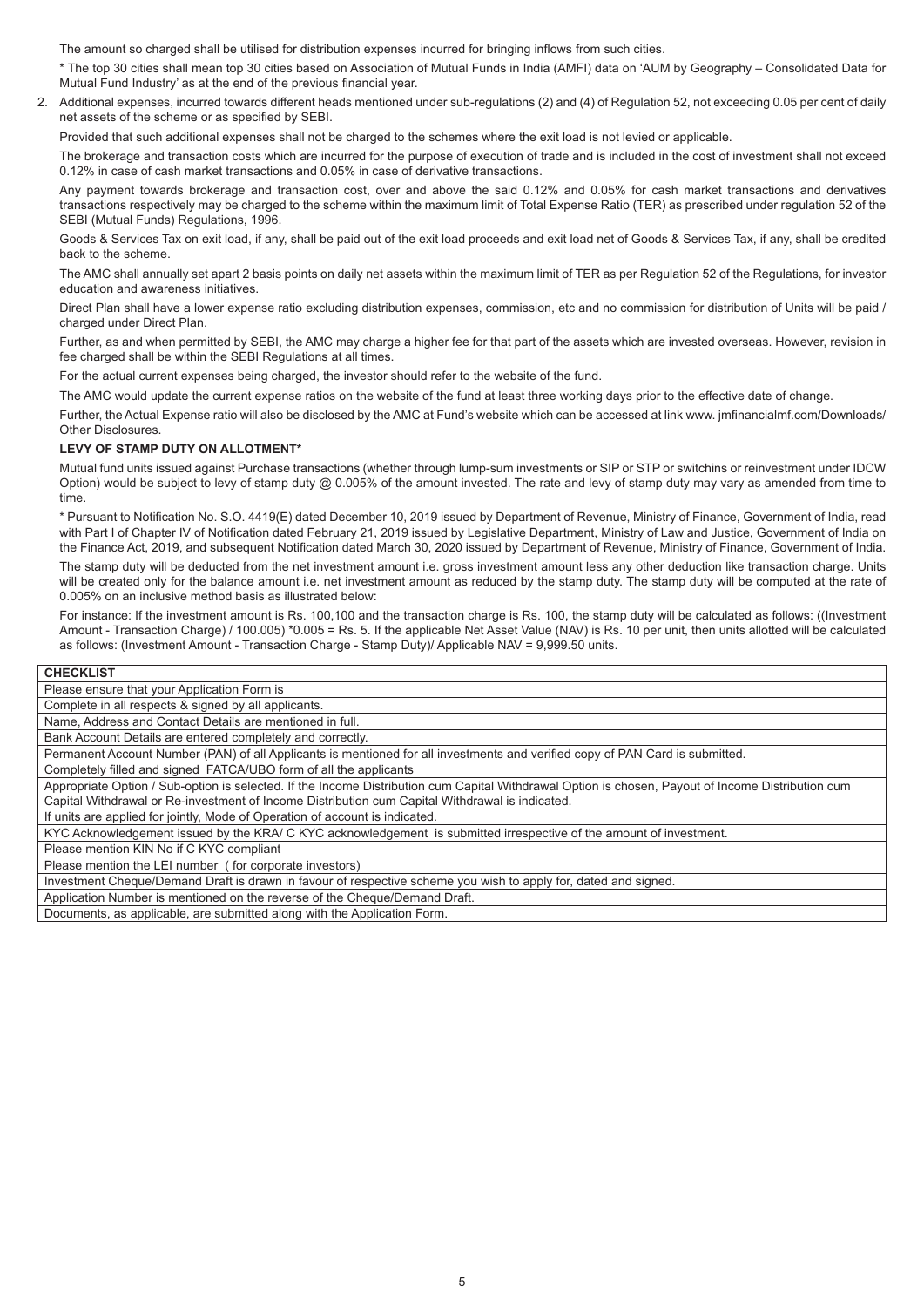| <b>Accompanying documents</b>                                                                                                                                                                                                                                                                                     |              |              |              |                           |            |                                      |               |                  |              |                  |                |              |      |
|-------------------------------------------------------------------------------------------------------------------------------------------------------------------------------------------------------------------------------------------------------------------------------------------------------------------|--------------|--------------|--------------|---------------------------|------------|--------------------------------------|---------------|------------------|--------------|------------------|----------------|--------------|------|
| Please submit the following documents (where applicable) with your application. All documents should be original / true copies certified by a Director/<br>Trustee/Company/Secretary/Authorised Signatory in case of Non Individuals and by gazette officer/notarized in case Individuals (Resident, PIOs & NRI). |              |              |              |                           |            |                                      |               |                  |              |                  |                |              |      |
| Documents                                                                                                                                                                                                                                                                                                         | Individual   | Companies    | Societies    | Partner-<br>ship<br>Firms | <b>LLP</b> | Investments<br>through<br><b>POA</b> | <b>Trusts</b> | QFI <sup>^</sup> | NRI*         | FPI <sup>^</sup> | $Flls^{\star}$ | $PIO^*$      | OCI* |
| Resolution/Authorisation to invest                                                                                                                                                                                                                                                                                |              | ✓            | ✓            | $\checkmark$              |            |                                      | ✓             | ✓                |              | ✓                | ✓              |              |      |
| List of Authorised Signatories with Specimen<br>signature(s)                                                                                                                                                                                                                                                      |              | $\checkmark$ | ✓            | $\checkmark$              |            | $\checkmark$                         | ✓             | ✓                |              | ✓                | ✓              |              |      |
| Certificate of Incorporation                                                                                                                                                                                                                                                                                      |              | $\checkmark$ |              |                           | ✓          |                                      |               | $\checkmark$     |              |                  |                |              |      |
| Memorandum & Articles of Association                                                                                                                                                                                                                                                                              |              | $\checkmark$ |              |                           |            |                                      |               | $\checkmark$     |              |                  |                |              |      |
| <b>Trust Deed</b>                                                                                                                                                                                                                                                                                                 |              |              |              |                           |            |                                      | ✓             |                  |              |                  |                |              |      |
| Bye-laws                                                                                                                                                                                                                                                                                                          |              |              | ✓            |                           |            |                                      |               |                  |              |                  |                |              |      |
| Partnership Deed / LLP                                                                                                                                                                                                                                                                                            |              |              |              | $\checkmark$              | ✓          |                                      |               |                  |              |                  |                |              |      |
| Overseas Auditors' Certificate                                                                                                                                                                                                                                                                                    |              |              |              |                           |            |                                      |               |                  |              | ✓                | ✓              |              |      |
| Notarised Power of Attorney                                                                                                                                                                                                                                                                                       |              |              |              |                           |            | ✓                                    |               |                  |              |                  |                |              |      |
| Bank confirmation of source of funds/FIRC                                                                                                                                                                                                                                                                         |              |              |              |                           |            |                                      |               |                  | $\checkmark$ | $\checkmark$     | ✓              | $\checkmark$ |      |
| Proof of Identity                                                                                                                                                                                                                                                                                                 | ✓            |              |              |                           |            |                                      |               |                  | $\checkmark$ |                  |                | $\checkmark$ |      |
| Proof of Address                                                                                                                                                                                                                                                                                                  | ✓            | $\checkmark$ | ✓            | $\checkmark$              | ✓          | $\checkmark$                         | ✓             | ✓                | $\checkmark$ | ✓                | ✓              | ✓            |      |
| <b>PAN</b>                                                                                                                                                                                                                                                                                                        | ✓            | $\checkmark$ | ✓            | $\checkmark$              |            | ✓                                    | ✓             | $\checkmark$     | $\checkmark$ | $\checkmark$     | ✓              | ✓            |      |
| KYC Acknowledgement issued by the KRA                                                                                                                                                                                                                                                                             | ✓            | $\checkmark$ | $\checkmark$ | $\checkmark$              | ✓          | ✓                                    | ✓             | $\checkmark$     | $\checkmark$ | ✓                | ✓              | ✓            |      |
| FATCA / UBO                                                                                                                                                                                                                                                                                                       | $\checkmark$ | $\checkmark$ | $\checkmark$ | $\checkmark$              | ✓          | $\checkmark$                         | ✓             | $\checkmark$     | $\checkmark$ | ✓                | ✓              | ✓            |      |
| <b>OCI</b> Certificate                                                                                                                                                                                                                                                                                            |              |              |              |                           |            |                                      |               |                  |              |                  |                |              |      |

\* Self attested copy of Tax Residency Certificate issued by the country where Double Taxation Avoidance Treaty is signed, should be submitted along with the application and subsequently renewed regularly before the expiry of its validity.

^ Copy of SEBI Registration Certificate.

## **A. RISK FACTORS**

## **Standard Risk Factors:**

- Mutual funds and securities investments are subject to market risks and there is no assurance or guarantee that the objectives of the Fund will be achieved.
- Investment in Mutual Fund Units involves investment risks such as trading volumes, settlement risk, liquidity risk, default risk including the possible loss of principal.
- As the price / value / interest rates of the securities in which the scheme invests fluctuates, the value of your investment in the scheme may go up or down.
- Past performance of the Sponsor/AMC/Mutual Fund does not guarantee future performance of the schemes.
- The names of the schemes do not in any manner indicate either the quality of the scheme or its future prospects and returns.
- The Sponsor is not responsible or liable for any loss resulting from the operation of the scheme beyond the initial contribution of 1 Lac made by it towards setting up the Fund.
- The schemes under this Scheme Information Document are not guaranteed or assured return schemes.

A Unitholder in JM Financial Mutual Fund's scheme - JM Low Duration Fund should be aware of the risks generally associated with investments in the fixed income and money markets. Below are some of the common risks associated with investments in fixed income and money market securities. These risks include:

## **Other Risk Factors:**

## **a) INTEREST RATE RISK**

As with all debt securities, changes in interest rates will affect the NAVs of the Scheme as the prices of securities generally increase as interest rates decline and generally decrease as interest rates rise. Prices of long term securities generally fluctuate more in response to interest rate changes than of shorter-term securities. Interest rate movements in the Indian debt markets can be volatile leading to the possibility of large price movements up or down in debt and money market securities and thereby to possibly large movements in the NAV.

## **b) LIQUIDITY OR MARKETABILITY RISK**

This refers to the ease at which a security can be sold at or near its true value. The primary measure of liquidity risk is the spread between the bid price and the offer price quoted by a dealer. Liquidity risk is characteristic of the Indian fixed income market. Trading volumes, settlement periods and transfer procedures may restrict the liquidity of some of these investments. Different segments of the Indian financial markets have different settlement periods, and such periods may be extended significantly by unforeseen circumstances. The length of time for settlement may affect the Scheme in the event it has to meet an inordinately large number of redemption or of restructuring of the Scheme's investment portfolio.

## **c) CREDIT RISK**

Credit risk or default risk refers to the risk that an issuer of a fixed income security may default (i.e., will be unable to make timely principal and interest payments on the security). Because of this risk, debentures are sold at a yield spread above those offered on treasury securities which are sovereign obligations and generally considered to be free of credit risk. Normally, the value of a fixed income security will fluctuate depending upon the actual changes in the perceived level of credit risk as well as the actual event of default.

## **d) REDEMPTION RISK**

As the liquidity of the investments made by the Scheme could, at times, be restricted by trading volumes and settlement periods, the time taken by the Fund for redemption of Units may be significant in the event of an inordinately large number of redemption requests or a restructuring of the Scheme.

## **e) SECURITIES LENDING**

In case the Scheme undertakes stock lending under the Regulations, it may, at times be exposed to counter party risk and other risks associated with the securities lending. Unitholders of the Scheme should note that there are risks inherent to securities lending, including the risk of failure of the other party, in this case the approved intermediary, to comply with the terms of the agreement entered into between the lender of securities i.e. the Scheme and the approved intermediary. Such failure can result in the possible loss of rights to the collateral put up by the borrower of the securities, the inability of the approved intermediary to return the securities deposited by the lender and the possible loss of any corporate benefits accruing to the lender from the securities deposited with the approved intermediary.

## **f) REINVESTMENT RISK**

This risk refers to the interest rate levels at which cash flows received from the securities in the Scheme or from maturities in the Scheme are reinvested. The additional income from reinvestment is the "interest on interest" component. The risk is that the rate at which interim cash flows can be reinvested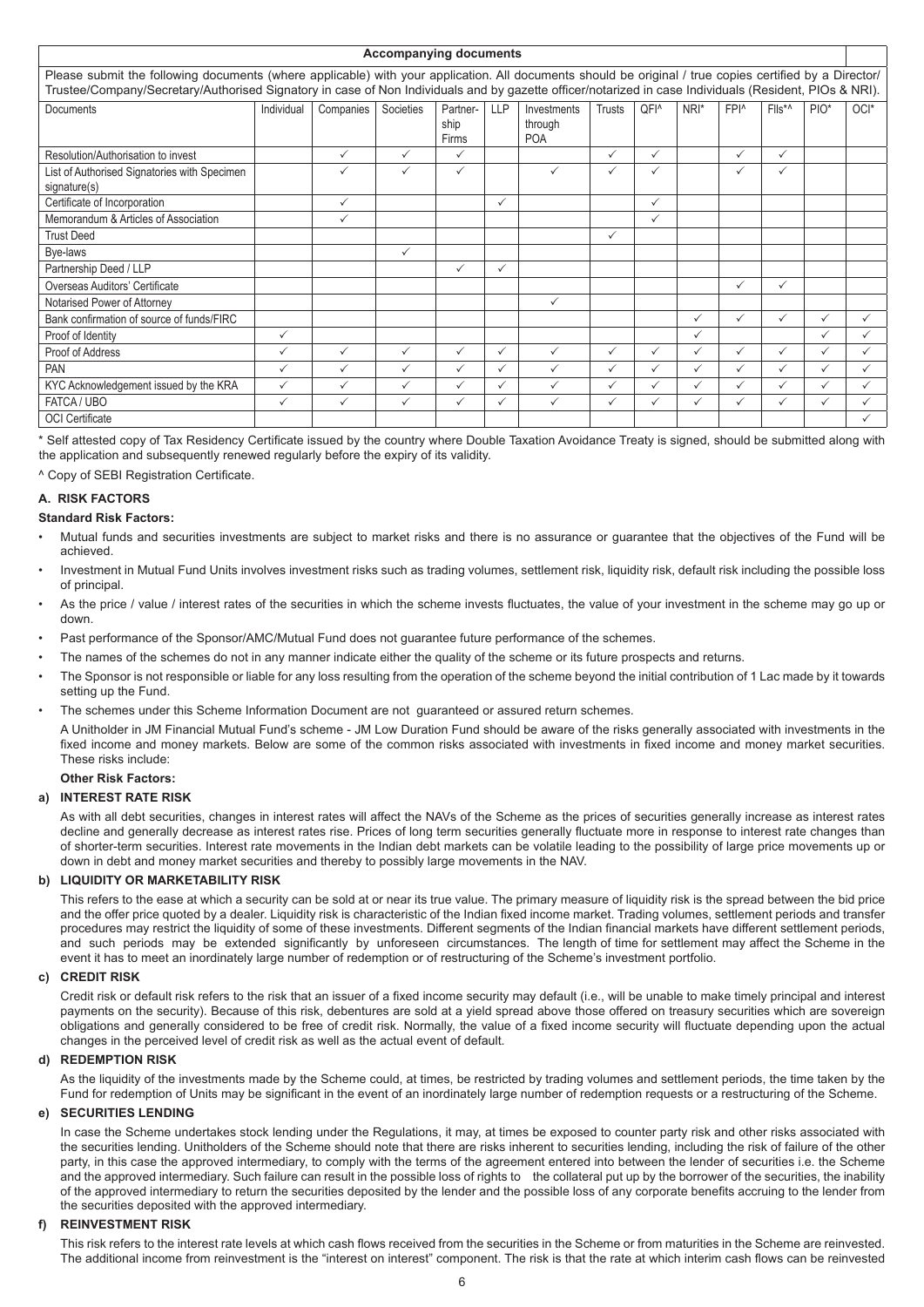#### will fall.

## **g) DERIVATIVE RISKS**

In the derivative markets there are risk factors and issues concerning the use of derivatives that investors should understand. Derivatives require the maintenance of adequate controls to monitor the transactions entered into, the ability to assess the risk that a derivative adds to the portfolio and the ability to manage the risks as a result of the failure of the counterparty to comply with the terms of the derivative contract. Other risks in using derivatives include the risk of mispricing or improper valuation of derivatives, credit risk where the danger is that of a counterparty failing to honour its commitment, liquidity risk where the danger is that the derivatives cannot be sold at prices that reflect the underlying assets, rates and indices and price risk where the market price may move in adverse fashion.

Derivative products are leveraged instruments and can provide disproportionate gains as well as disproportionate losses to the investor. Execution of such strategies depends upon the ability of the fund manager to identify such opportunities. Identification and execution of the strategies to be pursued by the fund manager involve uncertainty and decision of fund manager may not always be profitable. No assurance can be given that the Fund Manager will be able to identify or execute such strategies.

The risks associated with the use of derivatives are different from or possibly greater than, the risks associated with investing directly in securities and other traditional investments and are set out in more detail under the head *POLICY AND SPECIAL CONSIDERATION ON INVESTMENT IN DERIVATIVES AND HEDGING PRODUCTS* given below

## **POLICY AND SPECIAL CONSIDERATION ON INVESTMENT IN DERIVATIVES AND HEDGING PRODUCTS**

The Scheme may take derivatives position in the fixed income and equity markets based on the opportunities available subject to the guidelines provided by SEBI from time to time and in line with the overall investment objective of the Scheme.

### Fixed Income Derivatives

Generally, interest rate swaps involve exchange of a fixed rate to a floating rate of interest or vice versa. These are known as Plain Vanilla Swaps. The RBI has currently allowed only these swaps in the Indian market. An interest rate swap agreement (as per guidelines issued by RBI on 7th July 1999 and 1st November 1999) from fixed rate to floating rate will be an effective hedge for portfolio in a rising interest rate environment.

#### **Interest Rate Swaps (IRS)**

An IRS is an agreement between two parties to exchange stated interest obligations for an agreed period in respect of a notional principal amount. The most common form is a fixed to floating rate swap where one party receives a fixed (pre-determined) rate of interest while other receives a floating (variable) rate of interest.

## **Forward Rate Agreement (FRA)**

A FRA is basically a forward starting IRS. It is an agreement between two parties to pay or receive the difference between an agreed fixed rate (the FRA rate) and the interest rate (reference rate) prevailing on a stipulated future date, based on a notional principal amount for an agreed period. The only cash flow is the difference between the FRA rate and the reference rate. As is the case with IRS, the notional amounts are not exchanged in FRAs.

#### **Basic structure of a Swap**

Assume that the Scheme has a Rs. 20 crore floating rate investment linked to MIBOR (Mumbai Inter Bank Offered Rate). Hence, the Scheme is currently running an interest rate risk and stands to lose if the interest rate moves down. To hedge this interest rate risk, the Scheme can enter into a 6 month MIBOR swap. Through this swap, the Scheme will receive a fixed predetermined rate (assume 12%) and pays the "benchmark rate" (MIBOR), which is fixed by the National Stock Exchange of India limited (NSE) or any other agency such as Reuters. This swap would effectively lock-in the rate of 12% for the next 6 months, eliminating the daily interest rate risk. This usually routed through an intermediary who runs a book and matches deals between various counterparties.

## **The steps will be as follows :**

- Assuming the swap is for Rs. 20 crore June 1, 2011 to December 1, 2011. The Scheme is a fixed rate receiver at 12% and the counterparty is a floating rate receiver at the overnight rate on a compounded basis (say NSE MIBOR).
- On June 1, 2011 the Scheme and the counterparty will exchange only a contract of having entered this swap. This documentation would be as per International Swap Dealers Association (ISDA). On a daily basis, the benchmark rate fixed by NSE will be tracked by them.
- On December 1, 2011 they will calculate the following –
- The Scheme is entitled to receive interest on Rs. 20 crore at 12% for 184 days i.e. Rs. 1.21 crore, (this amount is known at the time the swap was concluded) and will pay the compounded benchmark rate.
- The counterparty is entitled to receive daily compounded call rate for 184 days & pay 12% fixed.
- On December 1, 2011, if the total interest on the daily overnight compounded benchmark rate is higher than Rs. 1.21 crore, the Scheme will pay the difference to the counterparty. If the daily compounded benchmark rate is lower, then the counterparty will pay the Scheme the difference.
- Effectively the Scheme earns interest at the rate of 12% p.a. for six months without lending money for 6 months fixed, while the counterparty pays interest @ 12% p.a. for 6 months on Rs. 20 crore, without borrowing for 6 months fixed.

The above example illustrates the benefits and risks of using derivatives for hedging and optimizing the investment portfolio. Swaps have their own drawbacks like credit risk, settlement risk, etc. However, these risks are substantially reduced as the amount involved is interest streams and not principal.

#### **Valuation of Derivative Products:**

- a) The traded derivatives shall be valued at market price in conformity with the stipulations of sub clauses (i) to (v) of clause 1 of the Eighth Schedule to the SEBI Regulations, as amended from time to time.
- b) The valuation of untraded derivatives shall be done in accordance with the valuation method for untraded investments prescribed in sub clauses (i) and (ii) of clause 2 of the Eighth Schedule to the SEBI Regulations as amended from time to time.

## **Risk factors**

- **Credit Risk:** The credit risk is the risk that the counter party will default on obligations and is generally negligible, as there is no exchange of principal amounts in a derivative transaction.
- **Market Risk:** Derivatives carry the risk of adverse changes in the market price.
- **Illiquidity Risk:** The risk that a derivative cannot be sold or purchased quickly enough at a fair price, due to lack of liquidity in the market.
- The fund pays the daily compounded rate. In practice however there can be a difference in the actual rate at which money is lent in the call market and the benchmark, which appears and is used.

#### **h) RISK FACTORS ASSOCIATED WITH PROCESSING OF TRANSACTION THROUGH STOCK EXCHANGE MECHANISM:**

The trading mechanism introduced by the stock exchange(s) is configured to accept and process transactions for mutual fund units in both Physical and Demat Form. The allotment and/or redemption of Units through NSE and/or BSE, on any Business Day will depend upon the modalities of processing viz. collection of application form, KYC documentation, order processing/ settlement, etc. upon which the Fund has no control. Moreover, transactions conducted through the stock exchange mechanism shall be governed by the operating guidelines and directives issued by respective recognized stock exchange(s).

## **i) RISKS ASSOCIATED WITH SEGREGATED PORTFOLIO:**

- Unit holders holding units of segregated portfolio may not be able to liquidate their holdings till recovery of money from the issuer.
- Security in the segregated portfolio may not realize any value.
- Listing of any units of segregated portfolio in recognized stock exchange does not necessarily guarantee their liquidity. There may not be active trading of units in the stock market. Further, trading price of units on the stock market may be significantly lower than the prevailing NAV.

## **j) INVESTMENT EXPOSURE OF THE FUND WITH REFERENCE TO SECURITISED DEBT AND RISK FACTORS SPECIFIC TO INVESTMENTS IN SECURITISED PAPERS**

The Fund may invest only in those securitisation issuances which have a rating of AA and above indicating the high level of safety from credit risk point of view at the time of making an investment. The Fund will not invest in foreign securitised debt.

The Fund may invest in various type of securitisation issuances, including but not limited to Asset Backed Securitisation, Mortgage Backed Securitisation, Personal Loan Backed Securitisation, Collateralized Loan Obligation / Collateralized Bond Obligation and so on.

The Fund will conduct an independent due diligence on the cash margins, collateralisation, guarantees and other credit enhancements and the portfolio characteristic of the securitisation to ensure that the issuance fits in to the overall objective of the investment in high investment grade offerings irrespective of underlying asset class.

Types of securitised debt vary and carry different levels and types of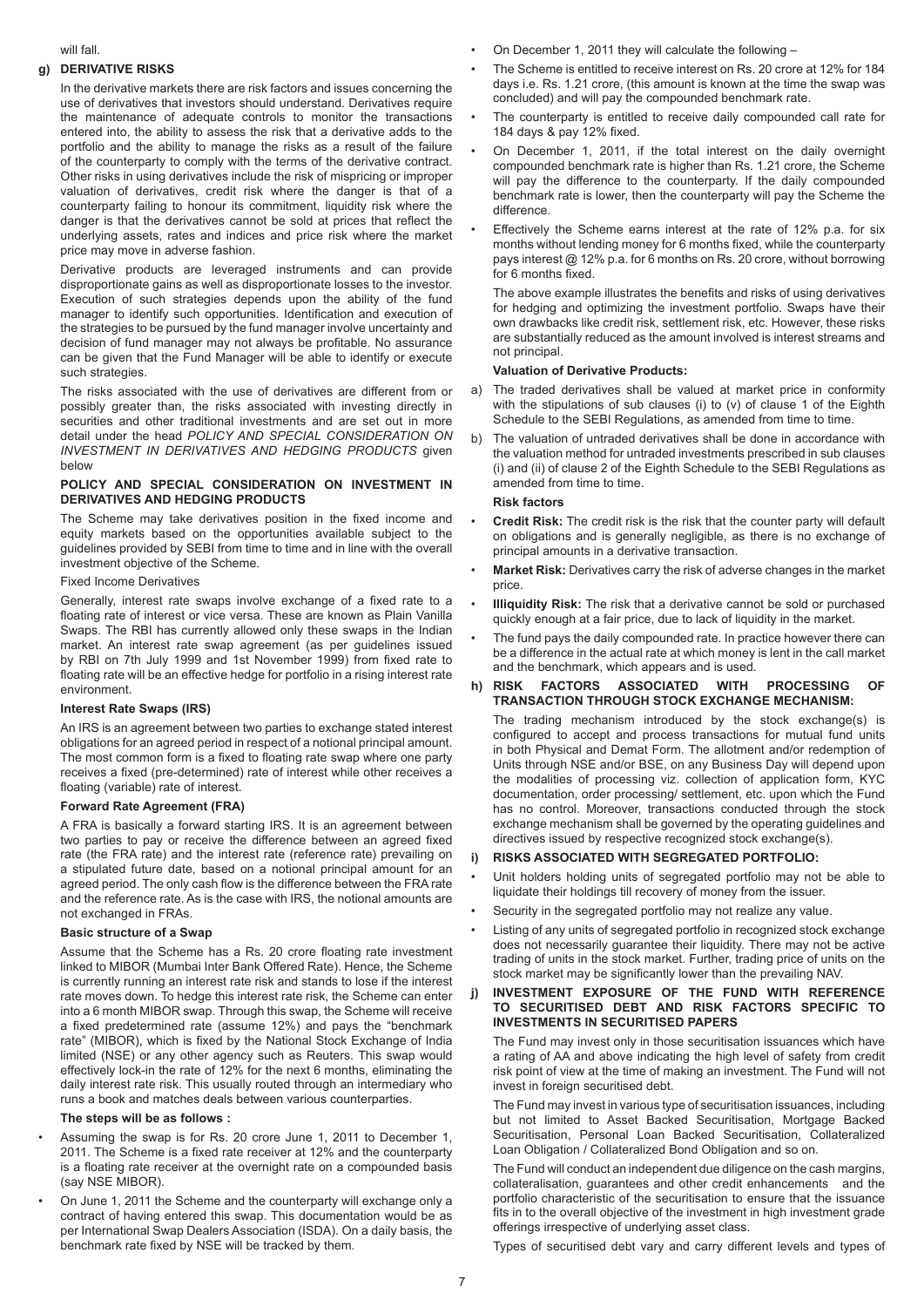risks. Credit risk on securitised bonds depends upon the originator and varies depending on whether they are issued with recourse to originator or otherwise. Even within securitised debt, AAA rated securitised debt offers lesser risk of default than AA rated securitised debt. A structure with Recourse will have a lower credit risk than a structure without recourse.

#### **Risk analysis on underlying asset classes in securitisation**

**Generally the following asset classes for securitisation are available in India :**

- (a) Commercial Vehicles
- (b) Auto and Two wheeler pools
- (c) Mortgage pools (residential housing loans)
- (d) Personal Loan, credit card and other retail loans
- (e) Corporate loans/receivables

Underlying assets in securitised debt may assume different forms and the general types of receivables include auto finance, credit cards, home loans or any such receipts. Credit risks relating to these types of receivables depend upon various factors including macro economic factors of these industries and economies. Specific factors like nature and adequacy of property mortgaged against these borrowings, nature of loan agreement / mortgage deed in case of home loan, adequacy of documentation in case of auto finance and home loans, capacity of borrower to meet its obligation on borrowings in case of credit cards and intentions of the borrower influence the risks relating to the asset borrowings underlying the securitised debt.

Holders of the securitised assets may have low credit risk with diversified retail base on underlying assets especially when securitised assets are created by high credit rated tranches. Risk profiles of Planned Amortisation Class tranches (PAC), Principal Only Class Tranches (PO) and Interest Only class tranches (IO) will differ depending upon the interest rate movement and speed of prepayment.

In terms of specific risks attached to securitisation, each asset class would have different underlying risks, however, residential mortgages are supposed to be having lower default rates as an asset class. On the other hand, repossession and subsequent recovery of commercial vehicles and other auto assets is fairly easier and better compared to mortgages. Some of the asset classes such as personal loans, credit card receivables, etc., being unsecured credits in nature, may witness higher default rates. As regards corporate loans/receivables, depending upon the nature of the underlying security for the loan or the nature of the receivable the risks would correspondingly fluctuate. However, the credit enhancement stipulated by rating agencies for such asset class pools is typically much higher and hence their overall risks are comparable to other AAA rated asset classes. The rating agencies have an elaborate system of stipulating margins, over collateralisation and guarantees to bring risk limits in line with the other AA rated securities.

#### **The risks associated with the underlying assets can be described as under :**

Credit card receivables are unsecured. Automobile / vehicle loan receivables are usually secured by the underlying automobile / vehicle and sometimes by a guarantor. Mortgages are secured by the underlying property. Personal loans are usually unsecured.

Corporate loans could be unsecured or secured by a charge on fixed assets / receivables of the company or a letter of comfort from the parent company or a guarantee from a bank / financial institution. As a rule of thumb, underlying assets which are secured by a physical asset / guarantor are perceived to be less risky than those which are unsecured. By virtue of this, the risk and therefore the yield in descending order of magnitude would be credit card receivables, personal loans, vehicle / automobile loans, mortgages and corporate loans assuming the same rating.

## **Some of the factors, which are typically analyzed for any pool are as follows :**

**Size of the loan :** generally indicates the kind of assets financed with loans. Also indicates whether there is excessive reliance on very small ticket size, which may result in difficult and costly recoveries. To illustrate, the ticket size of housing loans is generally higher than that of personal loans. Hence in the construction of a housing loan asset pool for say Rs.10,000,000/- it may be easier to construct a pool with just 10 housing loans of Rs.1,000,000 each rather than to construct a pool of personal loans as the ticket size of personal loans may rarely exceed Rs.500,000/- per individual. Also to take this illustration further, if one were to construct a pool of Rs.10,000,000/- consisting of personal loans of Rs.100,000/- each, the larger number of contracts (100 as against one of 10 housing loans of Rs.10 lakh each) automatically diversifies the risk profile of the pool as compared to a housing loan based asset pool.

**Average original maturity of the pool :** indicates the original repayment period and whether the loan tenors are in line with industry averages and borrower's repayment capacity. To illustrate, in a car pool consisting of 60-month contracts, the original maturity and the residual maturity of the pool viz. number of remaining installments to be paid gives a better idea of the risk of default of the pool itself. If in a pool of 100 car loans having original maturity of 60 months, if more than 70% of the contracts have paid more than 50% of the installments and if no default has been observed in such contracts, this is a far superior portfolio than a similar car loan pool where 80% of the contracts have not even crossed 5 installments.

**Loan to Value ("LTV") Ratio :** Indicates how much % value of the asset is financed by borrower's own equity. The lower the LTV ratio, the better it is. This ratio stems from the principle that where the borrower's own contribution of the asset cost is high, the chances of default are lower. To illustrate for a vehicle costing Rs. 50 lakhs, if the borrower has himself contributed Rs. 40 lakhs and has taken only Rs.10 lakhs as a loan, he is going to have lesser propensity to default as he would lose an asset worth Rs. 50 lakhs if he defaults in repaying an installment. This is as against a borrower who may meet only Rs. 5 lakhs out of his own equity for a vehicle costing Rs. 50 lakhs. Between the two scenarios given above, the latter would have higher risk of default than the former.

**Average seasoning of the pool :** Indicates whether borrowers have already displayed repayment discipline. To illustrate, in the case of a personal loan, if a pool of assets consists of those who have already repaid 80% of the installments without default, this certainly is a superior asset pool than the one where only 10% of the installments have been paid. In the former case, the portfolio has already demonstrated that the repayment discipline is far higher.

**Default rate distribution :** Indicates how much % of the pool and overall portfolio of the originator is current, how much is in 0-30 DPD (days past due), 30-60 DPD, 60-90 DPD and so on. The rationale here is very obvious - as against 0-30 DPD, the 60-90 DPD is certainly a higher risk category.

Unlike in plain vanilla instruments, in securitisation transactions, it is possible to work towards a target credit rating, which could be much higher than the originator's own credit rating. This is possible through a mechanism called "Credit enhancement" and is fulfilled by filtering the underlying asset classes and applying selection criteria, which further diminishes the risk inherent for a particular asset class. The purpose of credit enhancement is to ensure timely payment to the investors, if the actual collections from the pool of receivables for a given period are short of the contractual payouts on securitisation. Securitisation is normally a non-recourse instrument and therefore, the repayment on securitisation would have to come from the underlying assets and the credit enhancement. Therefore, the rating criteria centrally focuses on the quality of the underlying assets.

World over, the quality of credit ratings is measured by default rates and stability. An analysis of rating transition and default rates, witnessed in both international and domestic arena, clearly reveals that structured finance ratings have been characterized by far lower default and transition rates than that of plain vanilla debt ratings. Further, internationally, in case of structured finance ratings, not only are the default rates low but post default recovery is also high.

In the Indian scenario, also, more than 95% of issuances have been AAA rated issuances indicating the strength of the underlying assets as well as adequacy of credit enhancement.

## **Interest Rate Risk**

The change in market interest rates – prepayments may not change the absolute amount of receivables for the investors, but may have an impact on the re-investment of the periodic cash flows that the investor receives in the securitised paper.

## **Limited liquidity & price risk**

Presently, secondary market for securitised papers is not very liquid. There is no assurance that a deep secondary market will develop for such securities. This could limit the ability of the investor to resell them. Even if a secondary market develops and sales were to take place, these secondary transactions may be at a discount to the initial issue price due to changes in the interest rate structure.

## **Limited recourse, delinquency and credit risk**

Securitised transactions are normally backed by pool of receivables and credit enhancement as stipulated by the rating agency, which differ from issue to issue. The credit enhancement stipulated represents a limited loss cover to the Investors. These certificates represent an undivided beneficial interest in the underlying receivables and there is no obligation of either the Issuer or the Seller or the originator, or the parent or any associate of the seller, issuer and originator. No financial recourse is available to the certificate holders against the investors' representative. Delinquencies and credit losses may cause depletion of the amount available under the credit enhancement and thereby the investor payouts may get affected if the amount available in the credit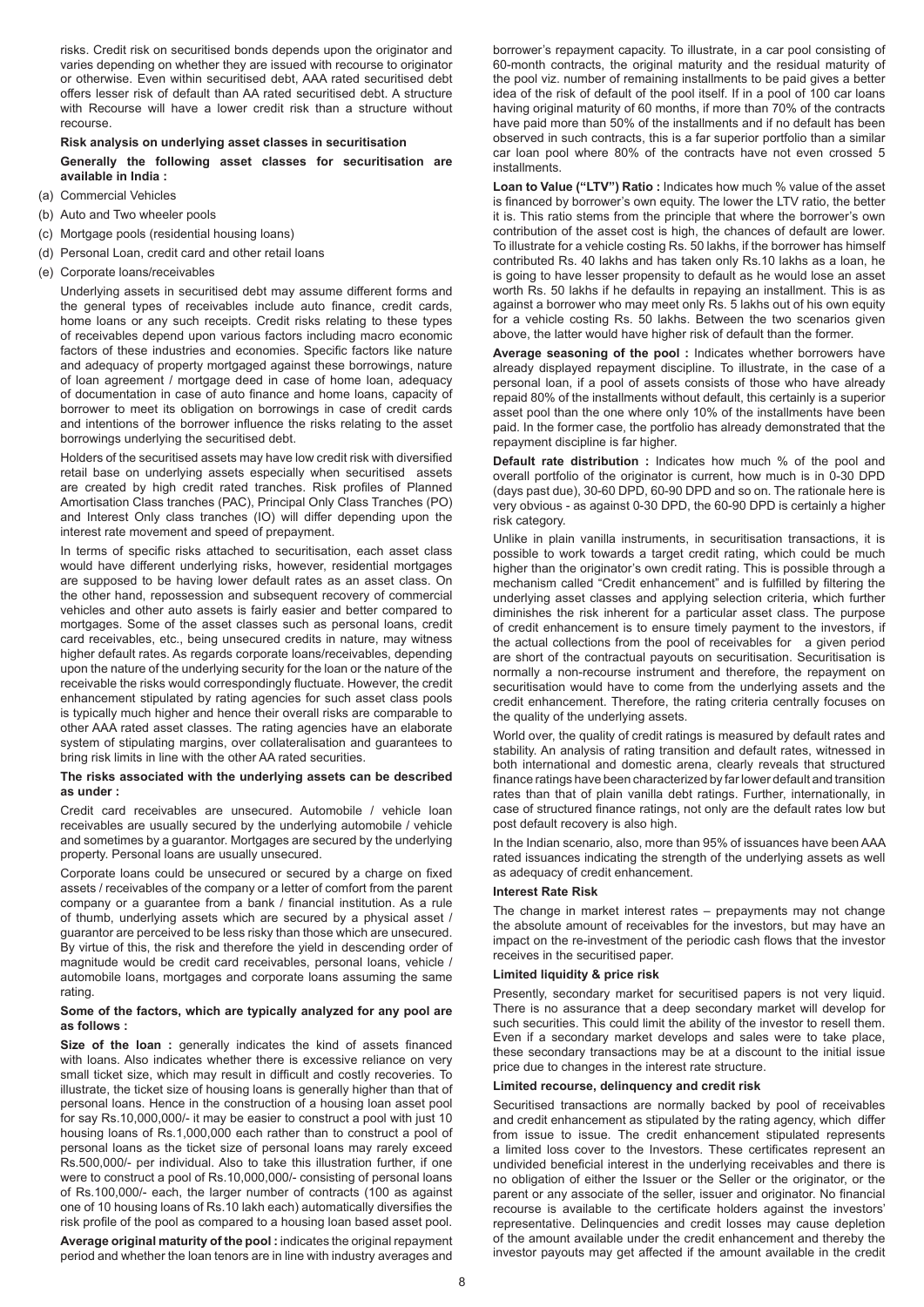enhancement facility is not enough to cover the shortfall. On persistent default of an obligor to repay his obligation, the servicer may repossess and sell the underlying asset. However many factors may affect, delay or prevent the repossession of such asset or the length of time required to realize the sale proceeds on such sales. In addition, the price at which such asset may be sold may be lower than the amount due from that obligor.

### **Risks due to possible prepayments: Weighted Tenor / Yield**

Asset securitisation is a process whereby commercial or consumer credits are packaged and sold in the form of financial instruments. Full prepayment of underlying loan contract may arise under any of the following circumstances :

- Obligor pays the receivable due from him at any time prior to the scheduled maturity date of that receivable; or
- Receivable is required to be repurchased by the seller consequent to its inability to rectify a material misrepresentation with respect to that receivable; or
- The servicer recognizing a contract as a defaulted contract and hence repossessing the underlying asset and selling the same; or
- In the event of prepayments, investors may be exposed to changes in tenor and yield.

#### **Bankruptcy of the originator or seller**

If originator becomes subject to bankruptcy proceedings and the court in the bankruptcy proceedings concludes that the sale from originator to Trust was not a sale then an investor could experience losses or delays in the payments due. All possible care is generally taken in structuring the transaction so as to minimize the risk of the sale to Trust not being construed as a "True Sale". Legal opinion is normally obtained to the effect that the assignment of Receivables to Trust in trust for and for the benefit of the Investors, as envisaged herein, would constitute a true sale.

## **Bankruptcy of the investor's agent**

If an investor's agent becomes subject to bankruptcy proceedings and the court in the bankruptcy proceedings concludes that the recourse of investor's agent to the assets/receivables is not in its capacity as agent/ Trustee but in its personal capacity, then an investor could experience losses or delays in the payments due under the swap agreement. All possible care is normally taken in structuring the transaction and drafting the underlying documents so as to provide that the assets/receivables if and when held by investor's agent is held as agent and in Trust for the investors and shall not form part of the personal assets of investor's agent. Legal opinion is normally obtained to the effect that the investor's agent's recourse to assets/receivables is restricted in its capacity as agent and Trustee and not in its personal capacity.

#### **Credit Rating of the Transaction / Certificate**

The credit rating is not a recommendation to purchase, hold or sell the certificate in as much as the ratings do not comment on the market price of the certificate or its suitability to a particular investor.

There is no assurance by the rating agency either that the rating will remain at the same level for any given period of time or that the rating will not be lowered or withdrawn entirely by the rating agency.

#### **Risk of Co-mingling**

The servicers normally deposit all payments received from the obligors into the collection account. However, there could be a time gap between collection by a servicer and depositing the same into the collection account especially considering that some of the collections may be in the form of cash. In this interim period, collections from the Loan Agreements may not be segregated from other funds of the servicer. If the servicer fails to remit such funds due to investors, the investors may be exposed to a potential loss.

#### **Risks due to possible prepayments and Charge Offs**

In the event of prepayments, investors may be exposed to changes in tenor and yield. Also, any Charge Offs would result in the reduction in the tenor of the Pass Through Certificates (PTCs).

#### **Bankruptcy of the Swap Bank**

If the Swap Bank, becomes subject to bankruptcy proceedings then an Investor could experience losses or delays in the payments due under the Interest Rate Swap Agreement.

#### **Techniques Risk:**

The Scheme may use techniques (including derivatives, futures and options, warrants, etc.) and instruments that may be permitted and/ or that may become permissible under SEBI/RBI Regulations and/or Regulations and/or statutory modification or re-enactment thereof for efficient portfolio management and to attempt to hedge or reduce the risk of such fluctuation. However, these techniques and instruments, if imperfectly used, have the risk of the scheme incurring losses due

to mismatches particularly in a volatile market. The Fund's ability to use these techniques may be limited by market conditions, regulatory limits and tax considerations (if any). The use of these techniques is dependent on the ability to predict movements in the prices of securities being hedged and movements in interest rates. There exists an imperfect correlation between the hedging instruments and the securities or market sectors being hedged. Besides, the fact that skills needed to use these instruments are different from those needed to select the Fund's/ Scheme's securities. There is a possible absence of a liquid market for any particular instrument at any particular time even though the futures and options may be bought and sold on an organized stock exchange. The use of these techniques involves possible impediments to effective portfolio management or the ability to meet repurchase/redemption requests or other short-term obligations because of the percentage of the Scheme's assets segregated to cover its obligations.

### **Liquidity and Settlement Risks:**

The liquidity of the Scheme's investments may be inherently restricted by trading volumes, transfer procedures and settlement periods. From time to time, the Scheme will invest in certain securities of certain companies, industries, sectors etc. based on certain investment parameters as adopted internally by AMC. While at all times the Trustees and the AMC will endeavor that excessive holding/investment in certain securities of industries, sectors, etc. by the Scheme be avoided, the assets invested by the Scheme in certain securities of industries, sectors, etc. may acquire a substantial portion of the Scheme's investment portfolio and collectively may constitute a risk associated with non-diversification and thus could affect the value of investments. The Scheme may have difficulty in disposing of certain securities because the security may be unlisted, due to greater price fluctuations there may be a thin trading market, different settlement periods and transfer procedures for a particular security at any given time. Settlement, if accomplished through physical delivery of stock certificates, is labour and paper intensive and may affect the liquidity. It should be noted that the Fund bears the risk of purchasing fraudulent or tainted papers. The secondary market for money market/debt securities does exist, but is generally not as liquid as the secondary market for other securities. Reduced liquidity in the secondary market may have an adverse impact on market price and the Scheme's ability to dispose of particular securities, when necessary, to meet the Scheme's liquidity needs or in response to a specific economic event, such as the deterioration in the creditworthiness of the issuer, etc. or during restructuring of the Scheme's investment portfolio. Furthermore, from time to time, the AMC, the Custodian, the Registrar, any Associate, any distributor, dealer, any company, corporate body, trust, any scheme/Mutual Fund managed by the AMC or by any other AMC may invest in the Scheme. While at all times the Trustees and the AMC will endeavor that excessive holding of Units in the Scheme among a few unit holders is avoided, however, the amounts invested by these aforesaid persons may acquire a substantial portion of the Scheme's outstanding Units and collectively may constitute a majority unit holder in the Scheme. Accordingly, redemption of Units held by such persons may have an adverse impact on the value of the redemption and may impact the ability of the unit holders to redeem their respective Units.

#### **B. RISK MITIGATION MEASURES FOLLOWED:**

Risk management is an integral part of the investment process. The AMC incorporates adequate safeguards for controlling risks in the portfolio construction process, which would be periodically evaluated. Online monitoring of various exposure limits are done by the Front Office System. The system incorporates all the investment restrictions as per SEBI guidelines and 'soft' warning alerts at appropriate levels for preemptive monitoring. The system also enables identifying & measuring the risk through various risk measurement tools and analyzes the same so as to act in a preventive manner. In addition to minimize the major risks for equity & debt schemes, the following steps are taken

**Credit Risk** – Risk of investing in unsustainable / weak companies

- In depth credit evaluation of the money market and debt instruments (other than GSecs) proposed to be invested in.
- Issuer wise and Industry wise exposure limits.
- Independent rating of scheme portfolio by recognized rating agency.
- Defining the minimum rating grades at portfolio level.

#### **Interest Rate Risk** –

- Risk of bond prices falling as a result of rise in interest rates.
- Active duration management.
- Cap on Average Portfolio maturity depending upon the scheme objective and Strategy.
- Portfolio exposure spread over various maturities depending on the mandates of the respective schemes. **Liquidity Risk**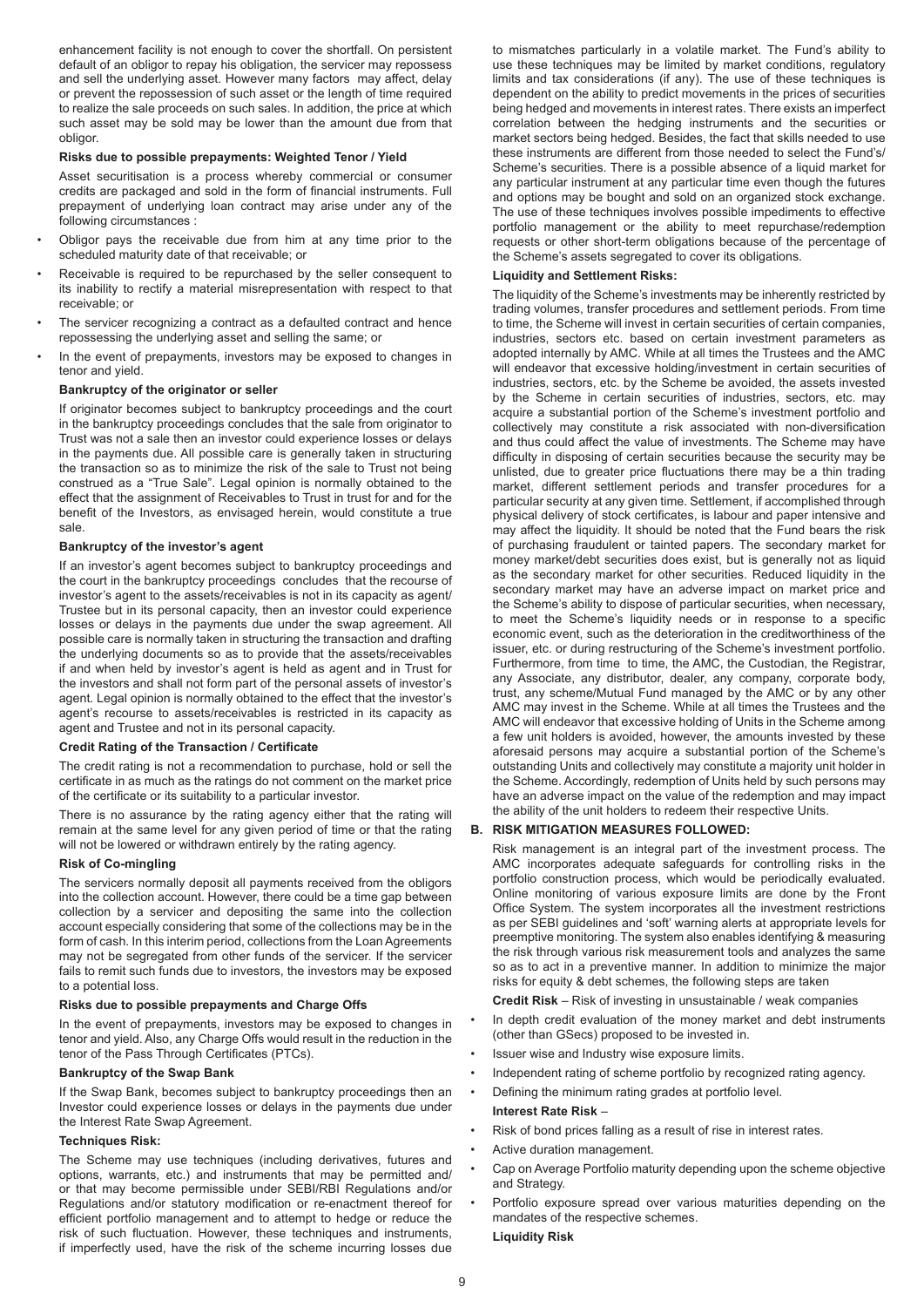- High impact cost at the time of buying/selling
- Focus on good quality paper having good liquidity in the market at the time of portfolio construction.
- Asset-Liability management

The scheme may also use derivatives and other hedging instruments, as permitted, from time to time, in order to protect the value of the portfolio.

## **Creation of segregated portfolio:**

In case of a credit event at issuer level and to deal with liquidity risk, the AMC may create a segregated portfolio of debt and money market instruments including unrated or money market instruments of an issuer that does not have outstanding rated debt or money market instruments, under the Scheme in compliance with the SEBI Circular No. SEBI/HO/ IMD/DF2/CIR/P/2018/160 dated December 28, 2018, read with SEBI Circular No. SEBI/HO/IMD/DF2/CIR/P/2019/127 dated November 07, 2019 ("SEBI Circular").

In this regard, the term 'segregated portfolio' shall mean a portfolio comprising of debt or money market instrument affected by a credit event, that has been segregated in a mutual fund scheme(s).

The term 'main portfolio' shall mean the scheme portfolio excluding the segregated portfolio and the term 'total portfolio' shall mean the scheme portfolio including the securities affected by the credit event i.e. main portfolio and all segregated portfolio(s).

The AMC may create a segregated portfolio in a mutual fund scheme in case of a credit event at Issuer level i.e. downgrade in credit rating by a SEBI registered Credit Rating Agency (CRA), as under:

- a) Downgrade of a debt or money market instrument to 'below investment grade', or
- b) Subsequent downgrades of the said instruments from 'below investment grade', or
- c) Similar such downgrades of a loan rating, or
- d) Actual default of either the interest or principal amount in case of unrated debt or money market instruments.

In case of difference in rating by multiple CRAs, the most conservative rating shall be considered. Creation of segregated portfolio shall be based on issuer level credit events as detailed above and implemented at the ISIN level. Creation of segregated portfolio shall be optional and at the discretion of the AMC.

Further, the AMC shall seek approval of the Trustees prior to creation of the segregated portfolio.

For further information, kindly refer Creation of segregated Portfolio provision setout in the SID.

## **Special Products / facilities available**

## **A. Direct Plan**

In accordance with Para D titled "Separate Option for direct investments" under Circular No. CIR/IMD/DF/21/2012 dated September 13, 2012 issued by Securities and Exchange Board of India (SEBI), JM Financial Trustee Company Private Limited, (the "Trustee" to the Mutual Fund), has introduced a separate plan for direct investments (i.e. investments not routed through an AMFI Registration Number (ARN) Holder ("Distributor") (hereinafter referred to as "Direct Plan") as under:

Direct Plan is only for investors who purchase/subscribe units in the Scheme directly with the Fund and is not available for investors who route their investments through a Distributor.

**Plans / Options / Sub-options:** All Plans / Options / Sub-Options being offered under the Scheme ("Regular Plan") will also be available for subscription under the Direct Plan. Thus, there shall be 2 Plans available for subscription under the Scheme viz., Regular Plan and Direct Plan. Portfolio of the Scheme under the Regular Plan and Direct Plan will be common.

The provisions pertaining to Minimum Subscription Criteria, Load and Additional Purchases will be applicable at Scheme (Portfolio) Level.

**Scheme characteristics:** Scheme characteristics such as Investment Objective, Asset Allocation Pattern, Investment Strategy, risk factors, facilities offered and terms and conditions including load structure will be the same for the Regular Plan and the Direct Plan, except that:

• No exit load shall be charged for any switch of investments between Regular Plan (whether the investments were made before or after the Effective Date) and Direct Plan within the same Scheme. The applicable exit load, if any, will be charged for redemptions/ switch outs of the Scheme (i.e. at portfolio level) before the completion of the stipulated load/ lock-in period. The stipulated load/ lock-in period will be reckoned from the date of allotment of units for a particular transaction in the Scheme (i.e. at portfolio level) till the date of redemption / switch out from that scheme, irrespective of the number of intra-scheme switches by the investor between the aforementioned two dates (e.g. switches between plans/sub-plans/options/sub-options within the Scheme having the same portfolio)

The extant provisions of applicability of load on redemptions/ switches from one Scheme to another will continue to be applicable.

Direct Plan shall have a lower expense ratio excluding distribution expenses, commission, etc and no commission for distribution of Units will be paid / charged under Direct Plan.

## **Applicable NAV and allotment of units:**

The provisions of applicability of NAV and allotment of units will be same for Regular and Direct plan.

**Eligible investors / modes for applying:** All categories of investors (whether existing or new Unitholders), as permitted under the SID of the Scheme, are eligible to subscribe under Direct Plan. Investments under Direct Plan can be made through various modes offered by the Fund for investing directly with the Fund and all other Platform(s) where investors' applications for subscription of units are routed through SEBI registered Investment Advisors.

## **How to apply:**

a. Investors subscribing under Direct Plan of the Scheme will have to indicate "Direct Plan" against the Scheme name in the application form/ transaction slip e.g. "JM Low Duration Fund (Direct)".

However, in the event of the Investor having failed to mention the plan clearly, the following Default Plan will be captured for the investment under the scheme.

- b. Investors may also indicate "Direct" in the ARN column of the application form/ transaction slip. However, in case Distributor/ Sub- broker code is mentioned in the application form, but "Direct Plan" is indicated against the Scheme name or in any other place or in any manner whatsoever in the Application Form/ transaction slip, the Distributor/ Sub-broker code will be ignored and the application will be processed under Direct Plan.
- c. Further, where application is received for Regular Plan without Distributor code or the word "Direct" is mentioned in the ARN Column, the application will be processed under the Direct Plan.

## **Existing Investments:**

- (a) Investors wishing to transfer their accumulated unit balance held under Regular Plan (through lumpsum / systematic investments made with or without Distributor code) to Direct Plan will have to switch /redeem their investments (subject to applicable Exit Load, if any) and apply under Direct Plan.
- (b) Investors who have invested without Distributor code and have opted for Reinvestment of Income Distribution cum Capital Withdrawal facility under Regular Plan may note that the Income Distribution cum Capital Withdrawal will continue to be reinvested in the Regular Plan only.

## **Investments through systematic routes:**

- (a) In case of Systematic Investment Plan ("SIP") / Systematic Transfer Plan ("STP") etc. registered prior to the Effective Date without any distributor code under the Regular Plan, installments falling on or after the Effective Date will automatically be processed under the Direct Plan only.
- (b) Investors who had registered for SIP facility prior to the Effective Date with distributor code shall continue under the Regular Plan. However if the investor wishes that their future installments be invested into the Direct Plan, he shall make a written request to the Fund in this behalf. The Fund will take at least 15 Business days to process such requests. Intervening installments will continue in the Regular Plan.

In case of (a) and (b) above, the terms and conditions of the existing registered enrolment such as tenure , amount of the SIP etc. shall continue to apply.

(c) In case of Systematic Transfer Facilities which were registered with a Distributor Code under the Regular Plan prior to the Effective Date, the future installments under the said Facilities shall continue as under the Regular Plan

In case such investors wish to invest under the Direct Plan through these facilities, they would have to cancel their existing enrolments and register afresh for such facilities.

**Redemption requests:** Where Units under the Scheme are held under both Regular and Direct Plans and the redemption/ Switch request pertains to the Direct Plan, the same must clearly be mentioned on the request (along with the folio number).

In the event of the investor not clearly mentioning the name of the Plan (Regular or Direct)/ Option/ Sub-option/or wherever there is an ambiguity in choice of Plan (Regular or Direct)/ Option/ Sub-option opted for in the request for redemption/switch-out of all/specified amount/ units, in the absence of clarificatory letter from the investor on the day of the transaction, the AMC/ Registrar reserves the right to process the redemption/switch out request from the Regular Plan or Direct Plan if such redemption request can be processed in totality. In such case, the redemption will first be effected from the Regular Plan.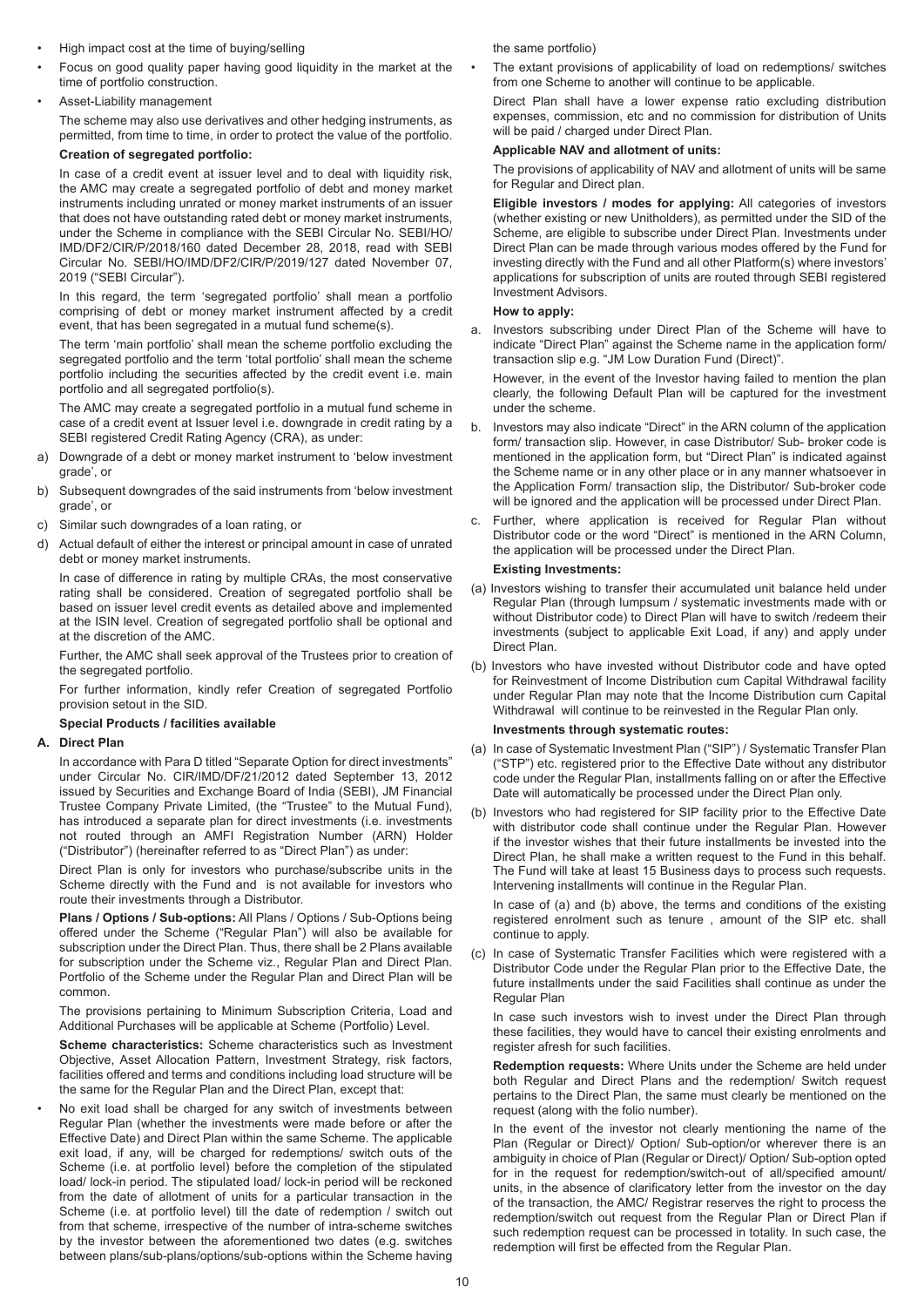E.g. If an investor has investment of Rs. 5 lakh in an Regular Plan and Rs. 10 lakh in the Direct Plan and a redemption request is received from him for redemption of Rs. 2 lakh without indicating which Plan the redemption is to be effected from, the AMC/ Registrar will effect the redemption from the Regular Plan. In the same example, if the redemption request was for Rs. 7 lakh, the redemption would be effected from the Direct Plan.

However, in case it is not possible to effect the redemption from any one of the Plans in totality i.e. either from the Regular or from the Direct Plan, such redemption request will be treated as void ab-initio and rejected.

E.g. If the redemption request in the above example is for Rs. 12 lakh, the AMC / Registrar will summarily reject the redemption request. Where units are held under any one i.e. under Regular or Direct Plan, the redemption will be processed from such Plan.

**Tax consequences:** Switch / redemption may entail tax consequences. Investors should refer to the tax paras set out elsewhere in the document as well as consult their professional tax advisor before initiating such requests.

## **B. Exchange Platforms:**

SEBI vide its Circular No. SEBI/IMD/CIR No. 11/183204/2209 dated November 13, 2009 had facilitated transactions in Mutual Fund schemes through the stock exchanges infrastructure. Also, vide Circular No. CIR/IMD/DF/17/2010 dated November 09, 2010, SEBI had permitted routing of Mutual Fund transactions through the clearing members of the registered stock exchanges and Depository Participants of registered Depositories. In view of this and in order to increase the network and enhance the level of service to the investors of JM Financial Mutual Fund, the Boards of JM Financial Asset Management Limited (the "AMC") and JM Financial Trustee Company Private Limited (the "Trustees") decided to offer an alternate platform to facilitate purchase (subscription) and redemption (repurchase) of units of all the eligible schemes of the Fund. This facility is offered in terms of the aforesaid SEBI circular and the guidelines issued by National Stock Exchange of India Ltd. (NSE) and BSE Ltd. (BSE) in this regard.

#### **Following are the exchange platforms through which investors can subscribe/redeem the units of certain schemes:**

- **•** Mutual Fund Service System (MFSS) introduced by NSE.
- NSE Mutual Fund Platform II (NMF- II)
- BSE Stock Exchange Platform (BSE StAR MF) introduced by BSE.
- **1. Features of the MFSS introduced by NSE:**
- MFSS is an online order collection system provided by NSE to its eligible members for placing subscription or redemption orders on the MFSS, based on orders received from the investors.
- MFSS has been designed to provide a confirmation slip of the order(s) entered, which would be deemed to be the time of receipt of application for the purpose of determining the applicability of NAV.
- MFSS facility shall be subject to such operating guidelines as may be issued by NSE from time to time.

## **2. Features of the BSE StAR MF introduced by BSE:**

- The trading member of BSE can facilitate investors to subscribe and redeem the mutual fund units using their existing network and order collection mechanism provided by BSE.
- The transactions carried out on the BSE platform shall be subject to such guidelines as may be issued by BSE and also SEBI (Mutual Funds) Regulations, 1996 and circulars/guidelines issued thereunder from time to time.

Basic points to be noted by the investors:

## **i) Who can avail of this facility and is it available for all modes / options of investment?:**

- This facility is available for purchase (subscription) and redemption (repurchase) of units of the eligible schemes, to the existing and new investors. The list of schemes is subject to change from time to time.
- This facility is available only to Corporate investors, individuals, HUF and Minors acting through a guardian, who are Resident in India.
- This facility is available for investment by NRIs, subject to submission of Foreign Inward Remittance Certificate (FIRC) to the intermediaries/ Market participants involved in the transactions(s) for onward transmission to the Registrar M/s KFin Technologies Ltd / JM Financial Mutual Fund through BSE StAR MF platform (BSE StAR MF). However, this facility is not available to Non Resident Indians/ Persons of Indian origin / Overseas Citizen of India from USA, Canada and other Persons / entities / foreign citizens etc. mentioned in the Scheme Information Document (SID) under "Who cannot invest" in "UNITS and OFFER".
- This facility is not available to Societies/Trusts/Overseas Corporate Bodies (OCBs)/Partnership Firms, etc.
- Reinvestment of Income Distribution cum Capital Withdrawal Option/ IDCW (Reinvestment) shall not be available to investors for transacting

through stock exchange in demat form.

- This facility is not available for switching of units or facilities like SWP/ **STP.**
- **ii) Whom should the investor approach for transacting in units of the eligible schemes of the Mutual Fund?:**

The investor has to approach a trading member of NSE, BSE who is registered with Association of Mutual Funds in India (AMFI) as Mutual Fund Advisors and who is empanelled as a distributor with the AMC and also registered with NSE and BSE as Participants ("AMFI certified stock exchange brokers") for MFSS and BSE StAR Platform.

### **3. Features of the NSE Mutual Fund Platform II (NMF- II)**

The Scheme will also be available on the other platform of NSE known as NSE Mutual Fund Platform II (NMF- II) for the following financial and all the types of non- financial transactions through demat and/or non demat mode:

- Fresh Purchase ( FP)
- Additional Purchases (AP)
- Redemptions
- Switch transactions (Units held in the non-demat mode)
- Systematic Investment Plan (SIP)
- Systematic Withdrawal Plan (SWP)
- Systematic Transfer Plan (STP) (Units held in the non- demat mode)
- New Fund Purchase ( NFO)

For Switch/ SWP/ STP etc., the investor can place request with the same Mutual Fund Distributor through whom the respective units were purchased earlier.

The facility provided by NSE Mutual Fund Platform (NMF II) can be availed by:

- Resident Investors (RIs)
- Non-Resident Investors (NRIs).
- Hindu undivided Family (HUFs).
- Person of Indian Origin ( PIO)

For investment by the NRI Investor through NSE, the Foreign Inward Remittance Certificate (FIRC) is mandatory at the time of each investment.

Investment can be made through valid ARN Holder (i.e. AMFI registered distributor) or through Registered Investment Advisors (RIA) holding valid SEBI registration number.

For investors who can not avail the above facility kindly refer to "Who cannot invest" under "New Fund Offer" in "Units and Offer" in SID.

### **Transactions by Distributors in the Scheme of the Fund on behalf of their clients through the Stock Exchange mechanism:**

SEBI vide its Circulars No. CIR/MRD/DSA/32/2013 dated October 4, 2013 and CIR/MRD/ DSA/33/2014 dated December 9, 2014, has permitted Mutual Fund Distributors (MF Distributors) to use National Stock Exchange (NSE) and Bombay Stock Exchange (BSE), recognized stock exchange infrastructure for transacting units directly from Mutual Fund/ Asset Management Companies on behalf of their clients.

Pursuant to the above, the following guidelines shall be applicable for transactions executed in the Schemes of the Fund through MF Distributors via the Stock Exchange Mechanism offered by BSE:

- 1. MF Distributor registered with Association of Mutual Funds in India (AMFI) and who has been permitted by Bombay Stock Exchange ("the Exchange"), will be eligible to use "BSE StAR MF" platform to purchase/ redeem/switch units of the eligible Scheme, on behalf of their clients, directly from the Fund through online - non-demat mode and/ or demat mode. The BSE platform is currently also available for Systematic Investment Plans (SIPs). The platform will accept Systematic Transfer Plan (STP) and Systematic Withdrawal Plan (SWP) as and when it is started by BSE.
- 2. MF distributors shall not handle pay out/pay in of funds as well as units on behalf of the investor/ AMC. 'Pay - in' will be directly received from the investor's account by Indian Clearing Corporation Limited (ICCL) of BSE, in its name through any of the payment modes i.e. Cheque/ Demand Draft (DD), RTGS/NEFT, Netbanking, OTM (One Time NACH Debit Mandate) or any other mode of authorized Banking Channels. The'Pay- out' will be directly made to the investor by the Registrar/AMC, for non-demat mode. For demat mode, the pay-out for redemption will be directly made to the ICCL
- 3. i) Purchase of units in Demat mode: In case of purchase in demat mode, the units will be credited into the ICCL account for onward transfer to the investor's account.

ii) Purchase of units in Non – Demat Mode: In case of non- demat mode, the Registrar will intimate the allotment details to the investor directly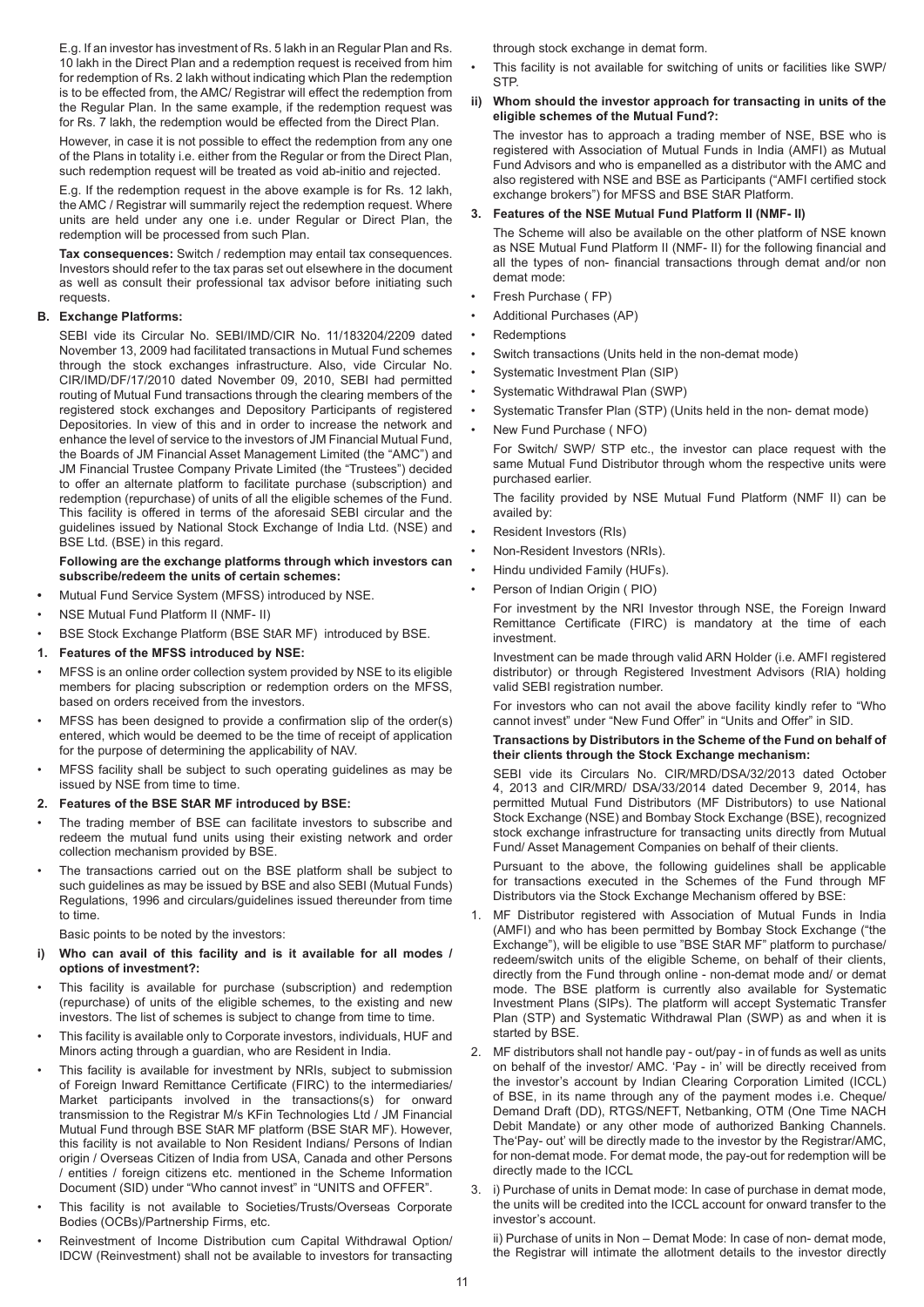by emailing/issuing the physical statement of accounts or through the monthly Consolidated Account Statement (CAS).

iii) Redemption of units in Demat mode: In case of redemption in demat mode, the investor has to approach his/her/their MF Distributor / Depository Participant (DP) registered with BSE platform and submit the Redemption Request Form (RRF) / Delivery Instruction Slip (DIS). The DP in turn will intimate the Exchange and the exchange shall intimate the RTA for further processing of the redemption request.

iv) Redemption of units in Non - Demat mode: In case of non- demat mode, the redemption order will be placed on BSE platform and BSE shall communicate the same to the RTA for redemption proceeds.

- Switch transaction requests can be placed for units which are held in demat as well as in non-demat mode on BSE platform\*.
- 5. In case of payment of redemption proceeds by the Fund/its Registrar to ICCL, the same shall be treated as valid discharge for the Fund/JM Financial Asset Management Limited ("JMF AMC") of its obligation of payment of redemption proceeds to the investor. For purchase of units in demat mode, crediting units into the Clearing Corporation's account shall discharge the Fund/JMF AMC of its obligation to allot units to the investor.
- 6. In case of Payout of Income Distribution cum Capital Withdrawal Option/ Reinvestment of Income Distribution cum Capital Withdrawal Option of units for demat and non-demat cases, the RTA shall process the same and remit/credit directly into the investor's/beneficiary's accounts.
- 7. The investors are requested to note that the allotment of NAV will be based on the time stamping of transaction and receipt of Funds into the account of the respective schemes of the AMC from the Clearing Corporation within the overall guidelines of SEBI on the matter. Payment to the Clearing Corporation will not entitle the investor for the NAV until the same is transferred into the AMC's scheme account by the ICCL, before the cut – off time, including all purchase cases of JM Value Fund irrespective of the amount. The redemption request shall be accepted by the Exchange upto the cutoff time i.e. 3 p.m. (or such other timings as prescribed by SEBI from time to time) only, failing which the request shall be rejected/processed with the NAV applicable for the next permissible day.
- 8. The Exchange shall act as the Point of Acceptance only for the purpose of time – stamping of the transaction and reporting thereof but not for collection of funds from the investor and transfer to the AMC.
- 9. The Mutual Fund Distributors are permitted to handle the transactions of only their clients, through the above platform.
- 10. The facility of transacting in the Fund's Scheme through BSE StAR MF Platform is available through the BSE, subject to such operating guidelines, terms and conditions as may be prescribed by BSE/ SEBI and JMF AMC from time to time.

For transacting units on the BSE platform, the registration of the mobile no. and/or email id of the investor is compulsory.

Currently, BSE does not provide the facility of non-financial transactions. However, BSE is hereby authorised to accept the same as and when they start this facility.

All the authorised offices of BSE and BSE StAR MF platform shall be considered as the Official Points of Acceptance (OPA) of the Fund in accordance with SEBI Circular No. SEBI/IMD/CIR No.11/78450/06 dated October 11, 2006 and conditions stipulated in SEBI Circular dated November 13, 2009.

\* The switch process note for demat mode is available on the website of the Fund

## **Option for holding the units:**

- Units shall be allotted in physical form or dematerialised form as per the request of the investor.
- Investors have an option to hold the units in physical or dematerialized form.
- International Security Identification Number (ISIN) in respect of each plans/options of the Scheme has been created and admitted in the National Securities Depository Ltd. ("NSDL") and Central Depository Services (India) Ltd. ("CDSL").

Investors will have to comply with Know Your Customer (KYC) norms as prescribed by BSE/ NSE/ CDSL/ NSDL and the Fund to participate in this facility.

The Fund will not be in a position to accept any request for transactions or service requests in respect of units bought under this facility in demat mode.

Investors should get in touch with Investor Service Centres (ISCs) of the Fund for further details.

For any complaints or grievances against the Eligible Stock Broker with respect to the transactions done through the stock exchange

infrastructure, the investor should contact either the concerned Eligible Stock Broker or the investor grievance cell of the respective stock exchange.

The Trustee of the Fund reserves the right to change/modify the features of this facility or discontinue this facility at a later date.

## **Option for holding the units:**

Units shall be allotted in physical or dematerialised form as per the request of the investor. However, the demat facility will be started for the Fund at a later date once the Fund sorts out logistic issues for the transfer of Demat Units.

International Security Identification Number (ISIN) in respect of each plans/options of the aforesaid schemes have been created and admitted in the National Securities Depository Ltd. ("NSDL") and Central Depository Services (India) Ltd. ("CDSL").

## **Purchase of units on Exchange Platforms:**

## **a) Physical Form:**

- The investor who chooses the physical mode is required to submit all requisite documents along with the purchase application (subject to applicable limits prescribed by BSE/NSE) to the Participants.
- The Participants shall verify the application and documents for mandatory details and KYC compliance.
- After completion of the verification, the purchase order will be entered in the Stock Exchange system and an order confirmation slip will be issued to investor.
- The investor will transfer the funds to the Participants.
- Allotment details will be provided by the Participants to the investor.

## **b) Dematerialised form:**

- The investors who intend to deal in depository mode are required to have a demat account with CDSL/NSDL.
- The investor who chooses the depository mode is required to place an order for purchase of units (subject to applicable limits prescribed by BSE/NSE) with the Participants.
- The investor should provide their depository account details to the Participants.
- The purchase order will be entered in the Stock Exchange system and an order confirmation slip will be issued to investor.
- The investor will transfer the funds to the Participants.
- Allotment details will be provided by the Participants to the investor. **Redemption of units on Exchange Platform:**

## **a) Physical Form:**

- The investor who chooses the physical mode is required to submit all requisite documents along with the redemption application (subject to applicable limits prescribed by BSE/NSE) to the Participants.
- The redemption order will be entered in the Stock Exchange system and an order confirmation slip will be issued to investor. Redemption orders would be created either in terms of amount or quantity.
- The redemption proceeds will be credited to the bank account of the investor, as per the bank account details recorded with the Fund.

## **b) Dematerialised form:**

- The investors who intend to deal in depository mode are required to have a demat account with CDSL/ NSDL and units converted from physical mode to demat mode prior to placing of redemption order.
- The investor who chooses the depository mode is required to place an order for redemption (subject to applicable limits prescribed by BSE/ NSE) with the Participants. The investors should provide their Depository Participant with Depository Instruction Slip with relevant units to be credited to Clearing Corporation pool account.
- The redemption order will be entered in the system and an order confirmation slip will be issued to investor. Redemption orders would be created in terms of units without any minimum limit and not in terms of amount.
- The redemption proceeds will be credited to the bank account of the investor, as per the bank account details recorded with the Depository Participant.

Investors shall receive redemption amount (if units are redeemed) and units (if units are purchased) through broker/clearing member's pool account. The Fund/AMC would pay proceeds to the broker/clearing member (in case of redemption) and broker/clearing member in turn to the respective investor and similarly units shall be credited by AMC/ Fund into broker/clearing member's pool account (in case of purchase) and broker/clearing member in turn to the respective investor's demat account.

Payment of redemption proceeds to the broker/clearing members by AMC/Fund shall discharge AMC/Fund of its obligation of payment to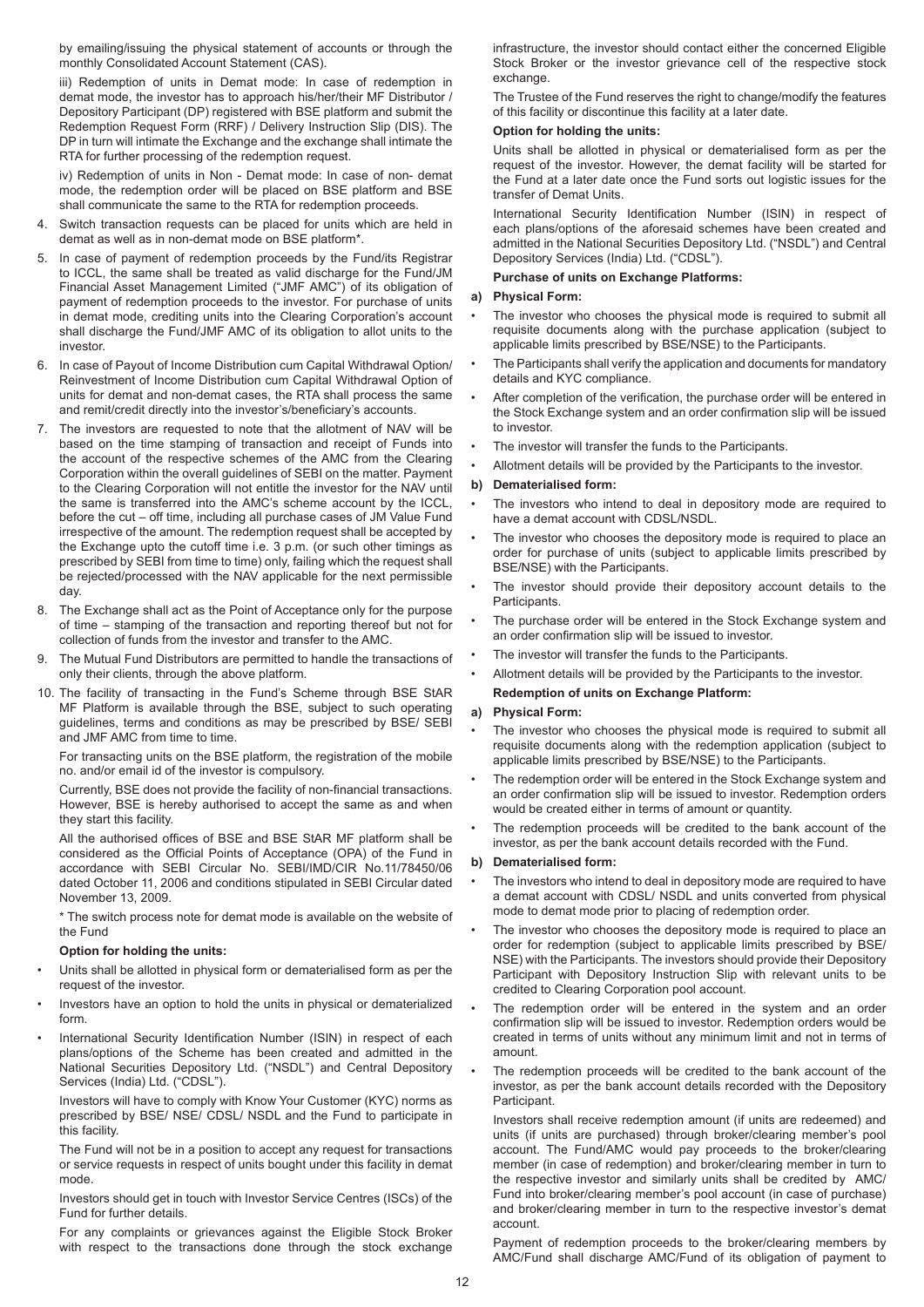individual investor. Similarly, in case of purchase of units, crediting units into broker/clearing member pool account shall discharge AMC/Fund of its obligation to allot units to individual investor.

Applications for purchase/redemption of units which are incomplete/ invalid are liable to be rejected.

In case of units held in demat form, the redemption request can be given only in number of units and subject to the provision pertaining to minimum repurchase amount.

Separate folios will be allotted for units held in physical and demat mode. In case of non-financial requests/applications such as change of address, change of bank details, etc. investors should approach Investor Service Centres (ISCs) of the Fund if units are held in physical mode and the respective Depository Participant(s) if units are held in demat mode. In case of KYC compliant investors, the non- financial requests/ applications shall be submitted by the investors to their respective KYC Registration Agencies (KRAs).

### **C. Facilitating transactions in the Scheme of the Fund through MF Utilities India Private Limited.**

JM Financial Asset Management Limited (AMC) has entered into an Agreement with M/s. MF Utilities India Private Limited (MFUI), for the usage of MF Utilities- (MFU) platform - a shared services initiative of various Asset Management Companies, which acts as a transaction aggregator for transacting in multiple Schemes of various Mutual Funds with a single form/ request and a single payment instrument w.e.f. February 01, 2019.

Investors are requested to note that, MFUI will allot a Common Account Number (CAN), a single reference number for all investments in the Mutual Fund industry, for transacting in multiple schemes of various Mutual Funds through MFU platform and to map existing folios therewith, if any. Investors can create a CAN by submitting the CAN Registration Form (CRF) and necessary documents at the authorised MFUI Points of Service (POS). Additionally, the investor can create CAN online by furnishing the relevant information on the website of MFUI.

The AMC and /or its Registrar and Transfer Agent (RTA) shall provide necessary details to MFUI as may be needed for providing the required services to investors/distributors through MFU platform. The investors are requested to visit the websites of MFUI or the AMC to download the relevant forms. Subscriptions with cheque favouring "MFU Escrow Account" and all other financial & non-financial transactions pertaining to Schemes of JM Financial Mutual Fund (JMFMF) can be done through MFU physically by submitting the documents at any of the existing and new authorized POS of MFUI as displayed on the website of MFUI. Alternatively, the investor may effect financial and permissible nonfinancial transactions through their website www.mfuonline.com or their Mobile App"goMF".

The MFUI website www.mfuonline.com, Mobile App "goMF" and authorised MFUI POS hosted and updated on www.mfuindia.com from time to time will be considered as the Official Points of Acceptance for transactions (OPAT) of the AMC. The online transaction portal of MFUI i.e. www.mfuonline.com, their Mobile App "goMF" and the POS of MFUI will be in addition to the existing OPAT of the AMC.

Applicability of NAV shall be based on time stamping of transaction at MFUI POS/ online and transfer / sighting of funds into the Bank Account of JMFMF before the applicable cut-off timing as stipulated by SEBI. The uniform cut-off time as stipulated by Securities and Exchange Board of India (Mutual Funds) Regulations, 1996 from time to time and as mentioned in the Scheme Information Document/ Key Information Memorandum of the respective Scheme shall be applicable.

Investors should note that transactions through MFU shall be subject to terms and conditions as stipulated by MFUI /the Fund /the AMC from time to time and any applicable law being in force.

For facilitating transactions through MFUI platform, the AMC/ JMFMF will be required to furnish and disclose certain information / details about the investor(s), which may include certain personal information including financial information, with MFUI and / or its authorised service providers. Investors transacting through MFUI platform shall be deemed to have consented and authorised the AMC/ JMFMF to furnish and disclose all such information to MFUI and/or its authorised service providers as may be required by MFUI from time to time.

**Following procedure will be adopted for carrying out any request for updation of below mentioned non-commercial details:**

1. Bank Details 2. Email id 3. Mobile Number 4. Nomination

- **A. New Folios opened based on CAN:** The data provided by investors to MFUI will be replicated in the new folio/s opened by our Registrar & Transfer Agent ("RTA"), M/s KFin Technologies Ltd at the time of first purchase through MFU System.
- **B. Existing Folios:** The RTA has mapped all the folios of our Investors with their existing CANs allotted by MFUI based on the mapping criteria

followed by MFUI and accordingly replicated its database for each mapped folios with the database available as per MFUI's records in respect of the CAN respectively. In case of any issue, the Investors may approach to MFUI/RTA for redressal.

## **For Updation of non-commercial details in folios mapped with / created through MFU system.**

**(i) CAN Holders - Email id/Mobile No.:** The investor may update/change his Email id/Mobile Number in CAN records maintained by MFU as per the procedure set out by MFUI. The updation carried by MFUI will be replicated in RTA's records in all the folios mapped to the respective CANs.

Investors may please note that there will be a cooling period of minimum 10 days for updation of Mobile Number and Email ids or vice-versas.

**(ii) For Non-CAN Holders - Email id/Mobile No.:** The existing procedure as per Addendum no. 25/2018-2019 dated November 30, 2018 will continue for updation of Email id and Mobile No. by KYC Compliant (through KRAs ) investors in their folios, if they do not hold CAN for the first time and subsequently through written request to RTA .

**Bank Details:** The Bank details along with the details of Default Bank as per CAN records maintained by MFUI will also be replicated in the existing /New Folio(s) of the Investors maintained by the RTA. For any change in the Bank Details, the CAN holder will have to get the same updated in MFUI records by submitting the required documentary evidence and the same will be updated by the RTA automatically for all folios mapped to the respective CANs.

**Nomination:** Nomination as per CAN will be replicated in AMC's records maintained by its RTA. Same way, any changes/updation in Nomination needs to be carried out in MFUI's records as per the procedure set out by them and the same will be updated by RTA automatically.

In case, the investors desirous of having different nomination or percentage of entitlement for Nominees, they need not update any Nomination details in CAN and instead may update their nomination with the RTA for each folio as per their wish by filling up a separate nomination form for each folio.

For any queries or clarifications related to MFU, please contact the Customer Care of MFUI on +91 22 6134 4316 (during the business hours on all days except Saturday, Sunday and Public Holidays) or send an email to clientservices@mfuindia.com.

### **D. Online Transactions – Through Electronic Platform (Website and Mobile App)**

The investors are allowed to transact in the Scheme of the Fund through www.kfintech.com, an electronic platform provided by M/s. KFin Technologies Limited. Online transaction in the Scheme of the Fund can also be made from the website of JM Financial Mutual Fund i.e. www. jmfinancialmf.com. The investors may access the facility to transact in the Scheme of the Fund through mobile application of KFin i.e. 'KFinKart' as well.

Further all Corporates, LLPs, Banks, and other non – individual investors are allowed to transact in schemes of the Fund through "K-CORP", an electronic platform provided by M/s. KFin Technologies Limited on www. kfintech.com.The said facility is available for Direct and Regular Plans of the Scheme which are available for fresh subscription.

The permissible transactions are displayed online and may be updated from time to time.

The uniform cut off time as prescribed under the SEBI (Mutual Funds) Regulations, 1996 and as mentioned in this document and KIM of the Scheme of the Fund will be applicable for transactions received through the above electronic platform and the time of receipt of transaction recorded on the server of KFin will be reckoned as the time of receipt of transaction for the purpose of determining applicability of NAV, subject to credit of funds to bank account of scheme, wherever applicable.

The transactions are eligible for the same business day's NAV, subject to SEBI guidelines. However, for other transactions, the NAV will be allotted based on the receipt of funds through the aggregator M/s. IndiaIdeas. com Ltd. (formerly known as M/s. Bill Desk) Razerpay which will be dependent on their arrangement with the respective Banks. Kindly check the same carefully from the officials of the AMC or from the website.

Accordingly, the above platforms will be treated as the Point of Acceptance.

The facility to transact in the Scheme of the Fund through KFin's electronic platforms is available subject to such operating guidelines, terms and conditions as may be prescribed by KFin, JMF AMC and JM Financial Trustee Company Pvt. Ltd. from time to time and applicable laws for the time being in force.

For operating guidelines, terms and conditions, registration form and further details, investors are requested to visit www.kfintech.com.

**MFCentral a digital platform for Mutual Fund investors developed**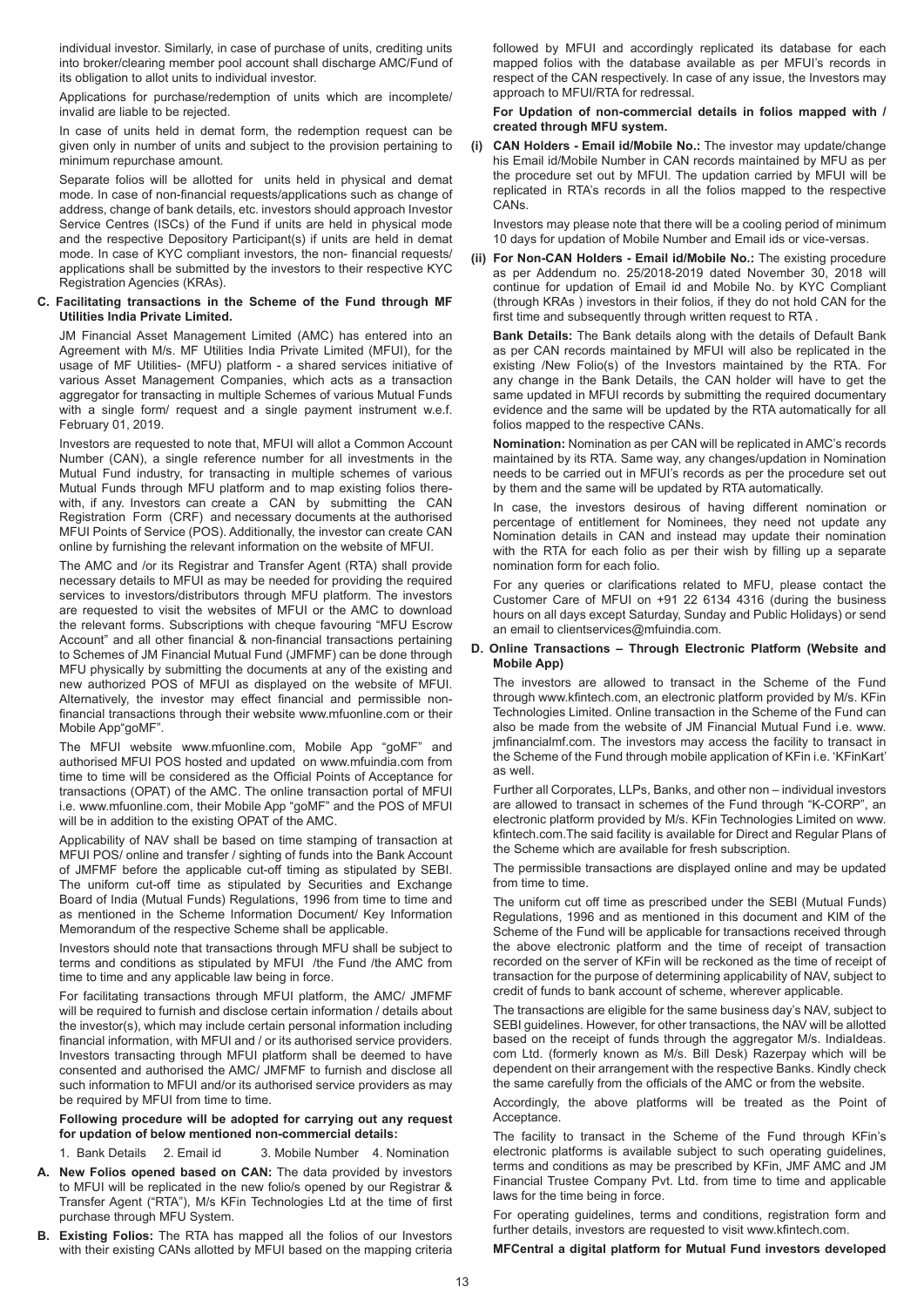## **by qualified R&T Agents (QRTAs)**

Based on the SEBI circular no SEBI/HO/IMD/IMD- II DOF3/P/ CIR/2021/604 dated July 26, 2021, to comply with the requirements of RTA inter- operable Platform for enhancing investors' experience in Mutual Fund transactions / service requests, the Qualified R&T Agents (QRTAs), KFin Technologies Limited and Computer Age Management Services Limited (CAMS) have jointly developed MFCentral – A digital platform for Mutual Fund investors.

MFCentral is created with an intent to be a one stop portal / mobile app for all Mutual fund investments and service-related needs that significantly reduces the need for submission of physical documents by enabling various digital / physical services to Mutual Fund investors across Fund Houses subject to applicable Terms & Conditions (T&C) of the Platform. MFCentral will be enabling various features and services in a phased manner. MFCentral may be accessed using https://mfcentral. com/ and a Mobile App in future.

With a view to comply with all provisions of the aforesaid circular and to increase digital penetration of Mutual funds, the Mutual Fund has designated MFCentral as its Official Point of Acceptance (DISC – Designated Investor Service Centre) w.e.f. September 23, 2021.

Any registered user of MFCentral, requiring submission of physical document as per the requirements of MFCentral, may do so at any of the designated Investor Service Centres or Collection Centres of KFintech or CAMS.

## **E. Option to hold Units in dematerialized (demat) form**

Pursuant to SEBI Circular no. CIR/IMD/DF/9/2011 dated May 19, 2011, an option to subscribe to the units of open ended, close ended, Interval schemes in dematerialized (demat) form shall be provided to the investors effective October 1, 2011.

Consequently, the Unit holders under the Scheme/ Plan(s) shall have an option to subscribe/ hold the Units in demat form in accordance with the provisions laid under the Scheme/Plan(s) and in terms of the guidelines/ procedural requirements as laid by the Depositories (NSDL/ CDSL) from time to time.

In case, the Unit holder desires to hold the Units in a dematerialized / Rematerialized form at a later date, the request for conversion of units held in physical form into Demat (electronic) form or vice-versa should be submitted along with a Demat/ Remat Request Form to their DPs.

#### **Provisions with respect to transaction in units held in Demat mode:**

Units held in demat form will be transferable subject to the provisions laid under the respective Scheme/Plan(s) and in accordance with provisions of Depositories Act, 1996 and the Securities and Exchange Board of India (Depositories and Participants) Regulations, 2018 as may be amended from time to time.

An existing investor who wants to redeem units held in his demat account under the Scheme has to approach his depository participant (DP) directly.

Switch transactions from one scheme/plan to another scheme/plan is not permitted for investors holding the units in Demat. Investors desirous of switching their units need to follow the procedure of rematerialisation of their demat holdings and after that they may apply for switch through physical mode.

It is also clarified that provision of minimum investment/ balance/ redemption amount shall not be applicable for transactions done in demat mode, post initial allotment of units in demat mode. However subscription done in demat mode, directly through the Fund, shall be subject to minimum investment criteria.

For issue of units of the Scheme in demat form, applicants under the Scheme will be required to have a beneficiary account with a DP of NSDL/ CDSL and will be required to indicate in the application the DP's name, DP ID number and its beneficiary account number with the DP.

Investors also have an option of holding the units in demat form for SIP. However, the units will be allotted, based on the applicable NAV as per the SID and will be credited to investors' demat account on weekly basis upon realization of funds. For example, units will be credited to investors' demat account every Monday, for realization status received from Monday to Friday in the previous week.

Swing pricing framework for open ended debt schemes ("Eligible Schemes") of JM Financial Mutual Fund (except JM Overnight Fund):

Investors are requested to note that SEBI has vide circular no. SEBI/ HO/IMD/IMD-II DOF3/P/CIR/2021/631 dated September 29, 2021 introduced swing pricing framework for open ended debt mutual fund schemes (except overnight funds, Gilt funds and Gilt with 10-year maturity funds).

Swing pricing refers to a process for adjusting a scheme's Net Asset Value (NAV) to effectively pass on transaction costs stemming from significant net capital activity (i.e., flows into or out of the fund) to the investors associated with that activity during the life of a fund, excluding ramp-up period or termination.

Swing pricing is an anti-dilution adjustment that seeks to protect investors in a scheme from performance dilution as a result of significant outflows from the scheme, particularly during market dislocation.

The swing pricing framework will be made applicable only for scenarios related to net outflows from the Eligible Schemes.

## **Swing pricing due to market dislocation:**

On declaration of 'market dislocation' by SEBI for specified period, the swing pricing framework shall be mandated for the Eligible Schemes fulfilling both the conditions mentioned below:

- 1. Have 'High' or 'Very High Risk' on the risk-o-meter in terms of SEBI circular no. SEBI/HO/IMD/DF3/CIR/P/2020/197 dated October 5, 2020 (as of the most recent period at the time of declaration of market dislocation); and
- 2. Classify themselves in the cells A-III, B-II, B-III, C-I, C-II and C-III of Potential Risk Class (PRC) Matrix in terms of SEBI circular no. SEBI/ HO/IMD/IMD-II DOF3/P/CIR/2021/573 dated June 7, 2021.

Investors may note that the following minimum swing factor shall be applicable for the Eligible Schemes and the NAV will be adjusted downward for swing factor:

| <b>Minimum swing factor</b>                       |                         |                         |                         |  |  |  |  |
|---------------------------------------------------|-------------------------|-------------------------|-------------------------|--|--|--|--|
| Maximum Credit Risk<br>of scheme $\rightarrow$    | Class A<br>(Credit Risk | Class B<br>(Credit Risk | Class C<br>(Credit Risk |  |  |  |  |
| Maximum Interest Rate<br>Risk of the scheme I     | Value $>=12$ )          | Value $>=10$ )          | Value $<$ 10)           |  |  |  |  |
| Class I: (Macaulay<br>Duration# $\leq$ =1 year)   |                         |                         | 1.5%                    |  |  |  |  |
| Class II: (Macaulay<br>Duration# $\leq$ =3 years) |                         | 1.25%                   | 1.75%                   |  |  |  |  |
| Class III: Any Macaulay<br>Duration <sup>#</sup>  | 1%                      | 1.5%                    | 2%                      |  |  |  |  |

### **Investors may further note the following aspects pertaining to swing pricing:**

- a) When swing pricing framework is triggered and swing factor is made applicable, both the incoming and outgoing investors shall get Net Asset Value (NAV) adjusted for swing factor.
- b) Swing pricing shall be made applicable to all unitholders at unique investor level/PAN level with an exemption for redemptions upto ` 2 lacs per day per investor for each Eligible Scheme. Intra-scheme switches in the Eligible Scheme i.e. switches within an Eligible Scheme viz. from Regular Plan to Direct Plan and vice-versa or from Growth option to Income Distribution cum Capital Withdrawal option and vice versa, will be excluded from applicability of swing pricing.

## **Illustration:**

Effect on the NAV for incoming and outgoing investors :

#### **Illustration:**

- 1) Applicability of swing pricing Market dislocation as announced by SEBI or on AMFI's recommendation.
- 2) Specified period for applicability of swing pricing As notified by SEBI.
- 3) Transactions covered including inter scheme switches (for applicability of swing factor):
	- a) Subscriptions including switch-ins
	- b) Redemptions including switch-outs
- 4) Unswung NAV Rs. 10/- This is before applying swing factor.
- 5) Mandatory swing factor 2%.
- 6) Consider a scheme having NAV of Rs. 10 and swing factor of 2%, the NAV shall be adjusted as below on issue of notification of market dislocation by SEBI:

Swing NAV = unswung NAV \* (1 – swing factor)

- $=$  Rs. 10  $*$  (1-0.02)
- $=$  Rs. 10  $*(0.98)$
- = Rs. 9.8.

If there is any exit load applicable as per scheme provisions, the same will be applied on swung NAV.

## **APPLICABLE NAV**

## **FOR SUBSCRIPTION (PURCHASE)/SWITCH-IN:**

At the applicable NAV.

Purchase Price = Applicable NAV

In accordance with the requirements specified by the SEBI circular no. SEBI/IMD/CIR No.4/168230/09 dated June 30, 2009 no entry load will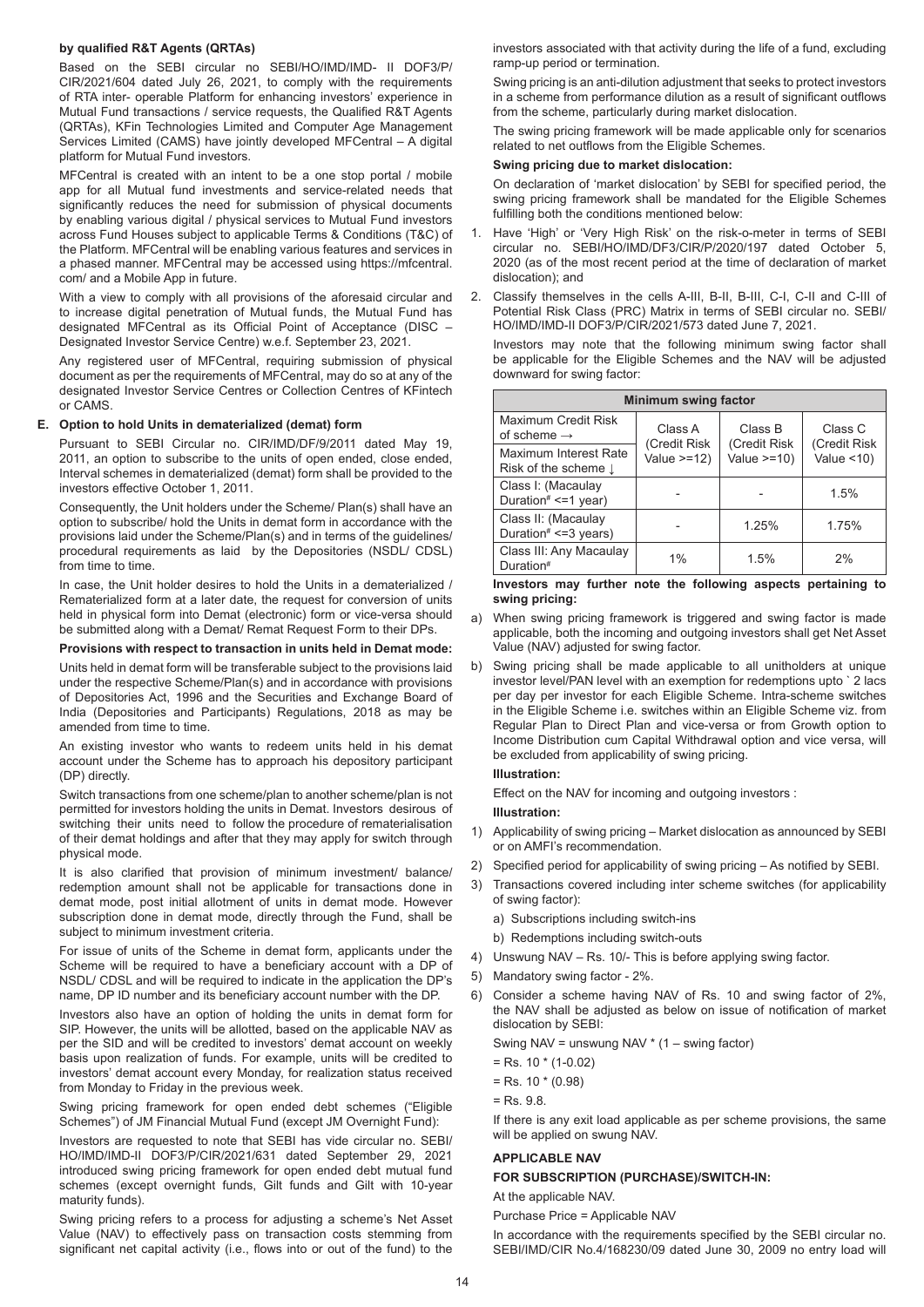be charged for purchase / additional purchase / switch-in accepted by the Fund with effect from August 01, 2009. Similarly, no entry load will be charged with respect to applications for registrations under systematic investment plans/ systematic transfer plans accepted by the Fund with effect from August 01, 2009.

## **In case of Direct Plan**

The provisions of applicability of NAV and allotment of units will be same for Regular and Direct plan.

## **Ongoing price for redemption (sale) / switch outs (to other schemes/ plans of the Fund) by investors.**

At the applicable NAV subject to the deduction/ charge of exit loads as prescribed & applicable at the time of respective investments and government levies as applicable e.g. STT (Securities Transaction Tax) etc.

Redemption/ Switch out request can be submitted to the official point of acceptance on any business day till 3.00 pm. (or such other timings as prescribed by SEBI from time to time) In respect of valid applications received up to 3 p.m. (or such other timings as prescribed by SEBI from time to time) by the Mutual Fund, same day's closing NAV shall be applicable. In respect of valid applications received after 3 p.m. by the Mutual Fund, the closing NAV of the next business day shall be applicable.

**For subscription redemption /switch in / switch out :** To be time stamped by 3.00 p.m. (or such other timings as prescribed by SEBI from time to time)

Applicable Net Asset Value (NAV) for Purchase/ Switch-in, Installments under Systematic Investment Plan (SIP), and Systematic Transfer Plan (STP) irrespective of application amount across all the schemes of JM Financial Mutual Fund, the following provisions are effective:

Where the application is received and time stamped upto the cut-off time of 3.00 p.m. on a business day at the official point of acceptance and funds for the entire amount of subscription/purchase/SIP/STP installments are available for utilization upto 3.00 p.m. on the same Business Day, NAV of the same Business Day shall be applicable.

Where the application is received and time stamped upto the cut-off time of 3.00 p.m. on a business day at the official point of acceptance and funds for the entire amount of subscription/purchase/ SIP/STP are available for utilization after 3.00 p.m. on the same Business Day or on any subsequent Business day, NAV of such subsequent Business Day on which the Funds are available for utilization prior to 3.00 p.m. shall be applicable.

Where the application is received and time stamped after the cut off time of 3.00 p.m. on a business day at the official point of acceptance and funds for the entire amount of subscription/purchase/SIP/STP installments are available for utilization upto 3.00 p.m. on the same Business Day, NAV of the subsequent Business Day shall be applicable.

## **For Switch-in to the Scheme/ Plan from other Schemes of JM Financial Mutual Fund**

- Application for switch-in must be received before the applicable cut-off time.
- Funds for the entire amount of subscription/purchase as per the switchin request must be credited to the bank account of the respective switchin liquid schemes before the cut-off time.
- The funds must be available for utilization before the cut-off time, by the respective switch-in schemes.

## **For Redemptions including switch-outs**

- In respect of valid applications received upto 3.00 p.m. (or such other timings as prescribed by SEBI from time to time) on a Business Day by the Fund, same day's closing NAV shall be applicable.
- In respect of valid applications received after 3.00 p.m. (or such other timings as prescribed by SEBI from time to time) on a Business Day by the Fund, the closing NAV of the next Business Day shall be applicable.

## **SIP/STP/Switch-in Transactions**

- 1. The NAV for SIP & STP instalments will be allotted based on the credit of funds into the Scheme's account for the respective instalments before the cut off time i.e. 3.00 p.m. irrespective of the SIP/STP instalments' due dates opted by the investors as the same will only be meant for the purpose of initiating the SIP/STP transactions
- 2. The NAVs for Switch-in transactions will be based on transfer of funds into the Bank Account of the target Scheme as per the redemption pay-out service standards of the switch-out scheme subject to the time stamping of the switch transactions upto the cut-off timings of 3.00 p.m.

For faster realisation of the funds, the investors are requested to use electronic modes of payments.

It is clarified that the cut off timings will also be applicable to investments made through "sweep" mode.

### **Transactions through online facilities / electronic modes:**

The time of transaction done through various online facilities / electronic modes offered by the Online Channel Partners of the AMC, for the purpose of determining the applicability of NAV, would be the time when the request for purchase / sale / switch of units is received in the servers of AMC/RTA.

In case of transactions through Online facilities / electronic modes, there may be a time lag of few days between the amount of subscription being debited to investor's bank account and the subsequent credit into the respective Scheme's bank account. This lag may impact the applicability of NAV for transactions where NAV is to be applied, based on actual realization/receipt of funds by the Scheme. Under no circumstances will JMF AMC or its bankers or its service providers be liable for any lag / delay in realization of funds and consequent pricing of units.

The AMC has the right to amend cut off timings of transactions received through online channels within the cut off time stipulated by SEBI (MF) Regulations for the smooth and efficient functioning of the Scheme.

### **Exchange Platforms & MFU:**

The cut – off timing and applicability of Net Asset Value (NAV) shall be subject to the quidelines issued by SEBI in this regard. With respect to investors who transact through Stock Exchange Platforms (i.e. BSE/NSE) or MFU, the applicable NAV shall be reckoned on the basis of the time stamping as evidenced by confirmation slip given by Stock Exchange/ MFU mechanism, and subject to receipt of funds by the AMC/Fund before the cut – off time of the Scheme for purchase transactions. These platforms are authorized Point of Acceptance for the limited purpose of time-stamping the transactions.

### **llustration of the calculation of sale and repurchase price of the units of the Mutual Fund:**

If the applicable NAV is Rs. 1000, exit load is 2% then redemption price will be: Rs. 1000\* (1-0.02) = Rs. 980.000.

Investors who hold units in demat form and wish to redeem their units, kindly refer to the redemption procedure set out in the SID.

## **Redemption Payout Period**

The redemption or repurchase proceeds shall be dispatched to the unitholders within 10 business days from the date of redemption or repurchase.

#### **Redemption/Switch Procedure in case of physical form:**

The investors holding units in physical form may submit their redemption/ switch requests duly signed by all the holders (as per the mode of holding) at any of the Investor Service Centers (ISC) of Registrar & Transfer Agent viz., M/s KFin Technologies Limited or JM Financial Asset Management Ltd. latest by the cut off time as stipulated and revised by SEBI from time to time which is currently 3.00 p.m. on any business day. Such cases will be eligible for NAV of the business day on which the redemption requests are time-stamped upto the cut-off time at the ISC for the Scheme.

## **Redemption / Switch Procedure in case units are held in dematerialized form:**

#### **The investors who hold units in demat form and wish to redeem their units will have to take following steps:**

- 1. Investors will have to approach their DP (Depository Participants) where Demat Account is being held.
- 2. Switch of demat units not permitted. In such a case, the investor has to remateralise the units and then submit the switch request in physical form.
- 3. Investors will have to submit duly filled-in and signed Redemption/ Repurchase Request Form (RRF) available with respective DPs. Normally, these RRF may be available on the websites of respective DPs e.g. Banks etc. As the format of RRF may be different with every DP, the investors are advised to use the RRF procured from their own DP to avoid rejections/delays by their own DP. The ISIN of the Scheme/plan/ sub-plan is printed on the Statement of Account issued to investors.
- 4. The investors are required to submit 3 copies of RRF to their DPs. One copy of the RRF is used by the DP for issuing acknowledgement to investors whereas the second copy of the RRF will be forwarded by the DP to the Head Office of the RTA i.e M/s KFin Technologies Ltd. The third copy will be retained by the DP for their own records.
- 5. Based on the receipt of RRF, if found in order, the DP concerned generates Electronic Redemption Request and blocks the units applied for redemption in the NSDL/CDSL system immediately. After this, the investor will not be able to transfer the blocked units to anyone (i.e. cannot transfer to anyone).
- 6. The Electronic Requests generated up to the stipulated cut off time which is currently 3 pm every day by DPs shall get transmitted from NSDL / CDSL to respective Registrars of Mutual Fund by 4 - 6 pm.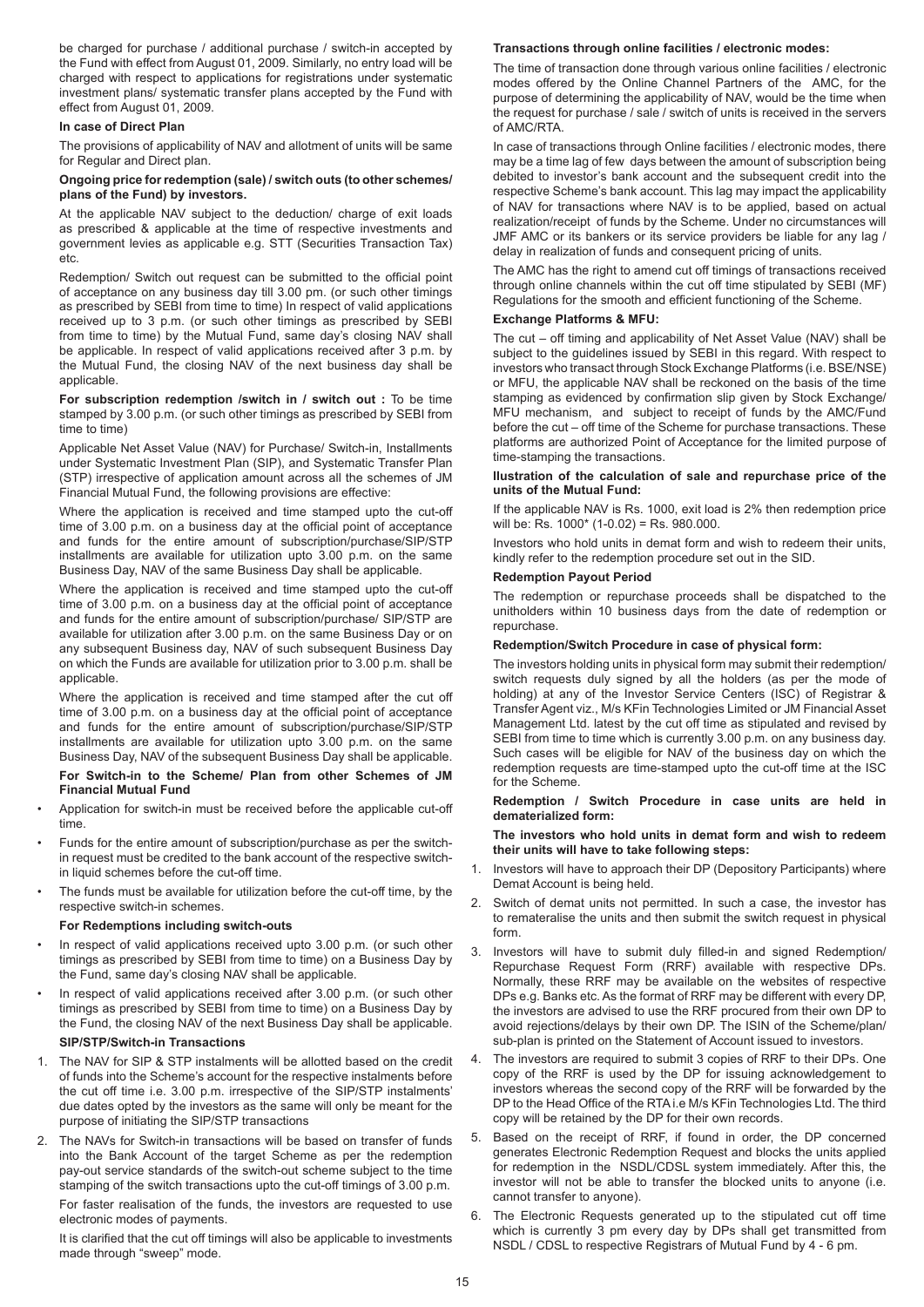- 7. All such Electronic Requests transmitted by NSDL / CDSL by 4 6 pm everyday are updated in the system at Registrar's end i.e. M/s KFin Technologies Ltd. for further processing.
- 8. Registrar shall verify and process the requests subject to finding the same in order by
- a) Nullifying the units by confirming Electronic Repurchase Request,
- b) Applying NAV based on Date and Time of raising Electronic request by DP's for Redemption Request,
- c) Remitting Redemption proceeds to investor's bank account (as recorded in demat account) within 10 business days and
- d) Dispatching an SOA (Statement of Account/Consolidated Account Statement) to the registered address of investor.
- 9. After the above process is completed, the Registrar will update the respective Depository (i.e. NSDL/ CDSL) about the processing of redemption to enable their DPs to issue Fortnightly/ Monthly Transaction **Statement**

A Unit holder has in case of physical redemption request for redemption either in terms of Amount or in terms of the number of Units. In case, the redemption request indicates both amount in Rupees and number of Units, the lower of the two in value term will be considered. Where a Rupee amount is specified or deemed to be specified for redemption, the number of Units redeemed will be the equivalent to the amount sought redeemed plus the exit load & applicable Govt levies like STT divided by the redemption price (ie additionally subject to the levy of applicable STT and exit load).

In case of difference/ ambiguity in the amount and units mentioned in any request for Redemption/ Switch, the minimum value (of units and amount) on rupee equivalent basis on the Transaction/ applicable NAV date will be considered by the AMC, provided the investor has not furnished any clarification in writing, duly signed on the date of transaction. In the event of investor not having filled in the Amount/ Units in the Transaction Slip, the AMC will redeem/ switch out all the outstanding units in case the Scheme, Plan, Option are clearly mentioned.

In case, the investor has not mentioned the plans/ sub-plans etc. in the redemption request specifically where he is having holdings in various plans/ sub-plans etc. of the particular scheme, AMC will summarily reject such redemption request if the investor has not furnished any clarification in writing, duly signed on the date of transaction itself, during normal office hours.

In case, an Investor fails to mention the complete name of the Scheme upto plan/ sub - plan level while making request for redemption/ switchout, the AMC reserves the right to redeem/ switch-out all/specified desired units/ value provided the investor is having holdings only in one scheme/plan/option and the folio number is clearly mentioned or if he maintains one folio. Otherwise, such incompletely filled requests would be summarily rejected without processing.

Investors are requested to note that in case of redemption/switch request, if the number of units or the amount to be redeemed/switched out to any other Scheme of JM Financial Mutual Fund, exceeds the number of outstanding units or value of outstanding units, respectively, then JM Financial Asset Management Limited (the "AMC") shall, at its discretion, redeem/switch out all the outstanding units, if no clarificatory letter is received from the respective investor on the date of the transaction and if the condition of minimum investment amount of switch-in scheme is fulfilled.

The number of Units so redeemed will be subtracted from the Unit holder's account and a monthly industry level Mutual Fund Consolidated Account Statement (CAS) containing the details will normally be dispatched / emailed to the Unitholders latest by 15th of subsequent month by NSDL/CDSL in case of Demat Units or by AMFI's appointed Agencies (currently M/s. Manipal Technologies Ltd. or M/s. Seshaai Business Forms Pvt. Ltd.) for verified PAN cases and by the registrar (i.e. M/s. KFin Technologies Limited) for other cases either through email or physical copy.

#### **FIFO Method of redemption/switch-out**

In case, an investor has purchased Units on more than one business day, the Units purchased prior in time (i.e. those Units which have been held for the longest period of time), will be deemed to have been redeemed first, i.e. on first in first out basis. Unit holders may also request for repurchase of their entire holding and close the account by indicating the same at the appropriate place in the Transaction Slip/ Repurchase form.

Pursuant to Association of Mutual Funds in India (AMFI) Best Practice Guidelines Circular No.28/2012-13 dated May 15, 2012, unit holders shall note that application for redemption/switch-out for units, for which funds are not realized via purchase or switch-in in the scheme of the Mutual Fund, shall be liable to be rejected. In other words, redemption or switch out of units will be processed only if the funds for such units are realized in the scheme, by way of payment instructions/transfer or switch-in funding process.

Unit holders shall further note that the AMC at its sole discretion, may process redemption/switch-out request partially, if funds for part of the units being redeemed/switched-out are realised.

All switch funding shall be in line with redemption funding timelines adopted by the concerned scheme i.e. if a scheme follows T+3 payout for redemption, the switch out funding will also be made on T+3 and not earlier or later than T+3, where T is the day of valid transaction received before the stipulated cut off time.

#### **Uniform process for processing of redemption/switch – out for all the Schemes of the Mutual Fund**

All switch funding shall be in line with redemption funding timelines adopted by the concerned scheme i.e. if a scheme follows T+3 payout for redemption, the switch out funding will also be made on T+3 and not earlier or later than T+3, where T is the day of valid transaction received before the stipulated cut off time.

#### **Restriction on redemption in Mutual Funds:**

In terms of circular SEBI/IMD/CIR No.5/126096/08 dated May 23, 2008, provision of restriction on redemption under any scheme of the mutual fund could be made only after the approval from the Board of Directors of the Asset Management Company (AMC) and the Trustees.

SEBI vide its circular no. SEBI/HO/IMD/DF2/CIR/P/2016/57 dated May 31, 2016 has laid down the criteria and the conditions in case AMC wishes to impose restrictions on redemptions.

Vide the said circular, SEBI has advised that:

Restriction may be imposed when there are circumstances leading to a systemic crisis or event that severely constricts market liquidity or the efficient functioning of markets such as:

- **Liquidity issues**
- Market failures, exchange closures and/or
- Operational issues

Restriction on redemption may be imposed for a specified period of time not exceeding 10 working days in any 90 days period.

If restriction on redemption is imposed by JM Financial Asset Management Limited (JMF AMC) anytime in future, JMF AMC, in addition to the above requirements, will ensure the following:

- a. Redemption requests upto Rs. 2 lakh shall not be subject to such restriction.
- b. Where redemption requests are above Rs. 2 lakh, JMF AMC shall redeem the first Rs. 2 lakh without such restriction and remaining part over and above Rs. 2 lakh, shall be subject to restriction, as may be imposed.

## **SPECIAL PRODUCTS / FACILITIES AVAILABLE SYSTEMATIC PLANS**

Systematic Plans Are Available To The Investors Through Systematic Investment Plan ("SIP")/ Systematic Transfer Plan ("STP") and Systematic Withdrawal Plan (SWP)

All the terms and conditions (including the provisions of load structure & lock-in period) applicable on the date of registration i.e. date of initial investment will also be applicable for all future SIP/STP/SWP installments as well i.e. Registration concept except for special SIP where the terms and conditions (including load & lock-in period) applicable on the date of first installment would be applicable for all future installments.

#### **Switching Options**

Unitholders under the Scheme have the option to switch part or all of their unit holdings in the Scheme to another Scheme established by the Fund, or within the Scheme from one Plan to another, which is available for investment at that time. This option will be useful to Unitholders who wish to alter the allocation of their investment among the Scheme/ Plan(s)/Options of the Fund in order to meet their changed investment needs.

The switch will be effected by way of a redemption of Units from the Plan/Option and a reinvestment of the net redemption proceeds in the opted Plan/Option of the other Scheme and accordingly, to be effective, the switch must comply with the redemption rules of the switching-out Scheme and the issue rules of the other switching-in scheme (for e.g. as to the minimum number of Units that may be redeemed or issued, exitload,stamp duty, taxes etc). The price at which the Units will be switched out of the Plan will be based on the Repurchase Price, and the proceeds will be invested in the opted Plan/ Option of the other Scheme at the prevailing sale price for units in that scheme/plan/option. The switch - out from one scheme to another scheme (i.e. requiring change in portfolio) will be effective only after the switch - out scheme has received the funds in the Scheme. Accordingly, the applicability of NAV will be dependant on the SEBI guidelines.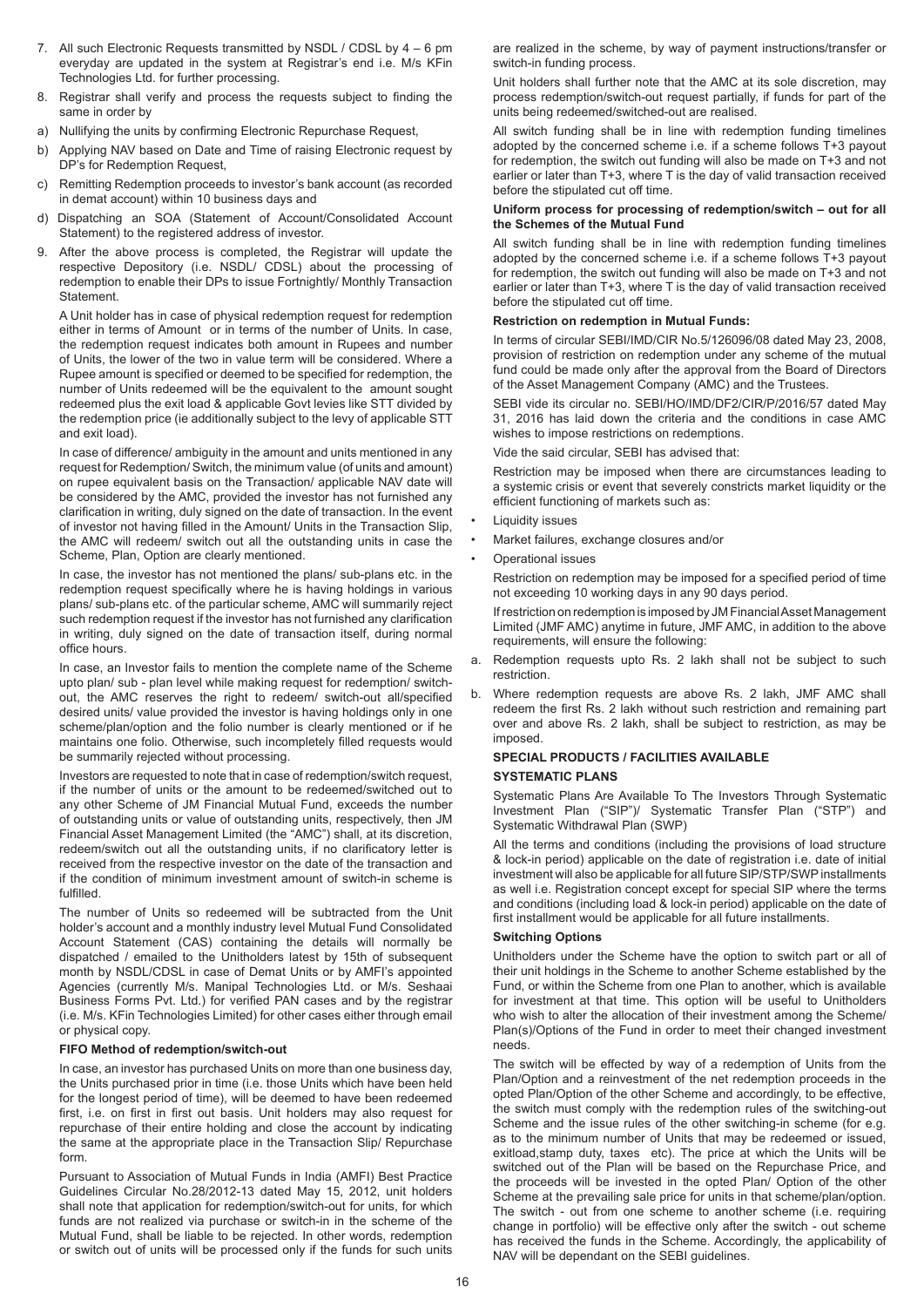Subject to necessary approvals (if any) from the Regulatory authorities and any other approval as applicable, tax deduction at source, if any, will be effected at the appropriate rate in case of a switching by NRIs/FPIs and the balance amount would be utilized to exchange units to the other Scheme.

## **Identification of Beneficial Ownership:**

In terms of SEBI Master Circular on Guidelines on Anti Money Laundering (AML) Standards and Combating the Financing of Terrorism (CFT) dated July 4, 2018 and guidelines issued by SEBI from time to time, all the registered intermediaries are required to undertake Client Due Diligence ('CDD') measures wherein intermediaries are required to obtain sufficient information from their clients in order to verify the identity of their clients and identify the identity of the persons who beneficially own or control the securities account.

### **For further details, kindly refer to the Scheme Information Document of this Scheme.**

## **DISCLOSURE OF BANK MANDATE**

All cheques and bank drafts accompanying the application form should contain the application form number/existing folio no. on its reverse. As per the directive issued by SEBI vide their letter IIMARP/MF/ CIR/07/826/98 dated April 15, 1998, and SEBI/IMD/CIR No. 6/4213/04 dated March 1, 2004 it is mandatory for applicants to mention their bank account numbers in their applications for purchase or redemption of Units. This is to prevent fraudulent encashment of Income Distribution cum Capital Withdrawal /redemption / refund cheques.

The verification procedures for registration of bank mandates will henceforth be applicable at the time of fresh subscription/new folio creation with the Fund i.e. in case the fresh subscription cheque does not belong to the bank mandate mentioned in the application form, the AMC shall seek the additional documents and follow the procedures set out in the above mentioned addendum, before registering the bank mandate in the new folio.

#### **REFUSAL TO ACCEPT FRESH PURCHASES**

If it is observed that there are consecutive instances of cheque dishonour by the same unitholder/ investor on the grounds attributable to such unitholder/ investor, the AMC reserves the right, not to accept fresh purchase application(s) from such unit holder/ investor in the future.

## **RIGHT TO LIMIT SUBSCRIPTIONS**

In the interest of the investors and in order to protect the portfolio from market volatility, the Trustees reserve the right to discontinue subscriptions under the Scheme for a specified period of time or till further notice.

## **DESPATCH OF REPURCHASE OR INCOME DISTRIBUTION CUM CAPITAL WITHDRAWAL PROCEEDS:**

The redemption or repurchase proceeds shall be dispatched/remitted to the unit holders within 10 business days from the date of redemption or repurchase.

The Income Distribution cum Capital Withdrawal (Income Distribution) warrants shall be dispatched to the unitholders within 15 days of the Record Date. The Asset Management Company shall be liable to pay interest to the unitholders at such rate as may be specified by SEBI for the period of delay (presently @ 15% per annum) if the delay is beyond the SEBI stipulated time which is 10 Business Days currently.

In case the AMC delays in dispatching the Income Distribution cum Capital Withdrawal proceeds beyond 15 days from the Record Date, it shall pay interest to the unitholders at such rate as may be specified by SEBI for the period of such delay (presently @ 15% per annum).

## **INCOME DISTRIBUTION CUM CAPITAL WITHDRAWAL POLICY**

The Income Distribution cum Capital Withdrawal (Income Distribution) warrants shall be dispatched to the unitholders within 15 days of the Record Date.

No Income Distribution cum Capital Withdrawal under Income Distribution cum Capital Withdrawal /IDCW Option shall be distributed in cash even for those unitholders who have opted for payout where such Income Distribution cum Capital Withdrawal on a single payout is less than Rs. 100/- per folio. Consequently, such Income Distribution cum Capital Withdrawal (less than Rs. 100/-) shall be compulsorily reinvested.

The Fund does not guarantee or assure declaration or payment of Income Distribution cum Capital Withdrawal (Income distribution). Although, the Fund may have the intention to declare Income Distribution cum Capital Withdrawal (income distribution) under the various Income Distribution cum Capital Withdrawal (income distribution ) options, such declaration of Income Distribution cum Capital Withdrawal if any, is subject to the Scheme's performance, the availability of distributable surplus and other considerations keeping in view the interest of the unitholders in

the Scheme, at the time of declaration of such Income Distribution cum Capital Withdrawal (income distribution).

On payment of Income Distribution cum Capital Withdrawal , the NAV will stand reduced by the amount of Income Distribution cum Capital Withdrawal and Income Distribution cum Capital Withdrawal statutory levies tax paid if any.

Investors may like to note that the amounts can be distributed as Income Distribution cum Capital Withdrawal (income) out of investors capital (Equalization Reserve), which is part of the sale price that represents realized gains.

#### **EXCHANGE PLATFORMS:**

If the sub - option of Payout of Income Distribution cum Capital Withdrawal Option /IDCW (Payout) is chosen and the Income Distribution cum Capital Withdrawal amount is less than Rs. 100, then the Income Distribution cum Capital Withdrawal shall not be reinvested but will be paid out to the respective investors.

## **RESTRICTION ON ACCEPTANCE OF THIRD PARTY PAYMENTS**

Kindly refer to the relevant section in Statement of Additional Information (SAI) of JM Financial Mutual Fund.

## **REGISTRATION OF MULTIPLE BANK ACCOUNTS**

Kindly refer to the relevant section in Statement of Additional Information (SAI) of JM Financial Mutual Fund.

## **REGISTRATION OF A DEFAULT BANK ACCOUNT:**

Kindly refer to the relevant section in Statement of Additional Information (SAI) of JM Financial Mutual Fund.

#### **TAX & LEGAL INFORMATION**

Kindly refer to the Taxation para under the heading 'Tax & Legal Information' of the Scheme Information Document of this Scheme.

For further details on taxation please refer to the clause on Taxation in the SAI and the snapshot provided on the website of JM Financial Mutual Fund.

It may be noted that investors/ unitholders are responsible to pay their own taxes. Investors/ unitholders should consult their own tax adviser with respect to the tax applicable to them for participation in the Scheme. The tax benefits are available to investors and the Fund under the present taxation laws.

The information set forth in the SAI is based on the advice of the Fund's tax advisor and is included for general information purposes only. The information set forth in the SAI reflects the law and practice as of date of this Scheme Information Document. Investors/ Unit holders should be aware that the relevant fiscal rules or their interpretation may change. There is a possibility that the tax position prevailing at the time of an investment in the Scheme can change thereafter. Mutual Fund will pay / deduct taxes as per tax law applicable on relevant date. The investor will have not have any recourse in case of additional tax liability imposed due to changes in the tax structure in the future.

#### **PERMANENT ACCOUNT NUMBER**

Kindly refer to the relevant section in Statement of Additional Information of JM Financial Mutual Fund.

## **DAILY NET ASSET VALUE (NAV) PUBLICATION**

The Mutual Fund shall declare the Net Asset Value of the scheme on every business day on AMFI's website www.amfiindia.com by 11.00 p.m. and also under a separate head on the website of JM Financial Mutual Fund (the 'Fund') i.e. www.JMFinancialmf.com.

The Fund shall also send the latest available NAVs to the unitholders through SMS, upon receipt of a specific request.

To get the latest NAVs of any Options of the respective scheme, the investors may send SMS to "9028364444" in the format as prescribed on the website of JM Financial Mutual Fund.

## **FOR INVESTOR GRIEVANCES PLEASE CONTACT HEAD - CLIENT SERVICES**

#### Mr. Amit Bhavsar

Address: Office B, 8th Floor, Cnergy, Appasaheb Marathe Marg, Prabhadevi, Mumbai– 400025.Tel. No.: (022) 6198 7777 Fax Nos.: (022) 6198 7704; Email: investor@jmfl.com

## **JM FINANCIAL ASSET MANAGEMENT LTD**

(Formerly known as JM Financial Asset Management Private Ltd)

Corporate Identity Number: U65991MH1994PLC078879

### **REGISTRAR: KFin Technologies Limited**

KFin Technologies Limited , Karvy Selenium Tower B, Plot No 31 & 32, First Floor, Gachibowli, Financial District, Nanakramguda, Serilingampally, Hyderabad – 500 032.

Tele :- 040 – 67161500 Email :- service\_ jmf@kfintech.com,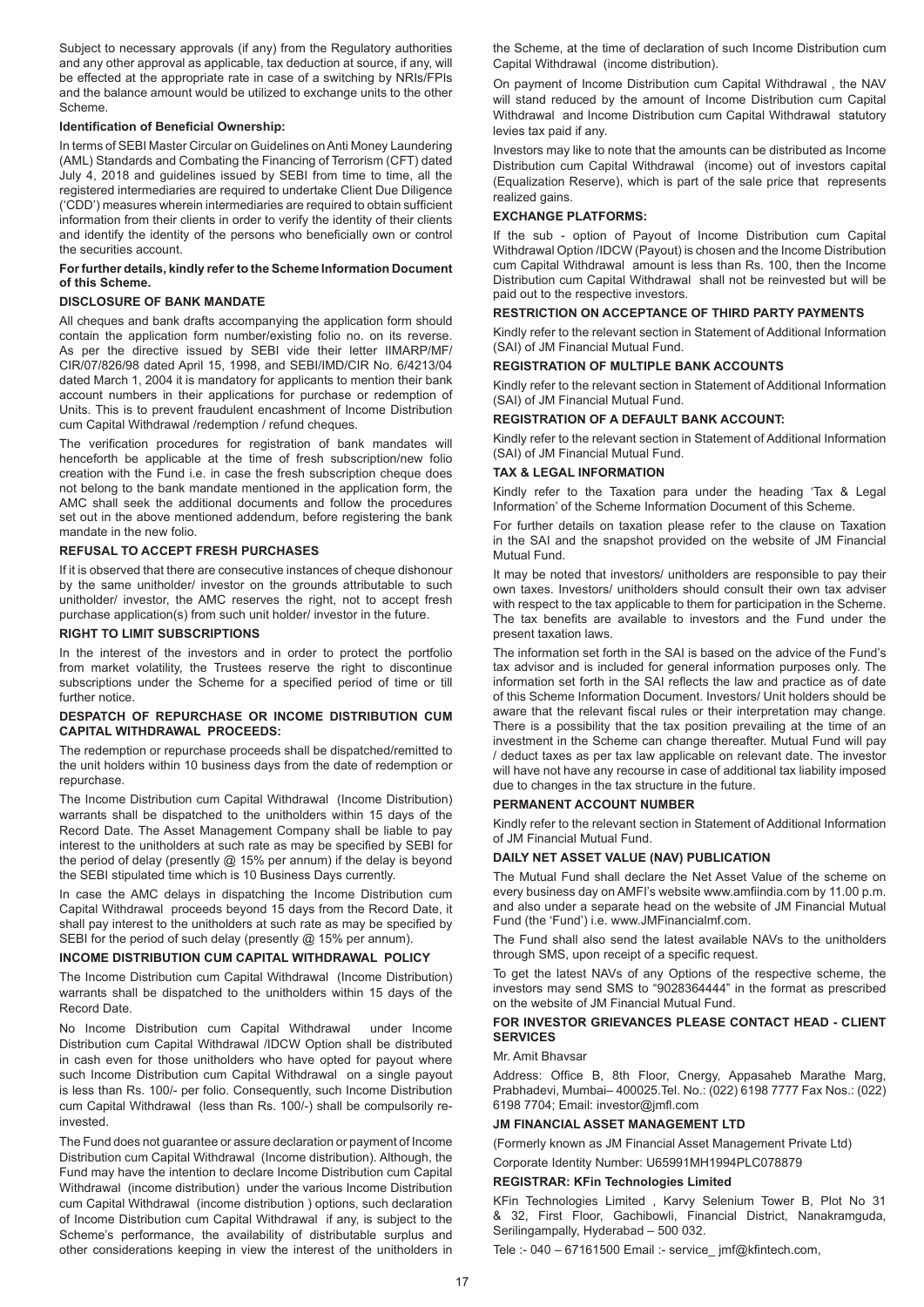#### Website:- www.kfintech.com

## **UNIT HOLDER'S INFORMATION:**

#### **Accounts Statements**

For all financial transactions including purchases, redemptions, switches, systematic transactions during ongoing sales and repurchase.

The AMC shall issue to the investor whose application has been accepted, an account statement/CAS specifying the number of units allotted. The first account statement under SIP/STP/SWP shall be issued within 5 Business Days of the initial investment/transfer.

In case, an investor has provided his e-mail ID in the application form or any subsequent communication, in any of the folio(s) belonging to him/her, the AMC reserves the right to use such e-mail ID as a default mode of communication to the investor including sending of account statements / CAS for the new and existing investments for folio(s)/ investor(s) concerned. However, the AMC or Registrar & Transfer Agent will, on receipt of specific request, endeavor to provide the physical account statement to the investor within 5 business days from the receipt of such request, in terms of SEBI circular No. IMD/CIR/12/80083/2006 dated November 20, 2006, on a case to case basis.-

For cases eligible for CAS (i.e. where valid PAN are updated) the concerned investor shall be issued CAS on monthly basis.

For folios not included in the CAS, the AMC shall henceforth issue account statement to the investors on a monthly basis, pursuant to any financial transaction in such folios, on or before 5 business days of succeeding month.

#### **Consolidated Account Statement (CAS):**

Pursuant to Regulation 36 of SEBI (Mutual Funds) Regulations, 1996 and amendments thereto, read with SEBI circular No. Cir/ IMD/ DF/16/ 2011 dated September 8, 2011, read with SEBI Circular No. SEBI/HO/ IMD/DF2/CIR/P/2021/024 dated March 4, 2021 the investor whose transaction\*\* has been accepted by the AMC shall receive the following:

- (i) On acceptance of the application for subscription, an allotment confirmation specifying the number of units allotted by way of email and/ or SMS within 5 Business Days from the date of receipt of transaction request to the e-mail address and/or mobile number registered by the investor.
- (ii) Thereafter, a Consolidated Account Statement ("CAS")^ for each calendar month to those Unit holder(s) in whose folio(s) transaction (s)\*\* has/have taken place during the month. shall be sent by ordinary post / or e-mail (in case e-mail address is provided by the investor) on or before 15th of the succeeding month. The CAS shall be sent to the mailing address/ email available in the folio where the customer has last transacted (including non financial transaction).

^Consolidated Account Statement (CAS) shall contain details relating to all the transactions\*\* carried out by the investor across all schemes of all mutual funds during the month and holding at the end of the month including transaction charges paid to the distributor.

For Demat A/c Holders, S-CAS (Securities Consolidated Account Statement) would be dispatched / emailed on a monthly basis by the 15th of every month by the respective Depository i.e NSDL & CDSL. For other investors having valid and verified PAN, the CAS will be sent by one of the agencies appointed by AMFI eg. Currently Manipal Technologies Limited and Seshaasai Business Forms Pvt. Ltd. who are authorized to dispatch such CAS. Account Statement of non-CAS Unit Holders will also be dispatched / emailed by the Registrar .

\*\*The word 'transaction' shall include purchase, redemption, switch, Payout of Income Distribution cum Capital Withdrawal Option/IDCW (Payout) /Reinvestment of Income Distribution cum Capital Withdrawal Option /IDCW (Reinvestment) systematic investment plan, systematic withdrawal plan, systematic transfer plan.

(iii) For the purpose of sending CAS, common investors across mutual funds shall be identified by their Permanent Account Number (PAN). The CAS shall not be sent to the Unit holders for the folio(s) not updated with PAN details.

For folios without a valid PAN, the AMC may send account statements on a monthly basis on or before the 10th of the succeeding month. The Unit holders are therefore requested to ensure that the folio(s) are updated with their PAN.

- (iv) In case of a specific request received from the Unit holders, the AMC will dispatch the account statement to the investors within 5 Business Days from the receipt of such request.
- (v) In the event the account has more than one registered holder, the first named Unit holder shall receive the CAS/ account statement.
- (vi) Consolidation shall be done only for folios in which the unit holders and the order of holding in terms of first, second and third is similar. In case of folios pertaining to minors, the guardian's PAN shall be used for consolidation.

(vii) Further, the CAS detailing holding across all schemes of all mutual funds at the end of every six months (i.e. September/ March), shall be sent by ordinary post / e-mail (in case e-mail address is provided by the investor), on or before 21st day of succeeding month, unless a specific request is made to receive in physical, to all such Unit holders in whose folios irrespective of whether any or no transaction has taken place during that period.

The statement of holding of the beneficiary account holder for units held in demat will be sent by the respective Depository Participants ("DPs") periodically.

#### **Investors are requested to note the following regarding dispatch of account statements:**

- 1. The Consolidated Account Statement (CAS) for each calendar month is to be issued on or before 15th day of succeeding month, to the investors who have provided valid Permanent Account Number (PAN). Due to this regulatory change, AMC shall now cease to send physical account statement to the investors after every financial transaction including systematic transactions. Further, CAS will be sent via email where any of the folios consolidated has an email id or to the email id of the first unit holder as per KYC records.
- 2. For folios not included in the Consolidated Account Statement (CAS), the AMC shall issue account statement to the investors on a monthly basis, pursuant to any financial transaction in such folios, on or before 15th day of succeeding month.

Pursuant to SEBI Circular No. CIR/MRD/DP/31/2014 dated November 12, 2014 regarding Consolidated Account Statements (CAS) for all the securities assets, the following provisions shall be applicable.

### **1. Investors not holding units in Demat Account:**

Based on the PAN of the investors, for each calendar month, Consolidated Account Statement (CAS) shall be dispatched/emailed by the Asset Management Companies (AMC)/Registrar & Transfer Agent (RTA) within 15th day of the succeeding month to the investors in whose folio transactions have taken place during that previous month.

#### **2. Investors holding units in Demat Account:**

Based on the PAN of the investors, for each calendar month, Consolidated Account Statement (CAS) shall be dispatched/emailed by the respective Depository within 15th day of the succeeding month to the investors, in whose folio transactions have taken place during that previous month.

In case of no transactions by the investors during the period of six months, the CAS shall be dispatched by the respective Depository to the investors on half yearly basis, on or before 21st day of the succeeding month.

In case of demat accounts with nil balance and no transactions in securities and in mutual fund folios, the respective Depository shall send the physical statement as per the applicable regulations.

In case of statements which are currently being dispatched by email to the investors, the CAS shall continue to be sent through email. In case the investor does not wish to receive the CAS by email, option will be given to the investors to receive the same in physical form, at the address registered in the Depository system. In case no email id is provided, the statements will be sent in physical form.

Investors are requested to note that in case of any transactions done in the folios which are not included in the CAS, the AMC shall issue a monthly account statement to the investors on or before 10th day of the succeeding month. In case no email id is provided, the statements will be sent in physical form.

Investors whose folio(s)/demat account(s) are not updated with PAN, shall not receive the CAS. Hence, investors are hereby requested to update their folio(s)/demat account(s) with the PAN.

SEBI vide its circular no. SEBI/HO/IMD/DF2/CIR/P/2016/42 dated March 18, 2016 and circular no. SEBI/HO/IMD/DF2/CIR/P/2016/89 dated September 20, 2016, had advised Mutual Funds/AMCs to make additional disclosures in the CAS issued from October 01, 2016 to investors.

Consolidated Account Statement (CAS), issued to investors in accordance with Regulation 36(4) of SEBI (Mutual Funds) Regulations, 1996 and circulars thereof, at present provides information in terms of name of scheme/s where the investor has invested, number of units held and its market value, among other details. To increase transparency of information to investors, it has been decided that:

- 1. Each CAS issued to the investors shall also provide the total purchase value / cost of investment in each scheme.
- 2. Further, CAS issued for the half-year (ended September/ March) shall also provide:
- The amount of actual commission paid by AMCs/Mutual Funds (MFs)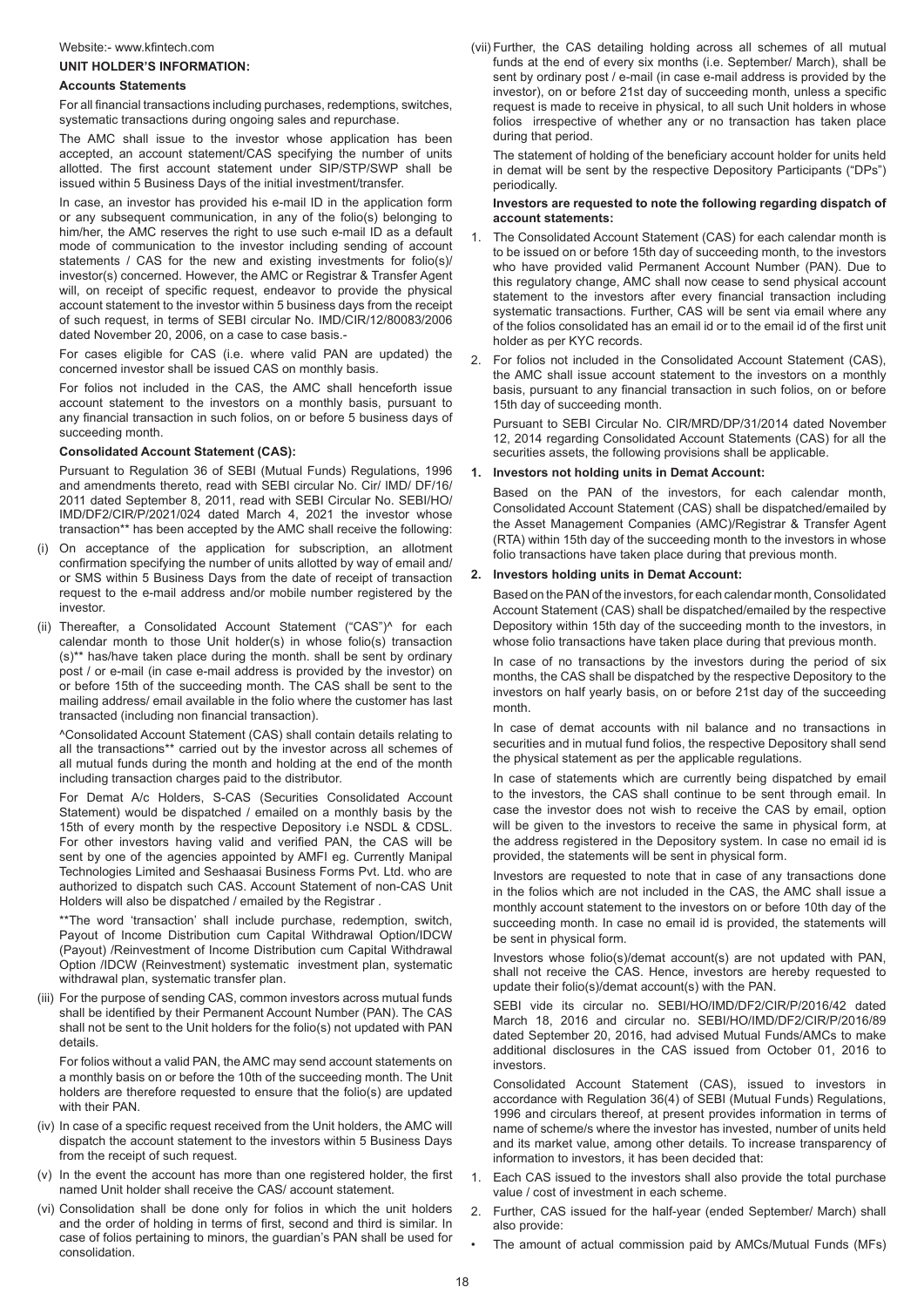to distributors (in absolute terms) during the half-year period against the concerned investor's total investments in each MF scheme.The term 'commission' here refers to all direct monetary payments and other payments made in the form of gifts / rewards, trips, event sponsorships etc. by AMCs/MFs to distributors. Further, a mention may be made in such CAS indicating that the commission disclosed is gross commission and does not exclude costs incurred by distributors such as Goods & Service tax (wherever applicable, as per existing rates), operating expenses, etc.

- The Scheme's average Total Expense Ratio (in percentage terms) for the half-year period for each scheme's applicable plan (regular or direct or both) where the concerned investor has actually invested in.
- Such half-yearly CAS will be issued to all MF investors, excluding those investors who do not have any holdings in MF schemes and where no commission against their investment has been paid to distributors, during the concerned half-year period.

## **Half Yearly Account Statement:**

Half-yearly CAS shall be issued to all MF investors, excluding those investors who do not have any holdings in MF schemes and where no commission against their investment has been paid to distributors, during the concerned half-year period by the 21st of the month following the half year end.

#### **Risk-o-meters**

Any change in Risk-o-meter shall be communicated by way of Notice cum Addendum and by way of an e-mail or SMS to the unitholders.

The AMC will evaluate the Risk-o-meter of all its schemes on a monthly basis and disclose the Risk-o-meter along with portfolio disclosure on https://www.jmfinancialmf.com (website) and on AMFI's website, within 10 days from the close of each month.

The Fund shall disclose the risk level of schemes as on March 31 every year, along with number of times the risk level has changed over the year, in scheme wise Annual Reports and abridged summary, on the website of the Fund as well as that of AMFI.

The risk-o-meter of the primary benchmark will also be disclosed in the disclosures as stipulated by SEBI.

#### **Fortnightly Portfolio**

The Mutual Fund shall disclose the portfolio for debt schemes on fortnightly basis within 5 days of every fortnight.

## **Monthly/Half yearly Disclosures: Portfolio**

The Fund shall disclose within ten days from the close of each month/half year (i.e. 31st March and 30th September), the complete statement of the Scheme's portfolio (alongwith ISIN) as on the last day of the month/ half year for all its schemes on the websites of the Fund and AMFI in a user friendly and downloadable spreadsheet format.

The Mutual Fund shall send via email both the monthly and half-yearly portfolio within 10 days from the close of each month/half year (i.e. March 31st & September 30th) to the unitholders whose email addresses are registered with the Mutual Fund.

The Fund will publish an advertisement in the all India edition of atleast two daily newspapers, one each in English and Hindi, regarding the hosting of the half yearly statement of the Scheme's portfolio on the websites of the Fund and AMFI and also the modes through which unitholders can submit a request for a physical or electronic copy of the Scheme portfolio. The Fund shall provide a physical copy of the portfolio, without charging any cost, upon specific request from a unitholder.

The AMC shall provide a link to the investors on their registered email id for enabling the investors to directly view/download only the portfolio of the Schemes subscribed by the said investor.

#### **Monthly Average Asset under Management (Monthly AAUM) Disclosure:**

The Fund shall disclose the Monthly AAUM under different categories of Schemes as specified by SEBI in the prescribed format on a monthly basis on its website viz. www. www.jmfinancialmf.com and forward to AMFI within 7 working days from the end of the month.

## **Half Yearly Results:**

The Fund and asset management company shall within one month from the close of each half year, that is on 31st March and on 30th September, host a soft copy of its unaudited / audited financial results on its website.

The Fund shall give an advertisement disclosing the hosting of the financial results on the website in atleast one English daily newspaper having nationwide circulation and in a newspaper having wide circulation published in the regional language where the Corporate Office of the Fund is situated.

## **Annual Report:**

The Scheme wise annual report or Abridged Summary, in the format prescribed by SEBI, shall be hosted on the websites of the Fund and the AMFI. A link of the scheme wise annual report or abridged summary shall be displayed prominently on the website of the Fund. Annual report or Abridged Summary will also be sent by way of e-mail to the investor's registered email address.

Investors who have not registered their email id, will have an option of receiving a physical copy of the Annual report or Abridged Summary thereof, without charging any cost, upon receipt of a specific request.

The physical copy of the schemewise annual report or abridged summary shall be made available to the investors at the registered office of the AMC.

The Fund will publish an advertisement in the all India edition of atleast two daily newspapers, one each in English and Hindi, regarding the hosting of the scheme wise annual report on the websites of the Fund and AMFI and also the modes through which unitholders can submit a request for a physical or electronic copy of the scheme wise annual report or abridged summary thereof.

The new subscribers to the units of the Fund can tick the 'opt-in' facility in the application form to receive the physical copy of the scheme – wise annual report or abridged summary thereof.

For existing investors, an Option Form for opting-in to receive the physical copy of Annual Report/Abridged Summary is available on the website under'Downloads' section.

However, in case the investor does not opt-in, it will be presumed that he/she has opted out from receiving the physical copy of the Annual Report or Abridged Summary.

## **PREVENTION OF MONEY LAUNDERING & KNOW YOUR CUSTOMER**

Kindly refer to the relevant section in Statement of Additional Information of JM Financial Mutual Fund. In terms of the Prevention of Money Laundering Act, 2002, the Rules issued there under and the guidelines / circulars issued by SEBI regarding the Anti Money Laundering ("AML Laws"), all intermediaries, including Mutual Funds, have to formulate and implement a client identification programme, verification of identity and address, financial status, occupation and such other personal information.

With effect from January 1, 2011, it is mandatory in case of all the investors (Individual/ Non-Individuals) to be KYC Compliant, irrespective of the amount of investment except in the case of Micro SIPs.

**Joint Holders:** Joint holders (including first, second and third if any, are required) to be individually KYC compliant before they can invest with any Mutual Fund. e.g. in case of three joint holders, all holders need to be KYC compliant and copies of each holder's KYC Acknowledgement must be attached to the investment application form with any Mutual Fund.

**Minors:** In case of investments in respect of a Minor, the Guardian should be KYC compliant and attach his KYC Acknowledgement while investing in the name of the minor. The Minor, upon attaining majority, should immediately apply for KYC compliance in his/her own capacity and intimate the concerned Mutual Fund(s) with all the folio details, in order to be able to transact further in his/her own capacity.

**Power of Attorney (PoA) Holder:** Investors desirous of investing through a PoA must note that the KYC compliance requirements are mandatory for both the PoA issuer (i.e. Investor) and the Attorney (i.e. the holder of PoA), both of whom should be KYC compliant in their independent capacity and attach their respective KYC Acknowledgements while investing.

For transmission (In case of death of the unit holder): If the deceased is the sole applicant, the claimant should submit his/her KYC Acknowledgement along with the request and other relevant documents to effect the transmission in his/her favour.

Implementation of the Prevention of Money-laundering (Maintenance of Records) Second Amendment Rules, 2017 with respect to seeding of Aadhaar number:

The Ministry of Finance (Department of Revenue) in consultation with the Reserve Bank of India has made certain amendments to the Prevention of Money-laundering (Maintenance of Records) Rules, 2005, namely, the Prevention of Money-laundering (Maintenance of Records) Second Amendment Rules, 2017. These Rules have come into force with effect from June 1, 2017. These Rules, inter alia, has made it mandatory for investors to submit Aadhaar number issued by the Unique Identification Authority of India (UIDAI) in respect of their investments.

The effective date for mandatory submission of PAN and Aadhaar number with requisite documents at the time of opening new mutual fund folio/ account, is April 1, 2018. Accordingly, no new folio/account shall be opened without these documents effective April 1, 2018.

In case of existing mutual fund folios/accounts as on the date of the relevant notifications issued by the Ministry of Finance (i.e. June 1, 2017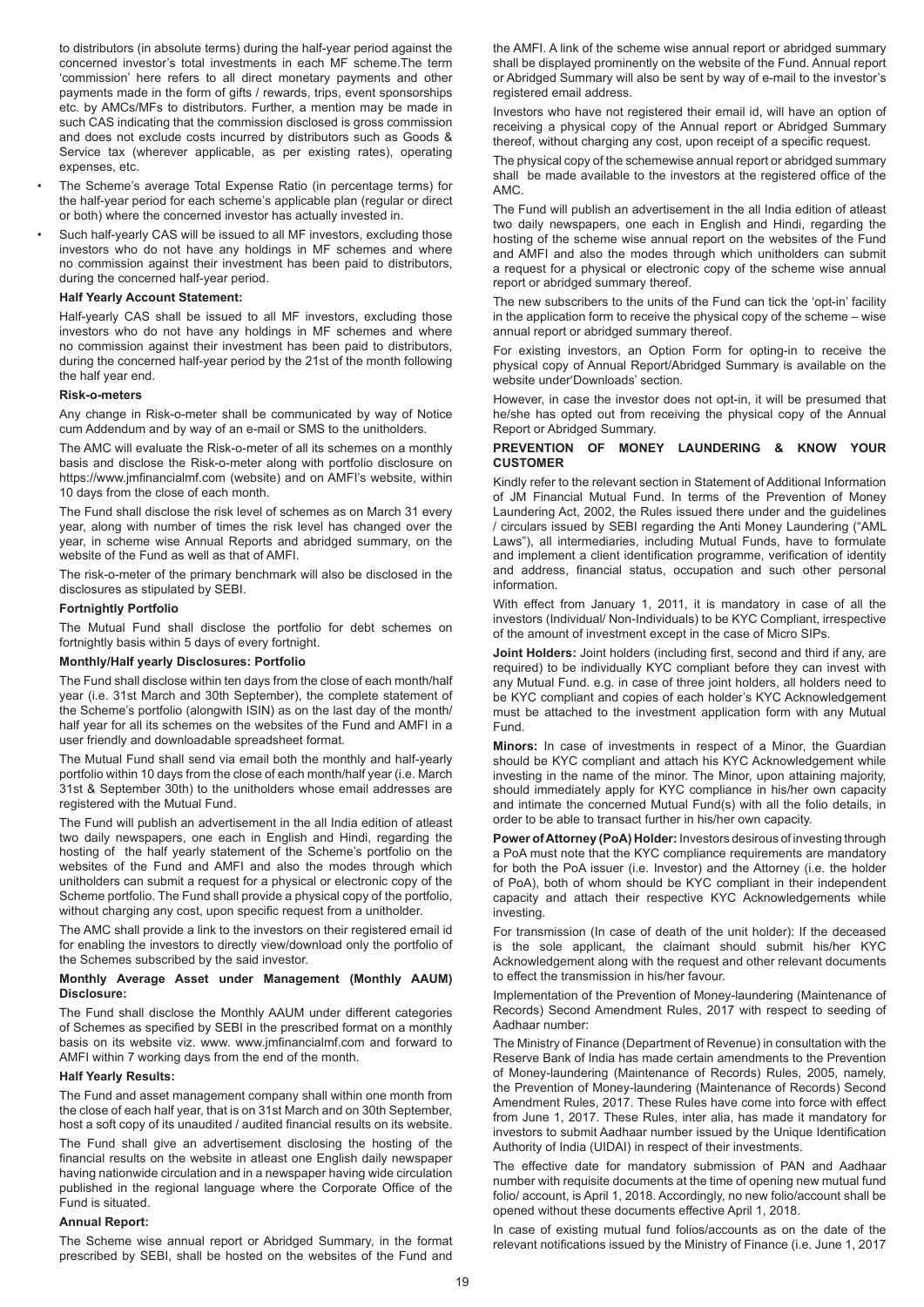& December 13, 2017) and for folios/accounts opened thereafter but before March 31, 2018, investors need to submit the required details latest by March 31, 2018, failing which, the mutual fund folio(s)/accounts would cease to be operational till the time the requisite details are submitted.

The above provisions are not applicable to the Non Resident Individual investors as they are not eligible for Aadhaar.

## **KYC PROCESS**

Pursuant to SEBI Circular No. MIRSD/ Cir-26/ 2011 dated December 23, 2011, SEBI (KYC Registration Agency) Regulations, 2011 and SEBI Circular No. MIRSD/SE/Cir-21/2011 dated October 5. 2011, in-order to implement uniform KYC norms and eliminate duplication of KYC across SEBI registered intermediaries in the securities market, KYC registration is centralized through KYC Registration Agencies (KRA) registered with SEBI. Thus each investor has to undergo KYC process only once in the securities market and the details would be shared with other intermediaries.

- 1. New investors are requested to use the revised common KYC Application Form with specified documents as set out in the form and carry out the KYC process including In-Person Verification (IPV) with any SEBI registered intermediaries including mutual funds. The revised common KYC Application Forms are also available on our website www. jmfinancialmf.com.
- 2. The Mutual Fund shall perform the initial KYC of its new investors and may undertake enhanced KYC measures commensurate with the risk profile of its investors. The Mutual Fund shall upload the details of the investors on the system of the KYC Registration Agency (KRA). KRA shall send a letter to the investor within 10 working days of the receipt of the initial/updated KYC documents from the Mutual Fund, confirming the details thereof.
- 3. It is mandatory for intermediaries including mutual funds to carry out In-Person Verification (IPV) of its new investors from the Effective Date. The IPV carried out by any SEBI registered intermediary can be relied upon by the Mutual Fund. The AMC or NISM/AMFI certified distributors who are KYD compliant are authorized to undertake the IPV for Mutual Fund investors. Further, in case of any applications received directly (i.e. without being routed through the distributors) from the investors, the Mutual Fund may rely upon the IPV (on the KYC Application Form) performed by scheduled commercial banks.
- 4. Once the investor has done KYC as per the revised process with a SEBI registered intermediary, the investor need not undergo the same process again with another intermediary including mutual funds. However, the Mutual Fund reserves the right to carry out fresh KYC of the investor.
- 5. The AMC reserves the right to reject application forms for transactions in units of the Mutual Fund not accompanied by letter/ acknowledgement issued by KRA. The KYC compliance status will be validated with the records of the KRA before allotting units.
- 6. Existing KYC compliant investors of the Mutual Fund, who have completed the KYC process prior to January 01, 2012, can continue to invest as per the practice prevalent prior to the effective date. However it will not be applicable for investments in securities market.

**Note:** The above change in relation to KYC process shall be applicable in respect of all investment applications ( including MICRO SIP ) by new investors made on or after January 01, 2012.

All investors (Individuals or Non Individuals) who wish to make an investment in a mutual fund scheme through purchase or switch via a Lumpsum amount or via a Systematic Plan (SIP/STP) (including MICRO SIP) will be required to complete the KYC process. This one-time verification is valid for transactions across all mutual funds. Submission of KYC acknowledgement is mandatory for the following :

- All unit holders (including joint holders) i.e. Resident & Non resident Individuals
- All Non Individual unit holders
- HUF and its Karta
- Guardian of Minor
- Power of Attorney holder
- Financial Institutions to whom the units of Mutual Fund are pledged.
- PAN Exempted cases (provided sufficient documentary evidence in support of such claims is submitted) :
- In case of transactions undertaken on behalf of Central Government and/or State Government and by officials appointed by Courts e.g. Official liquidator, Court receiver etc.
- Investors residing in the state of Sikkim
- UN entities/multilateral agencies exempt from paying taxes/filing tax returns in India
- MICRO SIP

Point of Service (POS) of the intermediaries will accept KYC Application Forms along with the necessary documents as set out in the KYC form (including originals if the copies are not attested) verify documents, conduct In-Person Verification (IPV) and provide the KYC Acknowledgement (across the counter on a best effort basis). KYC application and necessary documents as set out in the form should be submitted along-with Financial Transactions to any branch of the AMC. The KYC form after completion of IPV process can also be submitted to the Investor Service Centre of Registrar & Transfer Agent along-with Financial Transactions.

- Individual ( including NRI / PIO ) & Non Individual investors will have to produce Proof of identity, Proof of Address and other mandatory documents as set out in the KYC Application Form.
- NRIs/PIOs, in addition to the certified true copy of the passport will also be required to furnish certified true copy of the overseas address and permanent address. If any of the documents (including attestations/ certifications) towards proof of identity or address is in a foreign language, they have to be translated to English for submission. The documents can be attested, by the Consulate office or overseas branches of scheduled commercial banks registered in India. A PIO, in addition, will also be required to submit a certified true copy of the PIO Card.

The documents submitted as per the above process by the investor to the Point of Service of the Intermediaries would be forwarded to the KRA. The KRA on receipt of documents from Intermediaries would send a confirmation to investors.

Once the investor has completed the KYC process as per the revised guidelines with a SEBI registered intermediary from any KRA, the investor need not undergo the same process again with another intermediary including Mutual Funds. However, the Mutual Fund reserves the right to carry out fresh KYC of the investor. The investor needs to produce a copy of the confirmation letter received from KRA when investing for the first time with a Mutual Fund for fresh investments or additional purchases in an existing folio as per the aforesaid requirements or till his KYC status is updated successfully as per the new revised KYC norms.

Existing KYC compliant investors of the Mutual Fund, who have completed the KYC process prior to January 01, 2012, can continue to invest in Mutual Fund schemes as per the current practice i.e. by submitting along with their Financial Transaction the KYC acknowledgement issued prior to January 01, 2012 by CVL on behalf of all Mutual Funds. However it will not be applicable for investments in other securities markets. These investors, in case they wish to deal with any SEBI registered intermediary other than mutual funds, will have to follow the new KYC procedure.

An existing investor can inform the Mutual Fund to update the KYC Acknowledgement against all the folios/accounts held by him with the respective Mutual Fund. However, each of the holders in these folios/ accounts should be KYC Compliant. Applications Forms / Transaction Slips not accompanied by KYC Acknowledgement / Confirmation letter are liable to be rejected by the Mutual Fund and no transactions, other than redemption, will be permitted. Investors are advised to complete KYC process through KRA at the earliest.

Further, in order to ensure that the unitholder receives all communications, including redemption requests, at the new address, investors are also advised to forward any request for change of address only to same POS/ intermediaries sufficiently in advance of any transaction with the Fund House. Investors holding erstwhile MIN/ KYC Compliance Acknowledgement and who have since changed their address with KFin are requested to approach POS /KRA and complete the process stated above. Kindly note that the Mutual Fund, the AMC or the Trustees shall not be liable in case the investor does not follow the above procedure for change of address or the earlier address continues to be in the Registrar's database. AMC or its Registrar will update change of address requests of KYC compliant investors based on the data provided by KRA and will not be responsible for non-updation if not received sufficiently in advance of any transaction.

Investors are advised to approach the same POS/ intermediaries from where the KYC acknowledgement was issued in case they wish to rectify any data entry mistake by POS/KRA.

For details on documents to be submitted pls refer to the revised KYC forms available this site, AMFI website ( www.amfiindia.com ) or on website of any SEBI registered KRAs.

## **New KYC Requirement:**

Securities and Exchange Board of India (SEBI) vide its various circulars dated October 05, 2011, December 02, 2011 and December 23, 2011 have prescribed the requirements, for the implementation of Uniform Know Your Customer (KYC) process across all intermediaries registered with SFBI.

**Pursuant to the above, the existing / new investors of the Mutual Fund are required to take note of the following:**

**1. Investment by Investors who are KYC Compliant through KRAs**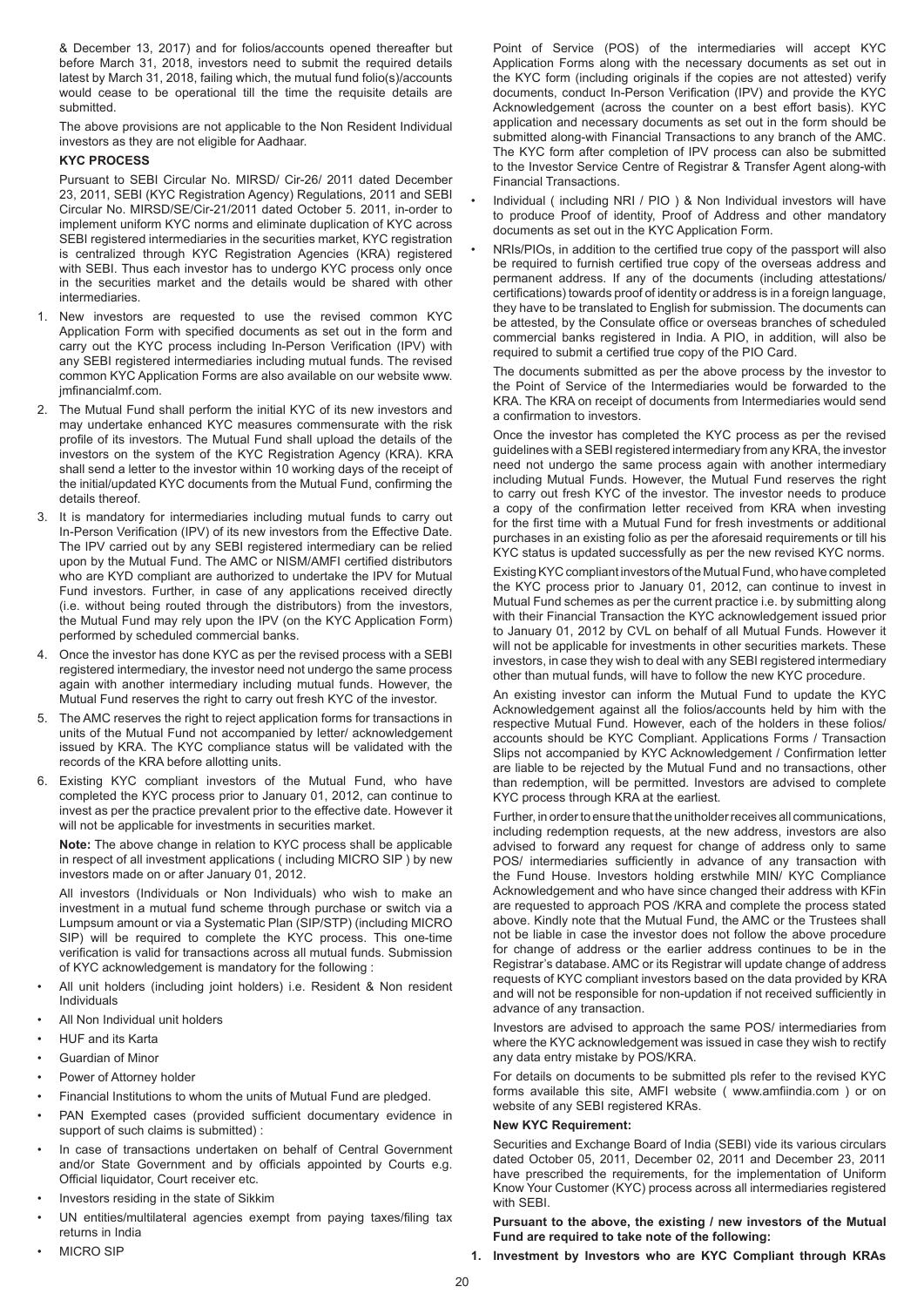## **(KYC Registration Agency) on or after January 1, 2012 :**

No action is required by such investors and they may invest in any Mutual Funds. However, Non-individual entities like Corporate, Partnership Firm, Trust etc are required to submit their Balance Sheet for every Financial Year on an ongoing basis within a reasonable period to KYC Registration Agency (KRA).

## **2. Investment in existing folios by Investors who are CVL MF KYC Compliant prior to January 1, 2012:**

In case of the existing investors who are CVL MF KYC Compliant through the erstwhile centralized KYC registration agency i.e. CDSL Ventures Ltd. (CVLMF), there will be no effect on their subsequent transactions (including Systematic Investment Plan) in their existing folios/accounts. However, the KYC status of such investors will continue to reflect as "MF – VERIFIED BY CVLMF" in the CVL – KRA system.

## **3. Investment by new Investor who is CVL MF KYC Compliant prior to January 1, 2012:**

In case a new investor who is CVL MF KYC Compliant wishes to invest as a sole investor in a new folio in JM Financial Mutual Fund or he wishes to invest jointly with another existing investor/s of JM Financial Mutual Fund who is/are also CVL MF KYC Compliant, then such investor/s will have to submit the "KYC Details Change Form" along with the investment application and complete the IPV process.

### **4. Investment by Non-KYC Compliant Investors (Individual or Non-Individual):**

Non-KYC compliant investor/s desirous of investment, are required to submit the duly filled in KYC Application Form along with necessary documents for completion of KYC certification through KYC Registration Agencies (KRAs) and complete the "In-person Verification (IPV)" at the time of making any investment.

## **5. Requirements from CVLMF KYC Compliant investors (i.e. KYC compliant prior to January 1, 2012):**

## **I. Individual Investors:**

In case, the individual investor is KYC compliant prior to January 1, 2012, the investor will have to submit 'KYC Details Change Form' with respective applicable documents, (if any) mentioned therein to update their 'Missing/Not Available' details besides completing the IPV process as a one time exercise. After due verification by the respective KRA e.g. M/s CVL, the KYC status will get changed from "MF – VERIFIED BY CVLMF" to "Verified by CVL KRA".

In case of individuals, 'missing/not available details' are as under :

- a. Father's/Spouse Name
- b. Marital Status

c. Nationality

d. In-person Verification (IPV)

## **II. Non - Individual investors:**

In case of all Non – individual investors who are KYC compliant prior to January 1, 2012, KYC process with IPV needs to be done afresh due to significant and major changes in KYC requirements.

In case of opening of a new folio with JM Financial Mutual Fund or any other Mutual Fund, the individual & non-individual investors will have to comply with the respective procedures mentioned above. The above procedure is also applicable for Guardian (in case of Minor) / Power of Attorney holder as well.

The necessary forms are available on the Mutual Fund website.

## **Central KYC Records Registry (CKYCR):**

Investors are hereby informed that SEBI vide its circular no. CIR/ MIRSD/ 66 /2016 dated July 21, 2016 read with SEBI circular no. CIR/ MIRSD/120/2016 dated November 10, 2016 had intimated the registered intermediaries about the operationalisation of Central KYC Records Registry (CKYCR). Government of India, vide notification dated November 26, 2015, had authorized Central Registry of Securitisation Asset Reconstruction and Security Interest of India (CERSAI) to act and perform the functions of the CKYCR including receiving, storing, safeguarding and retrieving the Know Your Customer (KYC) records of an investor in digital form. Also, AMFI vide its circular dated December 22, 2016 had issued guidelines for implementation of CKYC norms uniformly by all AMFI members i.e. Mutual Funds/Asset Management Companies.

## **W.e.f February 01, 2017, the following norms are applicable to the prospective and existing individual investors (investor) of all the Schemes of JM Financial Mutual Fund:**

- 1. An investor who is new to KYC Registration system and whose KYC is not registered or verified with any of the Agencies for KYC Registration (KRA), shall use the CKYC form to register their KYC.
- 2. An investor who has already completed CKYC and has a KYC

Identification Number (KIN) from CKYCR, can invest in the schemes of JM Financial Mutual Fund by quoting his 14 digit KIN and Date of Birth.

The CKYC forms are available on the website of the Fund i.e. www. imfinancialmf.com. The KYC requirements shall be governed by SEBI Circulars/ notifications and AMFI Guidelines which may change from time to time.

### **GENERAL PROVISIONS REGARDING LOAD**

NO ENTRY LOAD: In accordance with the requirements specified by the SEBI circular no. SEBI/IMD/CIR No.4/1 68230/09 dated June 30, 2009, no entry load will be charged for purchase / additional purchase / switchin accepted by the Fund. Similarly, no entry load will be charged with respect to applications for registrations under Systematic Investment Plan/ Systematic Transfer Plan / accepted by the Fund.

## **Exit Load**

The exit load as imposed will be applicable for allotment of units for investment made through fresh purchases/switch-in/shift-in or through respective SIP/STP/SWP Installments out of the fresh registration effected during the period when above exit load rates are applicable. The exit load are subject to change at any time. Hence, all Investors are advised to check the current exit load from the nearest Investor Service Centres before investment.

No Entry / Exit Load shall be levied on units allotted on Reinvestment of Income Distribution cum Capital Withdrawal Option i.e. IDCW (Reinvestment). In respect of Systematic Transactions such as SIP,STP, SWP, Exit Load, if any, prevailing on the date of registration / enrolment for SIP/STP/SWP shall be levied for all the opted Installments.

It is clarified that applicable exit load, if any, will be charged for redemptions/ switch outs of the scheme (i.e. at portfolio level) before the completion of the stipulated load/lock-in period. The stipulated load/ lock-in period will be reckoned from the date of allotment of units for a particular transaction in the scheme (i.e. at portfolio level) till the date of redemption/switch out from that scheme, irrespective of the number of intra-scheme switches by the investor between the aforementioned two dates (e.g switches between plans/sub-plans/options/ sub-options within the scheme having the same portfolio). However, Government levies eg. STT (wherever applicable) will continue to be deducted for every intrascheme and inter-scheme redemption / switch-out transactions.

With effect from August 1, 2009, exit load (if any) charged to the Unitholder by the Fund, up to 1% of the redemption value shall be retained by each of the Schemes in a separate account and will be utilized for payment of commissions to the ARN Holder and to meet other marketing and selling expenses. Any balance shall be credited to the Scheme.

While determining the price of the units, the fund shall ensure that the repurchase price of an open ended scheme is not lower than 95 per cent of the Net Asset Value.

**Note 1:** However in case of units held in dematerialized, an investor would be paying/incurring cost in the form of a bid and ask spread and brokerage, as charged by his broker, for buying/ selling of units. Additionally investor will also have to bear applicable statutory levies.

## **Load in case of Direct Plan:**

No exit load shall be charged for any switch of investments between Regular Plan (whether the investments were made before or after the Effective Date) and Direct Plan within the same scheme. The applicable exit load, if any, will be charged for redemptions/ switch outs of the scheme (i.e. at portfolio level) before the completion of the stipulated load/ lock-in period. The stipulated load/ lock-in period will be reckoned from the date of allotment of units for a particular transaction in the scheme (i.e. at portfolio level) till the date of redemption / switch out from that scheme, irrespective of the number of intra-scheme switches by the investor between the aforementioned two dates (e.g. switches between plans/sub-plans/options/sub-options within the scheme having the same portfolio)

The extant provisions of applicability of load on redemptions/ switches from one Scheme to another will continue to be applicable.

#### **Load exemptions, if any:**

- **o** No Exit Load will be charged for switches between the options / Plans under the Scheme.
- o The AMC will not charge exit load for a Fund of Funds Scheme investing in the scheme.

## **The investor is requested to check the prevailing load structure of the Scheme on the website of the Fund before investing. Change in Load Structure**

The Trustee reserves the right to modify/alter the load structure and may decide to charge an exit load or a combination of exit loads (i.e. slabs of load based on tenure of holding) on the Units with prospective effect, subject to the maximum limits as prescribed under the SEBI Regulations. At the time of changing the load structure, the AMC shall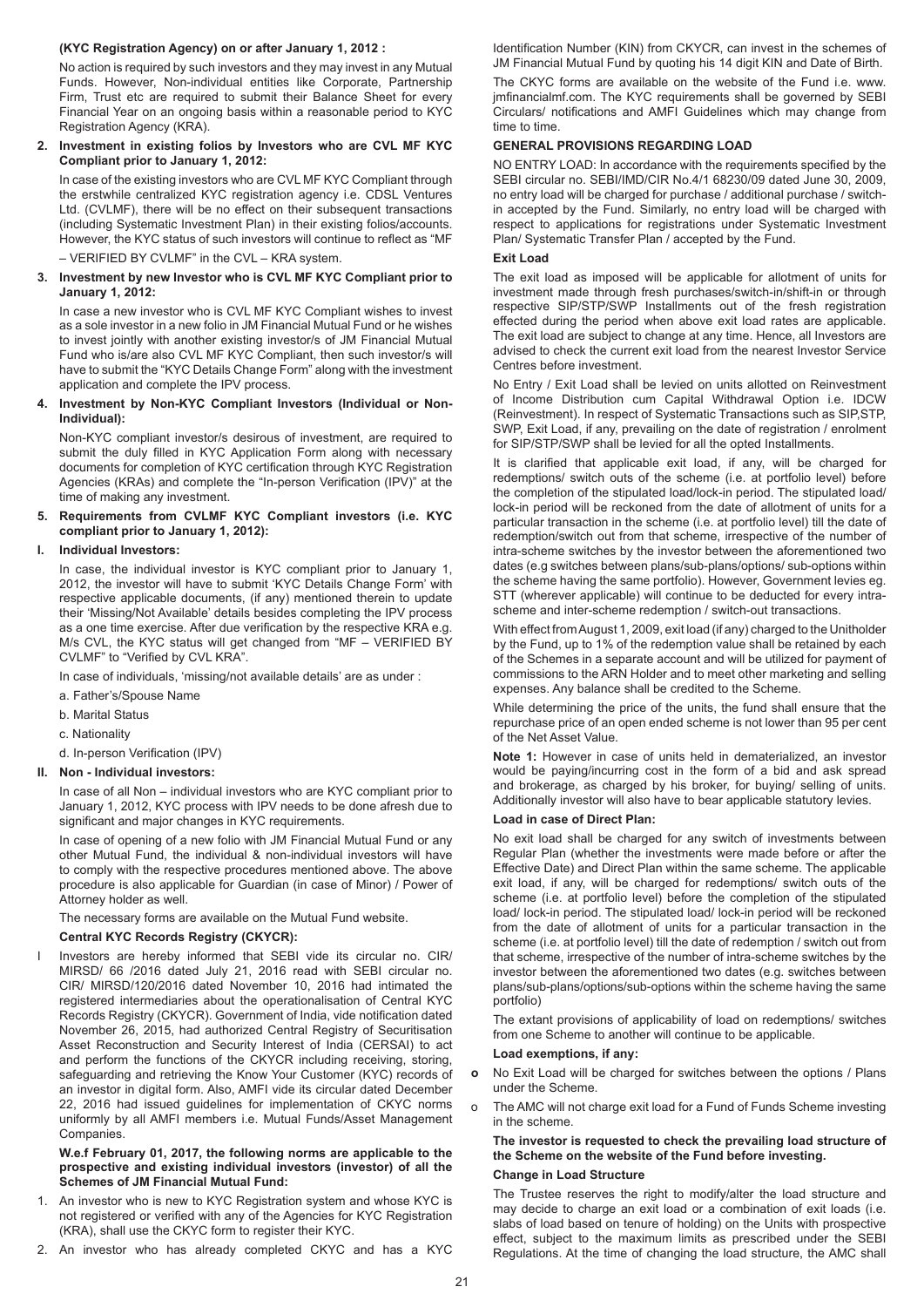take the following steps:

- a) The addendum detailing the changes shall be attached to Scheme Information Documents and Key Information Memorandum. The addendum will be circulated to all the distributors so that the same can be attached to all Scheme Information Documents and Key Information Memorandum already in stock. The addendum shall also be part of the newsletter sent to the Unitholders immediately after the changes.
- b) Arrangements shall be made to display the changes/modifications in the Scheme Information Document in the form of a notice in all the JM ISCs' and distributors' offices.
- c) The introduction of the exit load alongwith the details shall be stamped in the acknowledgement slip issued to the investors on submission of the application form and may also be disclosed in the statement of accounts issued after the introduction of such load.
- d) The addendum detailing the changes in the Load Structure will be published by the AMC in 2 daily newspapers- one in regional language and the other in English language newspaper
- e) The Fund shall arrange to display an addendum in the JM ISCs at least 1 (one) day before the change of the then prevalent load structure.
- f) The AMC/ Fund will display the addendum on its website.

## **TRANSACTION CHARGES**

The upfront commission on investment made by the investor, if any, shall be paid to the ARN Holder (AMFI registered Distributor) directly by the investor, based on the investor's assessment of various factors including service rendered by the ARN Holder.

The Securities of the Scheme will be held in demat (electronic) mode and accordingly the rules of the Securities and Exchange Board of India (Depositories and Participants) Regulations, 2018 would apply. The service charges payable to the Depository Participant will form a part of the annual recurring expenses.

## **DEDUCTION OF TRANSACTION CHARGES FOR INVESTMENTS THROUGH DISTRIBUTORS / AGENTS:**

SEBI vide its Circular No. Cir/ IMD/ DF/13/ 2011 dated August 22, 2011, SEBI has permitted Asset Management Companies (AMCs) to deduct transaction charges per subscription of Rs. 10,000/- and above and the same be paid to the distributors of the Mutual Fund products.

In accordance with the said circular, the AMC shall deduct the Transaction Charges on purchase / subscription received from first time mutual fund investors and investor other than first time mutual fund investors through the distributor/ agent (who have opted to receive the transaction charges) as under:

| <b>Description</b>                                                                                                                                                                                    | <b>First Time Mutual Fund</b><br><b>Investor (across Mutual</b><br>Funds)                                                                                                                                    | <b>Investor other than</b><br><b>First Time Mutual Fund</b><br><b>Investor</b> |
|-------------------------------------------------------------------------------------------------------------------------------------------------------------------------------------------------------|--------------------------------------------------------------------------------------------------------------------------------------------------------------------------------------------------------------|--------------------------------------------------------------------------------|
| Lump sum subscription of<br>Rs. 10,000 and above                                                                                                                                                      | Transaction charges will be<br>Rs. 150/-                                                                                                                                                                     | Transaction charges will be<br>Rs. 100/-                                       |
| In case of investments<br>through Systematic Invest-<br>ment Plan (SIP), if the total<br>commitment (i.e. amount<br>per SIP installment x No. of<br>installments) amounts to<br>Rs. 10,000/- or more. | Transaction charges will be Rs. 150/- or Rs. 100/- as<br>may be applicable as mentioned above. The Transaction<br>Charges shall be deducted in 4 equal installments, from<br>the 2nd to the 5th installment. |                                                                                |

Investors may note that distributors have an option to opt in or opt out of charging the transaction charge. Pursuant to SEBI circular no. Cir/ IMD/DF/21/2012 dated September 13, 2012, effective November 1, 2012 distributors have the option to either opt in or opt out of levying transaction charges, based on type of the product.

## **Transaction charges shall not be deducted for:**

- (a) Gross purchases /subscriptions for an amount less than Rs. 10,000/-;
- (b) Transaction other than purchases/ subscriptions relating to new inflows,
- such as Switch, Systematic Transfer Plan (STP), etc. (c) purchases/ subscriptions made directly with the Fund (i.e. not through any distributor/agent).
- (d) Transactions, wherein the concerned distributor has not opted-in for transaction charges.
- (e) Transactions done through Stock Exchange platform.

It is also clarified that minimum investment criteria shall be monitored at the gross investment amount level (i.e. amount before deducting transaction charges).

## **Legal Information pertaining to the minor accounts:**

Kindly refer to the relevant section of Statement of Additional Information of JM Financial Mutual Fund.

## **Nomination facility**

Kindly refer to the relevant section of Statement of Additional Information of JM Financial Mutual Fund.

## **Transmission:**

Kindly refer to the relevant section of Statement of Additional Information of JM Financial Mutual Fund.

## **HOLDING OF UNITS IN DEMAT FORM**

Option to hold Units in dematerialized (demat) form

Pursuant to SEBI Circular no. CIR/IMD/DF/9/2011 dated May 19, 2011, an option to subscribe to the units of open ended, close ended, Interval schemes in dematerialized (demat) form shall be provided to the investors.

Consequently, the Unit holders under the Scheme/ Plan(s) shall have an option to subscribe/ hold the Units in demat form in accordance with the provisions laid under the Scheme/Plan(s) and in terms of the guidelines/ procedural requirements as laid by the Depositories (NSDL/ CDSL) from time to time.

In case, the Unit holder desires to hold the Units in a dematerialized / Rematerialized form at a later date, the request for conversion of units held in physical form into Demat (electronic) form or vice-versa should be submitted along with a Demat/ Remat Request Form to their DPs.

#### **Provisions with respect to transaction in units held in Demat mode:**

Units held in demat form will be transferable subject to the provisions laid under the respective Scheme/Plan(s) and in accordance with SEBI Circular no. CIR/IMD/DF/10/2010 dated August 18, 2010, provisions of Depositories Act, 1996 and the Securities and Exchange Board of India (Depositories and Participants) Regulations, 1996 as may be amended from time to time.

An investor who wants to redeem units held in his demat account under the Scheme has to approach his depository participant (DP) directly.

Switch transactions from one scheme/plan to another scheme/ plan is not permitted for investors holding the units in Demat. Investors desirous of switching their units need to follow the procedure of rematerialisation of their demat holdings and after that they may apply for switch through physical mode.

It is also clarified that provision of minimum investment/ balance/ redemption amount shall not be applicable for transactions done in demat mode, post initial allotment of units in demat mode. However subscription done in demat mode, directly through the Fund, shall be subject to minimum investment criteria.

For issue of units of the Scheme in demat form, applicants under the Scheme will be required to have a beneficiary account with a DP of NSDL/ CDSL and will be required to indicate in the application the DP's name, DP ID number and its beneficiary account number with the DP.

Investors also have an option of holding the units in demat form for SIP. However, the units will be allotted, based on the applicable NAV as per the SID and will be credited to investors' demat account on weekly basis upon realization of funds. For example, units will be credited to investors' demat account every Monday, for realization status received from Monday to Friday in the previous week.

## **CHANGE OF BANK DETAILS AND ADDRESS**

## **A. CHANGE OF BANK DETAILS:**

Investors can update the bank account details by submitting either Multiple Bank Account Registration Form or a standalone separate Change of Bank Mandate form, available with Investor Services Centers. In other words, forms like common transaction forms, or any other form containing redemption request having the facility to change the bank mandate or update a new bank mandate, should not be used.

Investors are required to provide originals of any one of the following documents or originals should be produced for verification or copy of any of the following supporting documents duly attested by the bank, in case  $\bigcap_{i=1}^{n}$ 

#### **a. New bank details:**

- Cancelled original cheque of the new bank mandate bearing the name of the first unit holder and the bank account number printed on the face of the cheque.
- Self attested copy of bank statement
- Bank passbook with current entries not older than 3 months.
- Bank Letter duly signed by branch manager/authorized personnel
- **b. Change in existing bank mandate currently registered with the Mutual Fund,**
- Cancelled original cheque with first unit holder name and bank account number printed on the face of the cheque.
- Original bank account statement / Pass book.
- Original letter issued by the bank on the letterhead confirming the bank account holder with the account details, duly signed and stamped by the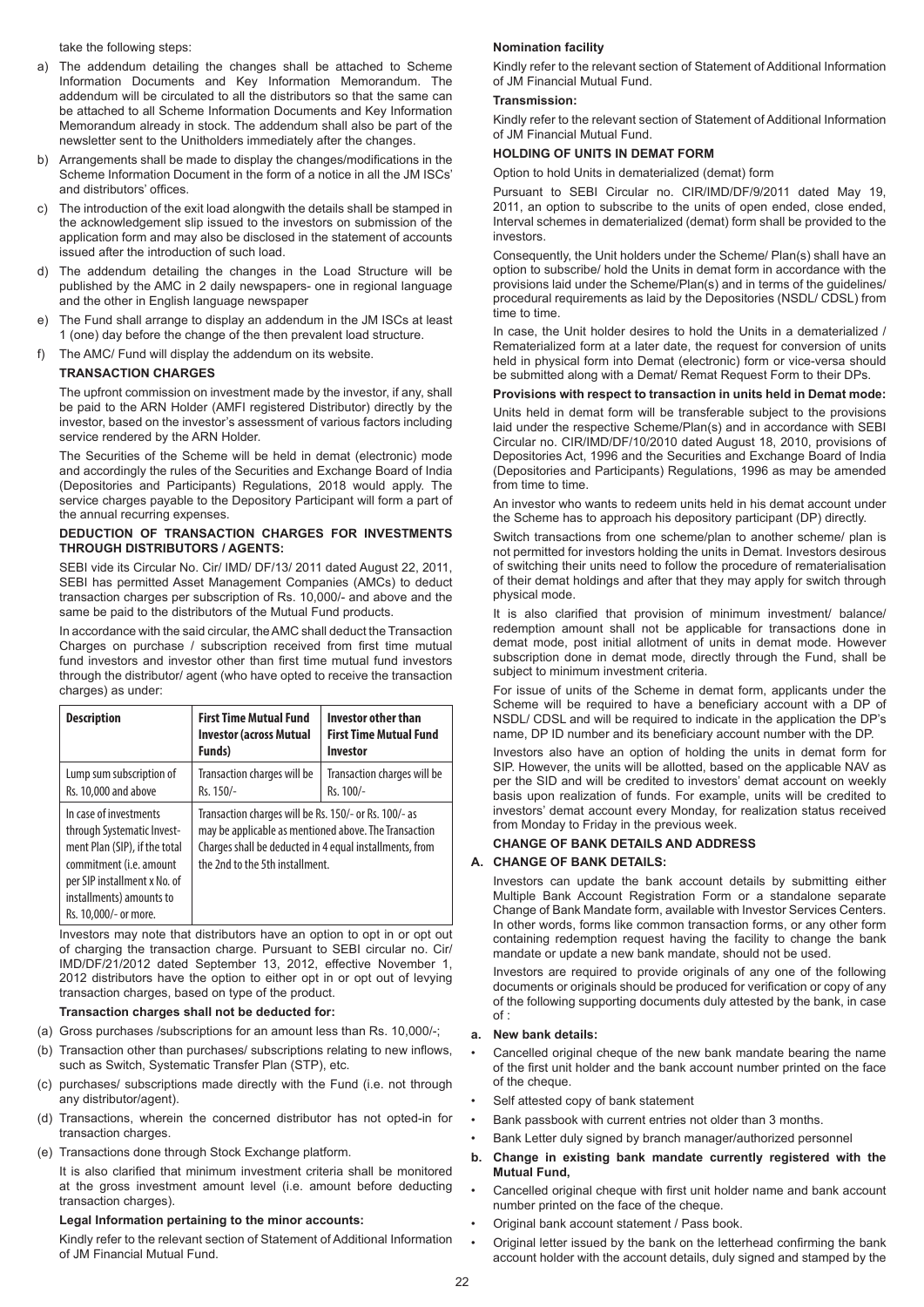Branch Manager/ authorized personnel.

• In case such bank account is already closed, a duly signed and stamped original letter from such bank on the letter head of bank, confirming the closure of said account.

Investors may register multiple bank accounts and choose any of the registered bank accounts towards receipt of redemption proceeds. Any unregistered bank account or a new bank account forming part of redemption request will not be processed.

In case of folios/accounts where the bank details were not provided by the investor at the time of making investment (pertains to the period when bank details were not mandatory), the said investor shall provide the documents specified at Point a. above (for proof of new bank details) and a valid photo identity proof.

There will be cooling period of 10 calendar days for processing and registration of new bank account. In case of receipt of redemption request during the said cooling off period, the registration of new bank mandate and dispatch of redemption proceeds shall be completed within 10 business days.

In case, the request for change in bank mandate is invalid/ incomplete/ dissatisfactory in respect of signature mis-match/ document insufficiency/ not complying with the requirements set out above, the request for such change will not be processed and redemption/ Income Distribution cum Capital Withdrawal proceeds, if any, will be processed in the last registered Bank Account.

## **B. CHANGE OF ADDRESS:**

## **KYC Not Complied Folios/Clients:**

In case of change of address for KYC Not Complied Folios, investors are required to provide the following supporting documents:

- Proof of new Address (POA), and
- Proof of Identity (POI): Only PAN card copy, if PAN is updated in the folio, or PAN/ other proof of identity, if PAN is not updated in the folio.

Additionally, the AMC reserves the right to ask for proof of old address,

while effecting a change of address.

#### **KYC Complied Folios/Clients:**

All Investors who have complied with the KYC norms through a KRA (KYC Registration Agencies) should approach the POS (Point of Service) of the respective KRAs for the change of address. Once the POA is updated by the respective KRAs , automatic feeds will be sent to the RTA for updating the same in their database. Self attested copy of any one of the documents prescribed as list of admissible documents for POA and POI as mentioned above should be in conformity with SEBI circular no. MIRSD/SE/Cir–21/2011 dated October 5, 2011.

Copies of all the documents submitted by the applicants/investors should be self-attested and accompanied by originals for verification. In case the original of any document is not produced for verification, then the copies should be properly attested/verified by entities authorized for attesting/verification of the documents as per extant KYC through KRA guidelines..

#### **Employee Unique Identification No. (EUIN)**

Kindly refer to the relevant section of Statement of Additional Information of JM Financial Mutual Fund.

#### **Non – acceptance of subscriptions:**

The U.S. Securities and Exchange Commission (SEC) requires that a person falling under the definition of the term 'US Person' under the Securities Act of 1933 of U.S.A (an 'Act') and corporations or other entities organized under the U.S. laws shall not be permitted to make investments in securities not registered under the Act.

Also, the Canadian Securities Administrator (CSA) mandates prior registration of the fund with CSA before marketing or selling to the residents of Canada.

The investors are hereby informed that the Scheme of JM Financial Mutual Fund (the "Fund") is not registered under the relevant laws, as applicable in the territorial jurisdiction of U.S. or in any provincial or territorial jurisdiction of Canada. Hence, the units made available under the SAI or SID of the Scheme may not be directly or indirectly be offered for sale in any of the provincial or territorial jurisdiction in U.S. and/or Canada or to/or for the benefits of the residents thereof. Accordingly, the persons, corporations and other entities organized under the applicable laws of the U.S. including Qualified Foreign Investors (QFI) registered in USA and Canada and residents of Canada as defined under the applicable laws of Canada will not be permitted to make any fresh purchases/additional purchases/switches in the Scheme in any manner whatsoever.

#### **The above classes of investors are requested to note the following:**

a. No fresh purchases (including Systematic Investment Plans and Systematic Transfer Plans)/ additional purchases/switches in the Scheme of the Fund would be allowed. If an existing Unit Holder(s)

subsequently becomes a U.S. Person or Resident of Canada, then such Unit Holder(s) will not be able to purchase any additional Units in any of the Scheme of the Fund.

- b. All existing registered Systematic Investment Plans and Systematic Transfer Plans would be ceased from the effective date.
- c. For transaction on Stock Exchange platform, while transferring units from the broker account to investor account, if the investor has U.S./ Canadian address then the transactions would be rejected.
- d. In case JMF AMC/ JM Financial Mutual Fund subsequently identifies that the subscription amount is received from U.S. Person(s) or Resident(s) of Canada, the AMC/Fund at its discretion shall redeem all the units held by such person from the Scheme of the Fund at applicable Net Asset Value.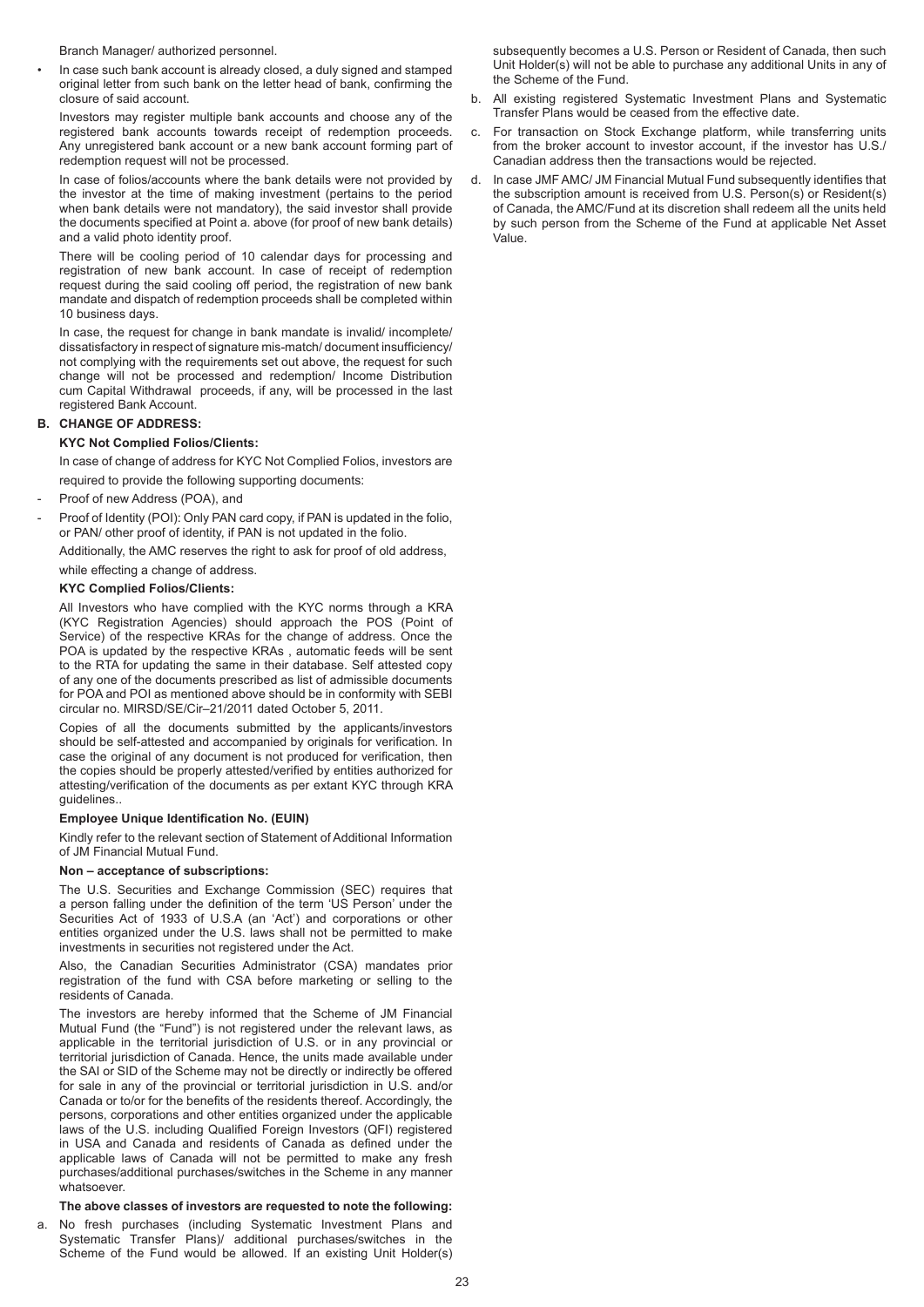## **JM Financial Asset Management Limited**

**Corporate Office:** Office B, 8th Floor, Cnergy, Appasaheb Marathe Marg, Prabhadevi, Mumbai 400 025.

**Registered Office:** 7th Floor, Cnergy, Appasaheb Marathe Marg, Prabhadevi, Mumbai - 400025.

• Tel. No -(022) 6198 7777. • Fax No.: (022) 6198 7704 • Email: investor@jmfl.com • Website: www.jmfinancialmf.com • Toll Free Number: 1800-1038-345

# **INVESTOR SERVICE CENTERS (ISC) / OFFICIAL POINT OF ACCEPTANCE (OPA)**

**BRANCHES/Investor Service Centres : • AHMEDABAD:** 201, SAMEDH complex, Next to Associated Petrol Pump, C. G. Road, Panchvati, Ahmedabad - 380 006. Tel.: (079) 26426620 / 26426630. **• BANGALORE:** 203, 2nd floor, City Centre, Off MG Road, Church Street, Bangalore 560 001 Tel.: (080) 40907317/19. **• CHANDIGARH:** B-4 Basement, SCO 22, Sector 33 D, Chandigarh - 160020 Tel: (0172) 4346431. **• CHENNAI:** 2nd Floor, Ruby Regency, Dinrose Estate, Opposite to Tarapore Towers, (Behind HP Petrol Pump) Old No. 69, Anna Salai, Chennai - 600 002. Tel.: (044) 28513257/28551259. **• HYDERABAD:** ABK OLBEE Plaza, 8-2-618/8 & 9, 2nd Floor, 204, Road No. 1, Banjara Hills, Hyderabad 500 034. Tel.: (040) 66664436 / 66780752. **• JAIPUR:** 343, 3rd Floor, Ganapati Plaza, MI Road, Jaipur - 302 001. Tel.: (0141) 4002188. • **KOLKATA:** 6, Little Russell Street, 8th Floor, Kankaria Estate, Kolkata - 700 071. Tel.: (033) 40062958/59/65/67. **• MUMBAI (Prabhadevi):** Office B, 8th Floor, Cnergy, Appasaheb Marathe Marg, Prabhadevi, Mumbai 400 025. Tel: 022- 61987777. **• MUMBAI (Andheri):** The Summit Business Park, 415, 4th Floor, Off Andheri - Kurla Road, Chakala, Below Western Express Highway Metro Station, Andheri East, Mumbai - 400 093, Maharashtra Tel: 022- 61987777. **• NEW DELHI:** 601, 6th floor, Suryakiran Building, 19 K G Marg, Connaught Place, New Delhi - 110 001. Tel.: (011) 43616160. **• PUNE:** Office # 304 & 305, 4th Floor, "Amit Shreephal" Ghole Road, 1187/25 Shivajinagar, Next to Federal Bank, Pune- 411005. Tel: (020) 25511127/28.

Point of acceptance of RTA: Agra: KFin Technologies Ltd. House No. 17/2/4, 2nd Floor, Deepak Wasan Plaza, Behind Hotel Holiday INN, Sanjay Place, Agra - 282002, Uttar Pradesh. Email: mfsagra@kfintech.com Tel.: 7518801801 • **Ahmedabad:** KFin Technologies Ltd. Office No. 401, on 4th Floor, ABC-I, Off. C.G. Road, Ahmedabad - 380009. Gujarat Email: ahmedabadmfd@kfintech.com Tel: 9081903021, 9081903022 • **Ajmer:** KFin Technologies Ltd. 302, 3rd Floor, Ajmer Auto Building, Opposite City Power House, Jaipur Road; Ajmer-305001 Rajasthan Email: mfsajmer@kfintech.com Tel: 0145- 5120725 • **Allahabad:** KFin Technologies Ltd. Meena Bazar 2nd Floor, 10 S. P. Marg, Civil Lines, Subhash Chauraha, Allahabad - 211001, Uttar Pradesh Email: allahabadmfd@kfintech.com Tel.: 7518801803 • **Ambala:** KFin Technologies Ltd. 6349, Nicholson Road, Adjacent Kos Hospitalambala Cant, Ambala-133001 Haryana Email: mfsambala@kfintech.com Tel: 7518801804 • **Amritsar:** KFin Technologies Ltd. SCO 5, 2nd Floor, District Shopping Complex, Ranjit Avenue, City- Amritsar, Punjab, Pin Code - 143001 Punjab Email: mfsamritsar@kfintech.com Tel: 0183-5158158. • **Anand:** KFin Technologies Ltd. B-42 Vaibhav Commercial Center, Nr TVS Down Town Shrow Room, Grid Char Rasta, Anand -380001 Gujarat Email: mfsanand@kfintech. com Tel: 9081903038 • **Aurangabad:** KFin Technologies Ltd. Ramkunj Niwas, Railway Station Road, Near Osmanpura Circle, Aurangabad-431005 Maharashthra Email: mfsaurangabad@kfintech.com Tel: 0240-2343414 • **Bangalore:** KFin Technologies Ltd. No 35, Puttanna Road, Basavanagudi, Bangalore - 560004. Email: bangaloremfd@ kfintech.com Tel.: 080-26602852 • **Bareilly:** KFin Technologies Ltd. 1st Floor, Rear Side, A -Square Building, 154-A Civil Lines, Opp. D. M. Residence, Station Road, Bareilly, Bareilly-243001 Uttar Pradesh Email: mfsbareilly@kfintech.com Tel: 7518801806 • **Baroda:** KFin Technologies Ltd. 203, Corner point, Jetalpur Road, Baroda, Gujarat, Baroda-390007 Gujarat Email: barodamfd@kfintech.com Tel: 0265-2353506, 0265-2353507 • **Belgaum:** KFin Technologies Ltd. Premises No 101, CTS NO 1893, Shree Guru Darshani Tower, Anandwadi, Hindwadi, Belgaum 590011. Email: mfsbelgaum@kfintech.com Tel.: 0831-4213717 • **Bharuch:** KFin Technologies Ltd. Shop No 147-148, Aditya Complex, Near Kasak Circle, Bharuch-392001. Gujarat Email: mfsbharuch@kfintech.com Tel: 9081903042 • **Bhilai:** KFin Technologies Ltd. Office No.2, 1st Floor, Plot No. 9/6, Nehru Nagar (East), Bhilai - 490020 Email: mfsbhilai@kfintech.com Tel.: 0788-2289499 / 2295332 • **Bhopal:** KFin Technologies Ltd. Gurukripa Plaza, Plot No. 48A, Opposite City Hospital, Zone-2, M P Nagar, Bhopal - 462011, Madhya Pradesh. Email: bhopalmfs@kfintech.com Tel.: 0755-4092712/15 • **Bhubaneswar:**  KFin Technologies Ltd. A/181, Back Side of Shivam Honda Show Room, Saheed Nagar - Bhubaneswar-751007 Orissa Email: bhubaneswarmfd@kfintech.com Tel: 0674- 2548981, 0674- 2360334 • **Bokaro:** KFin Technologies Ltd. B-1, 1st Floor, City Centre, Sector- 4, Near Sona Chandi Jwellars, Bokaro-827004. Jharkhand Email: mfsbokaro@kfintech.com Tel: 7542979444, 06542-335616 • **Burdwan:** KFin Technologies Ltd. Saluja Complex; 846, Laxmipur, G T Road, Burdwan; PS: Burdwan & Dist: Burdwan-East PIN: 713101. • **Chandigarh:** KFin Technologies Ltd. Sco- 2423-2424, Above Mirchi Restaurent, New Aroma Hotel, 1st Floor, Sector 22-C, Chandigarh-160022 Union Territory Email: chandigarhmfd@kfintech.com Tel: 0172-5101342 **Chennai:** KFin Technologies Ltd. 9th Floor, Capital Towers, 180, Kodambakkam High Road, Nungambakkam, Chennai - 600034 Tel.: 044 - 42028512 / 42028513 • **Cochin:** KFin Technologies Ltd. Ali Arcade, 1st Floor, Kizhavana Road, Panampilly Nagar Near Atlantis Junction, Ernakualm-682036 Kerala Email: cochinmfd@kfintech.com Tel: 0484 - 4025059 • **Coimbatore:** KFin Technologies Ltd. 3rd Floor, Jaya Enclave, 1057 Avinashi Road, Coimbatore-641018 Tamil Nadu Email: mfscoimbatore@kfintech.com Tel: 0422 - 4388011, 0422 - 4388013/0422 - 4388451/0422 - 4388012/0422 - 4388014 • **Cuttack:** KFin Technologies Ltd. Shop No-45, 2nd Floor, Netaji Subas Bose Arcade, (Big Bazar Building), Adjacent To Reliance Trends, Dargha Bazar, Cuttack, Odihsa - 753001. Email: mfscuttack@kfintech.com Tel.: 8658691094 • **Dehradun:** KFin Technologies Ltd. Shop No-809/799, Street No-2 A Rajendra Nagar, Near Sheesha Lounge Kaulagarh Road, Dehradun-248001. Email: dehradunmfd@kfintech.com Tel: 7518801810 • **Dhanbad:** KFin Technologies Ltd. 208 New Market 2nd Floor, Bank More-, Dhanbad-826001 Jharkhand Email: mfsdhanbad@kfintech.com Tel: 9264445981 • **Erode:** KFin Technologies Ltd. No: 4, Veerappan Traders Complex, KMY Salai, Sathy Road, Opp. Erode Bus Stand, Erode-638003 Tamil Nadu Email: mfserode@kfintech.com Tel: 0424-4021212 • **Faridabad:** KFin Technologies Ltd. A-2B, 2nd Floor, Neelam Bata Road, Peer ki Mazar, Nehru Groundnit, Faridabad-121001 Haryana Email: mfsfaridabad@kfintech.com Tel: 7518801812 • **Ghaziabad:** KFin Technologies Ltd. 1st Floor C-7, Lohia Nagar, Ghaziabad-201001 Uttar Pradesh Email: mfsghaziabad@kfintech.com Tel: 7518801813 • **Gorakhpur:** KFin Technologies Ltd. Above V.I.P. House ajdacent, A. D. Girls College, Bank Road, Gorakpur-273001 Uttar Pradesh Email: mfsgorakhpur@kfintech.com Tel: 7518801816, 0551-2333825 • **Guntur:** KFin Technologies Ltd. D No 6-10-27, Srinilayam, Arundelpet, 10/1, Guntur-522002 Andhra Pradesh Email: mfsguntur@kfintech.com Tel: 0863-2339094 • **Gurgaon:** KFin Technologies Ltd. Shop No.18, Ground Floor, Sector - 14, Opp. Akd Tower, Near Huda Office, Gurgaon-122001 Haryana Email: mfsgurgaon@kfintech.com Tel: 7518801817 • **Guwahati:** KFin Technologies Ltd. Ganapati Enclave, 4th Floor, Opposite Bora Service, Ullubari, Guwahati, Assam - 781007. Tel: 8811036746. Email: mfsguwahati@ kfintech.com • Gwalior: KFin Technologies Ltd. City Centre, Near Axis Bank, Gwalior - 474011, Madhya Pradesh Email: mfsgwalior@kfintech.com Tel.: 7518801818 • **Hubli:** KFin Technologies Ltd. R R Mahalaxmi Mansion, Above Indusind Bank, 2nd Floor, Desai Cross, Pinto Road, Hubli 580029. Email: mfshubli@kfintech.com Tel.: 0836-2252444 • **Hyderabad:** KFin Technologies Ltd. 303, Vamsee Estates, Opp Big Bazaar, Ameerpet, Hyderabad - 500016, Telangana Email: mfshyderabad@kfintech. com Tel: 040-44857874 / 75 / 76 • **Indore:** KFin Technologies Ltd. 101, Diamond Trade Centre, Indore - 452001, Madhya Pradesh. Email: mfsindore@kfintech.com Tel: 0731- 4266828/4218902 • **Jaipur:** KFin Technologies Ltd. S16/A 3rd Floor, Land Mark Building Opp Jai Club, Mahaveer Marg C Scheme, Jaipur-302001 Rajasthan Email: jaipurmfd@kfintech.com Tel: 01414167715/17 • **Jalandhar:** KFin Technologies Ltd. Office No 7, 3rd Floor, City Square building, E-H197, Civil Lines, Jalandhar - 144001 Email: mfsjalandhar@kfintech.com Tel.: 0181-5094410 • **Jalgaon:** KFin Technologies Ltd. 269, Jaee Vishwa, 1st Floor, Baliram Peth, Above United Bank of India, Near Kishor Agencies, Jalgaon-425001 Maharashthra Email: mfsjalgaon@kfintech.com Tel: 9421521406 • **Jammu:** KFin Technologies Ltd. 1D/D Extension 2, Valmiki Chowk, Gandhi Nagar, Jammu 180004, State - J&K Tel.: 191-2951822. Email: mfsjammu@kfintech.com • **Jamnagar:** KFin Technologies Ltd. 131 Madhav Plazza, Opp SBI Bank, Nr Lal Bunglow, Jamnagar - 361008 Email: mfsjamnagar@kfintech.com Tel.: 0288 3065810 • **Jamshedpur:** KFin Technologies Ltd. Madhukunj, 3rd Floor ,Q Road, Sakchi, Bistupur, East Singhbhum, Jamshedpur - 831001 Email: jamshedpurmfd@kfintech.com Tel.: 0657-6655003/ 6655004/ 6655005/ 6655006/ 6655007 • **Jodhpur:** KFin Technologies Ltd. Shop No. 6, Ground Floor, Gang Tower, Opposite Arora Moter Service Centre, Near Bombay Moter Circle, Jodhpur - 342003, Rajasthan. Email: mfsjodhpur@kfintech.com Tel: 7737014590 • **Kanpur:** KFin Technologies Ltd. 15/46, B, Ground Floor, Opp Muir Mills, Civil Lines, Kanpur-208001 Uttar Pradesh Email: kanpurmfd@kfintech.com Tel: 7518801824 • **Kolhapur:** KFin Technologies Ltd. 605/1/4 E Ward, Shahupuri 2nd Lane, Laxmi Niwas, Near Sultane Chambers, Kolhapur-416001 Maharashthra Email: mfskolhapur@kfintech.com Tel: 0231 2653656 • **Kolkata:** KFin Technologies Ltd. Apeejay House (Beside Park Hotel), C Block, 3rd Floor, 15 Park Street, Kolkata-700016 West Bengal Email: mfskolkata@kfintech.com Tel: 033 66285900 • **Lucknow:** KFin Technologies Ltd. 1st Floor, A. A. Complex, 5 Park Road, Hazratganj, Thaper House, Lucknow-226001 Uttar Pradesh Email: lucknowmfd@kfintech.com Tel: 7518801830, 0522- 2236819/3213115 • **Ludhiana:** KFin Technologies Ltd. SCO - 122, Second Floor, Above HDFC Mutual Fund, Feroze Gandhi Market, Ludhiana - 141001 Email: mfsludhiana@kfintech.com Tel.: 0161-4670278 • **Madurai:** KFin Technologies Ltd. Rakesh towers, 30-C, 1st Floor, Bye pass Road, Opp Nagappa motors, Madurai-625010 Tamil Nadu No. G-16/17, AR Plaza, 1st floor, North Veli Street, Madurai - 625001. Email: mfsmadurai@kfintech.com Tel.: 0452-2605856 • **Mangalore:** KFin Technologies Ltd. Mahendra Arcade Opp Court Road, Karangal Padi-Mangalore-575003 Karnataka Email: mangaloremfd@kfintech.com Tel: 0824-2496289 • **Margoa:** KFin Technologies Ltd. 2nd Floor, Dalal Commercial Complex, Pajifond, Margao-403601 Goa Email: mfsmargoa@kfintech.com Tel: 0832-2731823 • **Meerut:** KFin Technologies Ltd. 1st Floor, Medi Centre opp ICICI Bank, Hapur Road, Near Bachha Park, Meerut-250002 Uttar Pradesh Email: mfsmeerut@kfintech.com Tel: 7518801835 • **Moradabad:** KFin Technologies Ltd. Om Arcade, Parker Road, Above Syndicate Bank, Chowk Tari Khana, Moradabad-244001 Uttar Pradesh Email: mfsmoradabad@kfintech.com Tel: 7518801837 • **Mumbai:** KFin Technologies Ltd. 24/B, Raja Bahadur Compound, Ambalal Doshi Marg, Behind BSE Bldg, Fort-400001 Maharashthra Email: mumbaimfd@kfintech.com Tel: 022-66235353 • **Mysore:** KFin Technologies Ltd. No 2924, 2nd Floor, 1st Main, 5th Cross, Saraswathi Puram, Mysore 570009. Tel: 0821-2438006 Email: mfsmysore@kfintech.com • **Nagpur:** KFin Technologies Ltd. Plot No 2/1 House No 102/1, Mata Mandir Road, Mangaldeep Appartment Opp Khandelwal Jewelers, Dharampeth, Nagpur-440010 Maharashthra Email: nagpurmfd@kfintech.com Tel: 0712-2533040 • **Nasik:** KFin Technologies Ltd. S-9, Second Floor, Suyojit Sankul, Sharanpur Road, Nasik-422002 Maharashthra Email: nasikmfs@kfintech.com Tel: 0253-6608999, 0755- 3010732 • **Navsari:** KFin Technologies Ltd. 103, 1st Floor Landmark Mall, Near Sayaji Library, Navsari Gujarat, Navsari-396445 Gujarat Email: mfsnavsari@kfintech.com Tel: 9081903040 • **New Delhi:** KFin Technologies Ltd. 305 New Delhi House, 27 Barakhamba Road New Delhi -110001 Email: delhimfd@kfintech.com Tel: 011- 43681700 • **Noida:** KFin Technologies Ltd. 405, 4th Floor, Vishal Chamber, Plot No.1, Sector-18, Noida-201301 Uttar Pradesh Email: mfsnoida@kfintech.com Tel: 7518801840 • **Panipat:** KFin Technologies Ltd. Shop No. 20, 1st Floor BMK Market, Behind HIVE Hotel, G.T. Road, Panipat-132103, Haryana Tel.: 0180-4067174 • **Panjim:** KFin Technologies Ltd. H. No: T-9, T-10, Affran plaza, 3rd Floor, Near Don Bosco High School, Panjim Goa - 403001. Goa Email: panjimmfd@kfintech.com Tel: 0832-2426874. • **Patiala:** KFin Technologies Ltd. B-17/423, Opp Modi College, Lower Mall, Patiala - 147001